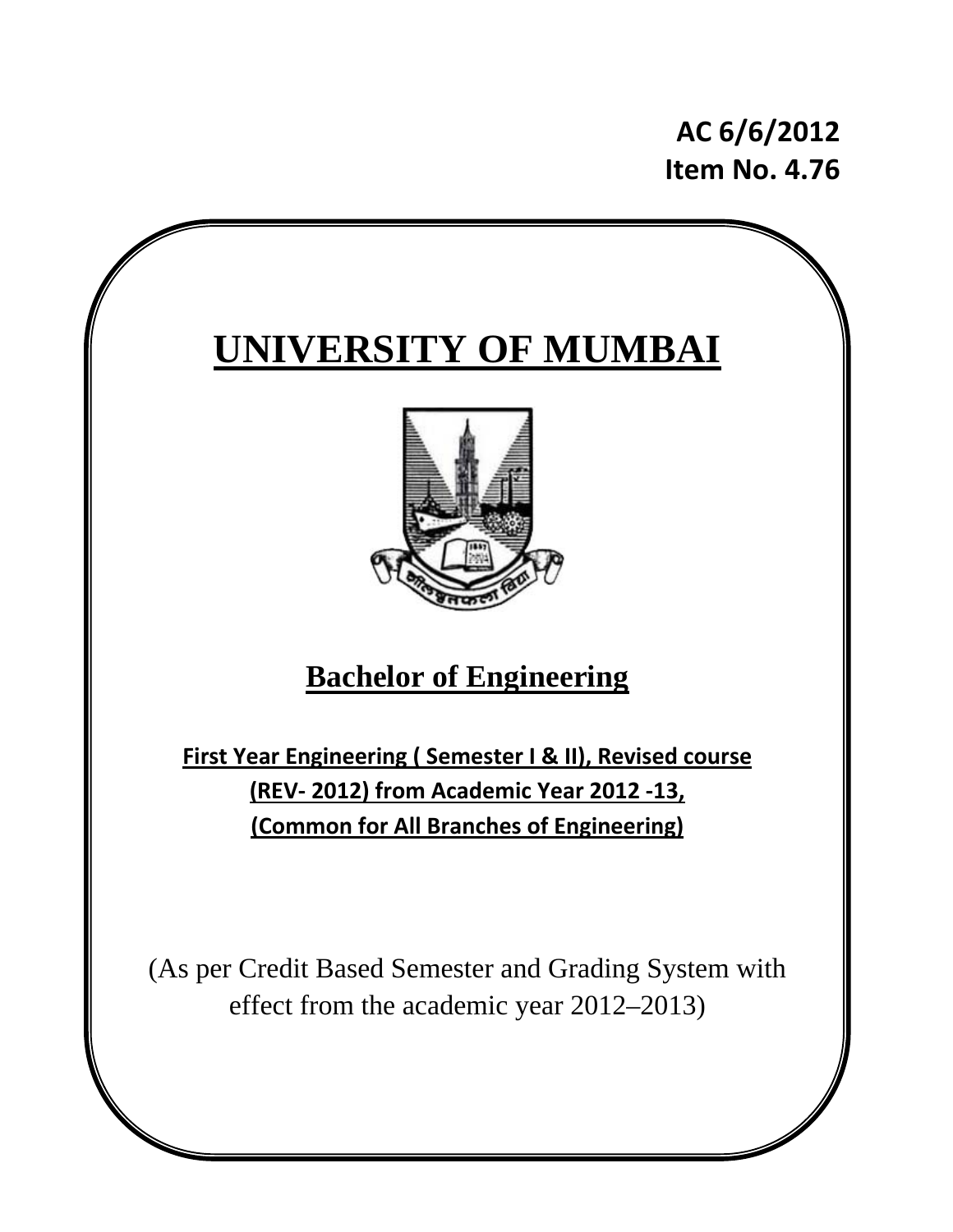# **First Year Engineering ( Semester I & II), Revised course from Academic Year 2012 ‐13, (REV‐ 2012),**

| <b>Sub Code</b> | <b>Subject Name</b>              | <b>Teaching Scheme</b> |        |                          |               | <b>Credits Assigned</b> |                          |              |
|-----------------|----------------------------------|------------------------|--------|--------------------------|---------------|-------------------------|--------------------------|--------------|
|                 |                                  | <b>Theory</b>          | Pract. | Tut.                     | <b>Theory</b> | <b>TW/Pract</b>         | Tut.                     | <b>Total</b> |
| FEC101          | <b>Applied Mathematics-I</b>     | 04                     |        | 01                       | 04            |                         | 01                       | 05           |
| <b>FEC102</b>   | <b>Applied Physics-I</b>         | 03                     | 01     | $\overline{\phantom{a}}$ | 03            | 0.5                     | $\overline{\phantom{a}}$ | 3.5          |
| <b>FEC103</b>   | <b>Applied Chemistry -I</b>      | 03                     | 01     | $\overline{\phantom{a}}$ | 03            | 0.5                     |                          | 3.5          |
| FEC104          | <b>Engineering Mechanics</b>     | 05                     | 02     | $\overline{\phantom{a}}$ | 05            | 01                      |                          | 06           |
| <b>FEC105</b>   | <b>Basic Electrical &amp;</b>    | 04                     | 02     | $\overline{\phantom{a}}$ | 04            | 01                      |                          | 05           |
|                 | <b>Electronics Engineering</b>   |                        |        |                          |               |                         |                          |              |
| <b>FEC106</b>   | <b>Environmental studies</b>     | 02                     |        | $\overline{\phantom{a}}$ | 02            |                         |                          | 02           |
| <b>FEL101</b>   | <b>Basic Workshop Practice-I</b> |                        | 04     | $\overline{\phantom{a}}$ |               | 02                      |                          | 02           |
|                 |                                  | 21                     | 10     | 01                       | 21            | 05                      | 01                       | 27           |

# **(Common for all branches of Engineering)**

# **Scheme for FE ‐ Semester ‐ I**

| Sub.          | <b>Subject Name</b>           |                            | <b>Examination Scheme</b> |                     |                          |                          |                          |                          |              |
|---------------|-------------------------------|----------------------------|---------------------------|---------------------|--------------------------|--------------------------|--------------------------|--------------------------|--------------|
| Code          |                               |                            |                           | <b>Theory Marks</b> |                          | <b>Term</b>              | Pract.                   | Oral                     | <b>Total</b> |
|               |                               | <b>Internal Assessment</b> |                           |                     | End sem.                 | Work                     |                          |                          |              |
|               |                               | Test 1                     | Test 2                    | Average             | exam                     |                          |                          |                          |              |
|               |                               |                            |                           | of Test 1           |                          |                          |                          |                          |              |
|               |                               |                            |                           | and Test 2          |                          |                          |                          |                          |              |
| FEC101        | Applied                       | 20                         | 20                        | 20                  | 80                       | 25                       | $\qquad \qquad -$        |                          | 125          |
|               | Mathematics-I                 |                            |                           |                     |                          |                          |                          |                          |              |
| <b>FEC102</b> | <b>Applied Physics-I</b>      | 15                         | 15                        | 15                  | 60                       | 25                       | $\overline{\phantom{a}}$ | $\overline{\phantom{a}}$ | 100          |
| <b>FEC103</b> | Applied                       | 15                         | 15                        | 15                  | 60                       | 25                       | $\overline{\phantom{a}}$ | $\overline{\phantom{a}}$ | 100          |
|               | Chemistry -I                  |                            |                           |                     |                          |                          |                          |                          |              |
| <b>FEC104</b> | Engineering                   | 20                         | 20                        | 20                  | 80                       | 25                       | $\overline{\phantom{a}}$ | 25                       | 150          |
|               | Mechanics                     |                            |                           |                     |                          |                          |                          |                          |              |
| <b>FEC105</b> | <b>Basic Electrical &amp;</b> | 20                         | 20                        | 20                  | 80                       | 25                       | $\overline{\phantom{a}}$ | 25                       | 150          |
|               | Electronics                   |                            |                           |                     |                          |                          |                          |                          |              |
|               | Engineering                   |                            |                           |                     |                          |                          |                          |                          |              |
| <b>FEC106</b> | Environmental                 | 15                         | 15                        | 15                  | 60                       | $\overline{\phantom{a}}$ | $\overline{\phantom{a}}$ | $\overline{\phantom{a}}$ | 75           |
|               | studies                       |                            |                           |                     |                          |                          |                          |                          |              |
| FEL101        | Basic Workshop                | $\overline{\phantom{a}}$   | $\overline{\phantom{a}}$  | $\qquad \qquad -$   | $\overline{\phantom{a}}$ | 50                       | $\overline{a}$           | $\overline{\phantom{a}}$ | 50           |
|               | Practice-I                    |                            |                           |                     |                          |                          |                          |                          |              |
|               |                               |                            |                           | 105                 | 420                      | 175                      |                          | 50                       | 750          |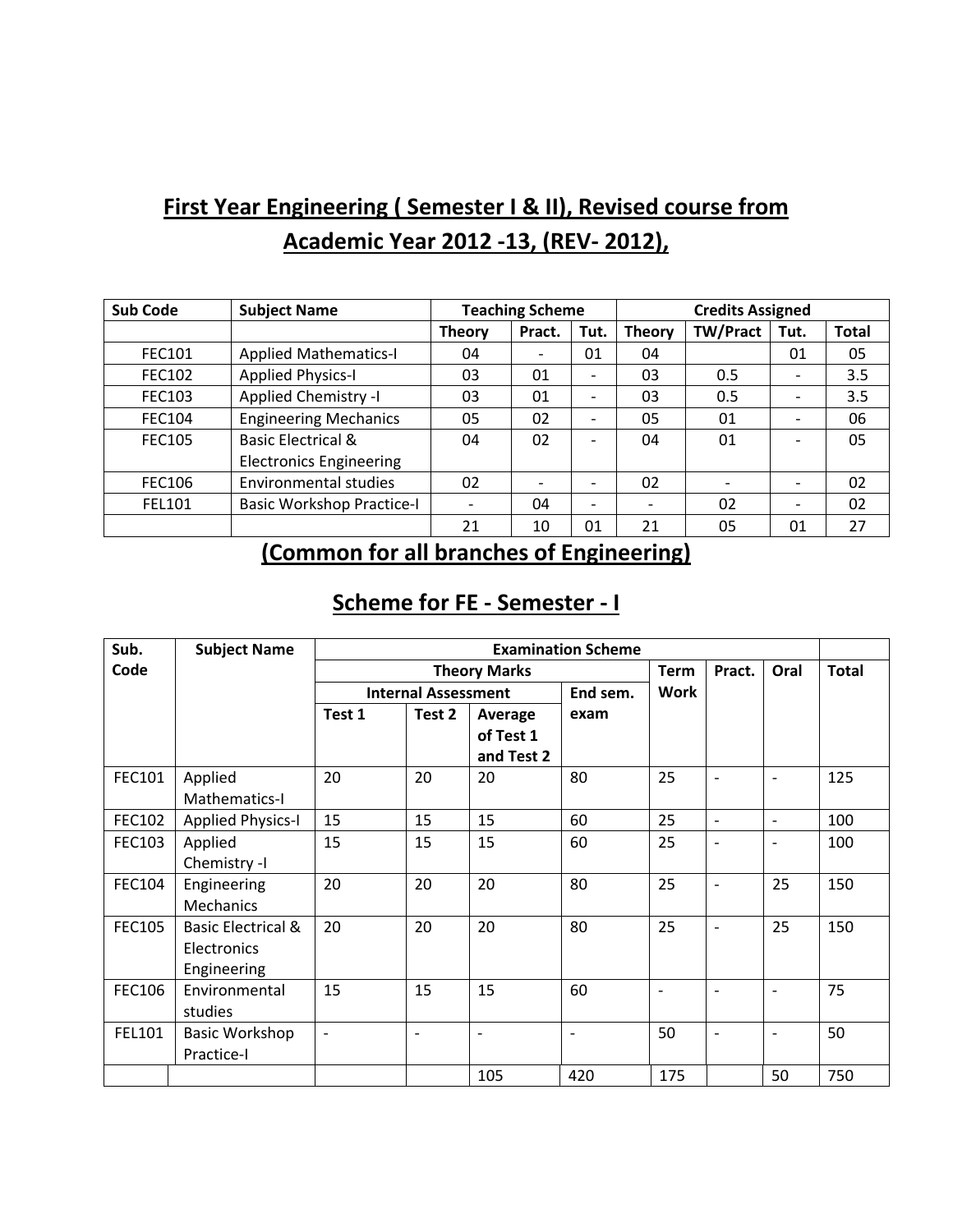# **First Year Engineering ( Semester I & II), Revised course from Academic Year 2012 ‐13, (REV‐ 2012), (Common for all branches)**

| <b>Subject</b> | <b>Subject Name</b>          | <b>Teaching Scheme</b><br><b>Credits Assigned</b> |        |      |               |                 |      |              |
|----------------|------------------------------|---------------------------------------------------|--------|------|---------------|-----------------|------|--------------|
| Code           |                              | <b>Theory</b>                                     | Pract. | Tut. | <b>Theory</b> | <b>TW/Pract</b> | Tut. | <b>Total</b> |
| <b>FEC201</b>  | Applied                      | 04                                                |        | 01   | 04            |                 | 01   | 05           |
|                | Mathematics-II               |                                                   |        |      |               |                 |      |              |
| <b>FEC202</b>  | <b>Applied Physics-II</b>    | 03                                                | 01     |      | 03            | 0.5             | -    | 3.5          |
| <b>FEC203</b>  | <b>Applied Chemistry -II</b> | 03                                                | 01     |      | 03            | 0.5             |      | 3.5          |
| <b>FEC204</b>  | <b>Engineering Drawing</b>   | 03                                                | 04     |      | 03            | 02              |      | 05           |
| <b>FEC205</b>  | Structured                   | 04                                                | 02     |      | 04            | 01              |      | 05           |
|                | Programming                  |                                                   |        |      |               |                 |      |              |
|                | Approach                     |                                                   |        |      |               |                 |      |              |
|                |                              |                                                   |        |      |               |                 |      |              |
| <b>FEC206</b>  | <b>Communication Skills</b>  | 02                                                | 02     |      | 02            | 01              |      | 03           |
| <b>FEL201</b>  | Basic Workshop               |                                                   | 04     |      |               | 02              |      | 02           |
|                | Practice -II                 |                                                   |        |      |               |                 |      |              |
|                |                              | 19                                                | 14     | 01   | 19            | 07              | 01   | 27           |

# **Scheme for Semester ‐ II**

| Sub.          | <b>Subject Name</b>   |                          |                                        |                          | <b>Examination Scheme</b> |             |                          |                          |              |
|---------------|-----------------------|--------------------------|----------------------------------------|--------------------------|---------------------------|-------------|--------------------------|--------------------------|--------------|
| Code          |                       |                          |                                        | <b>Theory marks</b>      |                           | <b>Term</b> | Pract                    | Oral                     | <b>Total</b> |
|               |                       |                          | <b>Internal Assessment</b><br>End sem. |                          |                           | <b>Work</b> | $\ddot{\phantom{0}}$     |                          |              |
|               |                       | Test 1                   | Test 2                                 | Av. of                   | exam                      |             |                          |                          |              |
|               |                       |                          |                                        | <b>Test 1 &amp; 2</b>    |                           |             |                          |                          |              |
| <b>FEC201</b> | Applied               | 20                       | 20                                     | 20                       | 80                        | 25          | $\overline{a}$           | $\overline{\phantom{a}}$ | 125          |
|               | Mathematics-II        |                          |                                        |                          |                           |             |                          |                          |              |
| <b>FEC202</b> | Applied               | 15                       | 15                                     | 15                       | 60                        | 25          | $\overline{a}$           | $\overline{\phantom{a}}$ | 100          |
|               | Physics-II            |                          |                                        |                          |                           |             |                          |                          |              |
| <b>FEC203</b> | Applied               | 15                       | 15                                     | 15                       | 60                        | 25          | $\overline{a}$           | $\overline{\phantom{a}}$ | 100          |
|               | Chemistry -II         |                          |                                        |                          |                           |             |                          |                          |              |
| <b>FEC204</b> | Engineering           | 15                       | 15                                     | 15                       | 60                        | 25          | 50                       | $\overline{\phantom{a}}$ | 150          |
|               | Drawing               |                          |                                        |                          |                           |             |                          |                          |              |
| <b>FEC205</b> | Structured            | 20                       | 20                                     | 20                       | 80                        | 25          | 25                       | $\blacksquare$           | 150          |
|               | Programming           |                          |                                        |                          |                           |             |                          |                          |              |
|               | Approach              |                          |                                        |                          |                           |             |                          |                          |              |
|               |                       |                          |                                        |                          |                           |             |                          |                          |              |
| <b>FEC206</b> | Communication         | 10                       | 10                                     | 10                       | 40                        | 25          | $\overline{a}$           | $\overline{\phantom{a}}$ | 75           |
|               | <b>Skills</b>         |                          |                                        |                          |                           |             |                          |                          |              |
| <b>FEL201</b> | <b>Basic Workshop</b> | $\overline{\phantom{a}}$ | $\qquad \qquad -$                      | $\overline{\phantom{a}}$ | $\overline{\phantom{a}}$  | 50          | $\overline{\phantom{a}}$ | $\overline{\phantom{a}}$ | 50           |
|               | Practice-II           |                          |                                        |                          |                           |             |                          |                          |              |
|               |                       |                          |                                        | 95                       | 380                       | 200         | 75                       |                          | 750          |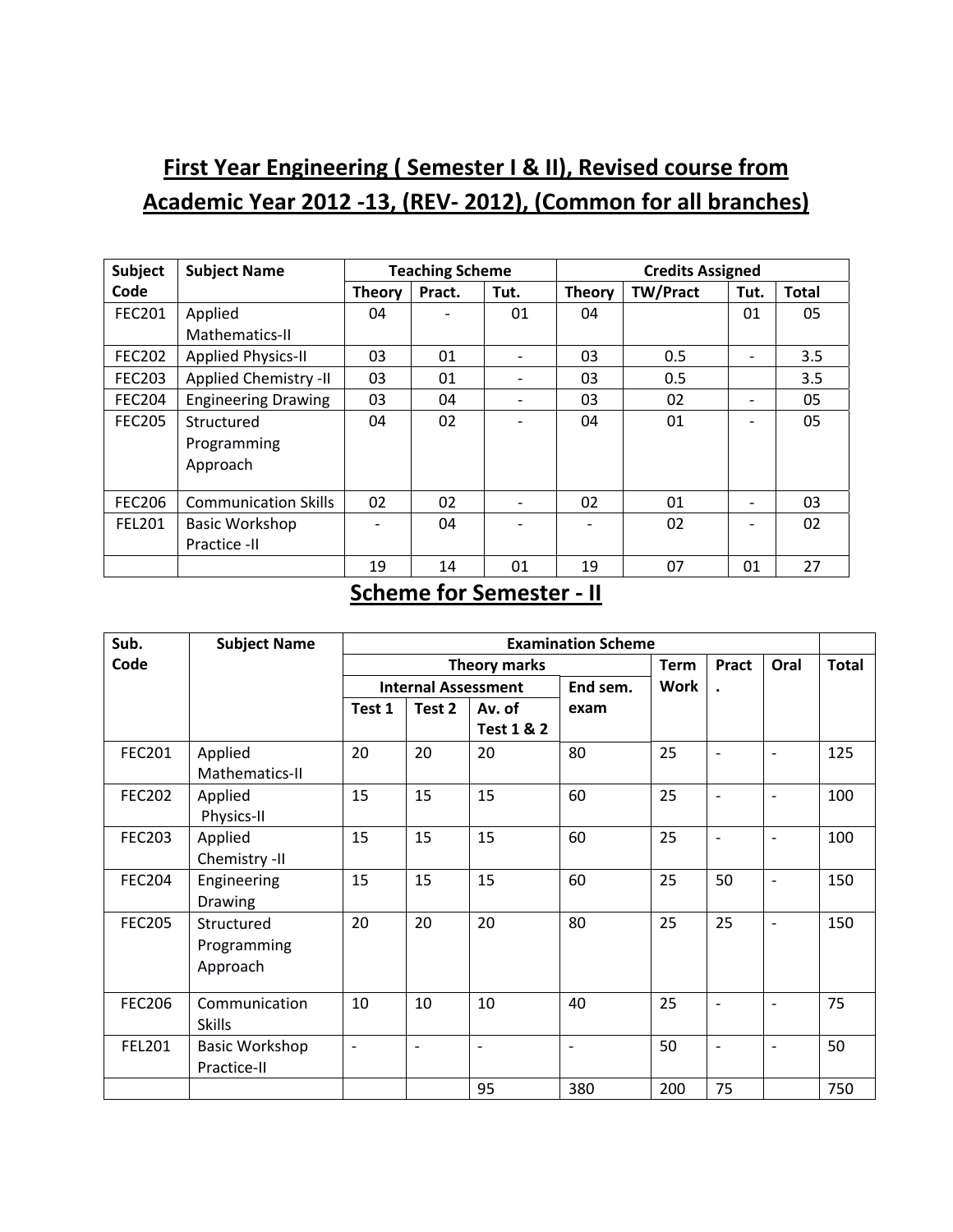| Sub<br>Code   | Subject Name                           |        | <b>Teaching Scheme</b> |      | <b>Credits Assigned</b> |          |      |       |  |
|---------------|----------------------------------------|--------|------------------------|------|-------------------------|----------|------|-------|--|
|               |                                        | Theory | Pract.                 | Tut. | Theory                  | TW/Pract | Tut. | Total |  |
| <b>FEC101</b> | <b>Applied</b><br><b>Mathematics-I</b> | 04     |                        | 01   | 04                      |          | 01   | 05    |  |

| Sub.          | Subject Name                           |        |        |                            | <b>Examination Scheme</b> |              |                          |                          |       |
|---------------|----------------------------------------|--------|--------|----------------------------|---------------------------|--------------|--------------------------|--------------------------|-------|
| Code          |                                        |        |        | Theory                     |                           | Term<br>Work | Prat.                    | Oral                     | Total |
|               |                                        |        |        | <b>Internal Assessment</b> | End                       |              |                          |                          |       |
|               |                                        | Test 1 | Test 2 | Av. of Test 1<br>& 2       | sem.<br>exam              |              |                          |                          |       |
| <b>FEC101</b> | <b>Applied</b><br><b>Mathematics-I</b> | 20     | 20     | 20                         | 80                        | 25           | $\overline{\phantom{a}}$ | $\overline{\phantom{0}}$ | 125   |

## **Detailed Syllabus**

| Sr.No        | <b>Topics</b>                                                                                                                                                                                         | <b>Hrs</b> |
|--------------|-------------------------------------------------------------------------------------------------------------------------------------------------------------------------------------------------------|------------|
| $\mathbf{1}$ | Pre-requisite: Review on Complex Number-Algebra of Complex Number,                                                                                                                                    | 2hrs       |
|              | Different representations of a Complex number and other definitions,                                                                                                                                  |            |
|              | D'Moivre's Theorem.                                                                                                                                                                                   |            |
|              |                                                                                                                                                                                                       |            |
|              | <b>Module-1: Complex Numbers:-</b>                                                                                                                                                                    |            |
|              | 1.1:<br>Powers and Roots of Exponential and Trigonometric<br>Functions.                                                                                                                               | 2 hrs      |
|              | Circular functions of complex number and Hyperbolic functions. Inverse<br>1.2:                                                                                                                        | 6 hrs      |
|              | Circular and Inverse Hyperbolic functions. Logarithmic functions.                                                                                                                                     |            |
|              | 1.3:<br>Separation of real and Imaginary parts of all types of Functions.                                                                                                                             | 3 hrs      |
|              | Expansion of $sin^{n}\theta, cos^{n}\theta$ in terms of sines and cosines of<br>1.4:<br>multiples of $\theta$ and Expansion of sinn $\theta$ , cosn $\theta$ in powers of sin $\theta$ , cos $\theta$ | 2 hrs      |
|              |                                                                                                                                                                                                       |            |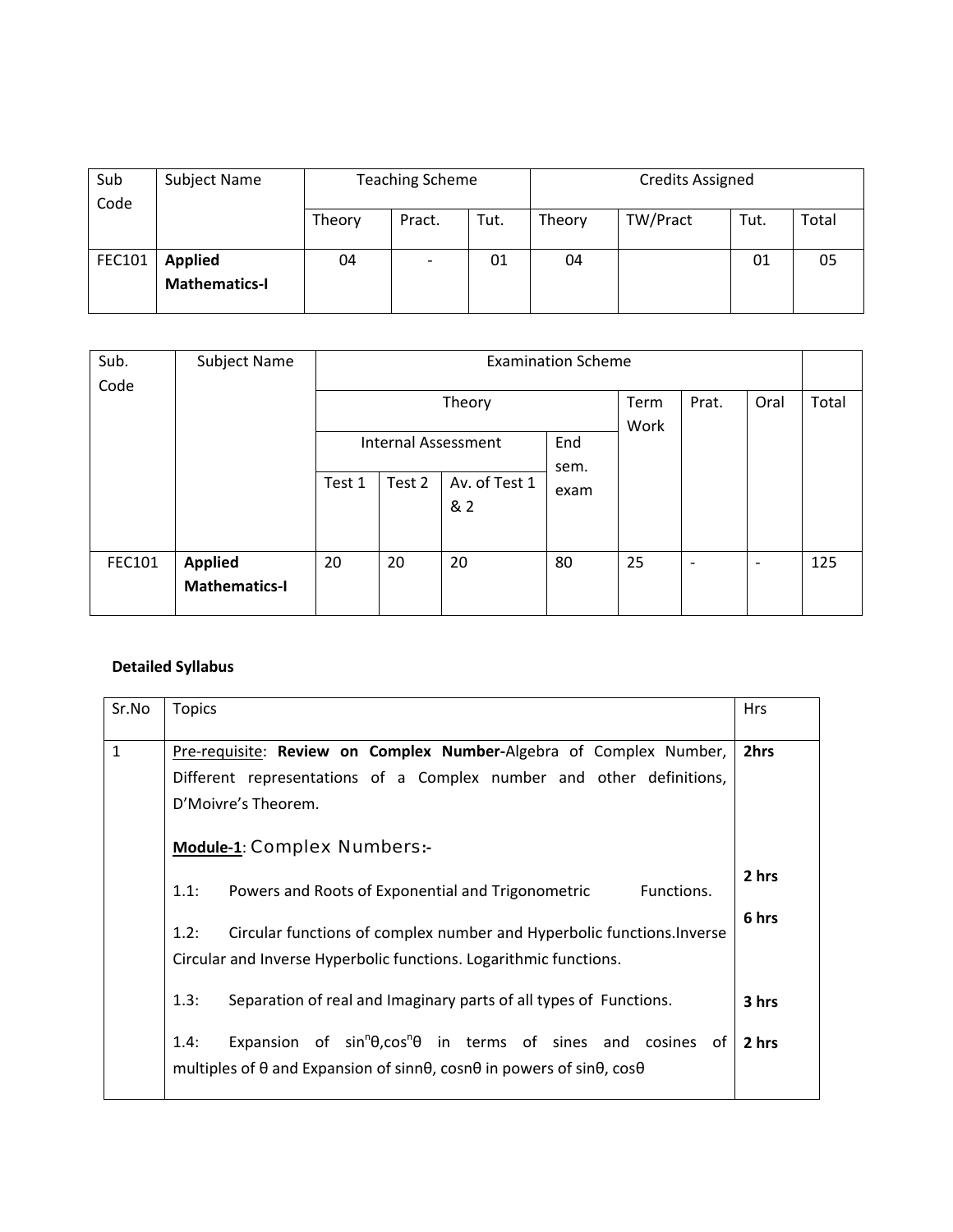| $\overline{2}$ | Module-2: Matrices and Numerical Methods:-                                                                                                                                                                                                                                                                                                                            |       |
|----------------|-----------------------------------------------------------------------------------------------------------------------------------------------------------------------------------------------------------------------------------------------------------------------------------------------------------------------------------------------------------------------|-------|
|                | Types of Matrices(symmetric, skew- symmetric, Hermitian,<br>Skew<br>2.1:<br>Hermitian, Unitary, Orthogonal Matrices and properties of Matrices). Rank of a<br>Matrix using Echelon forms, reduction to normal form, PAQ forms, system of<br>homogeneous and non -homogeneous equations, their consistency and<br>solutions. Linear dependent and independent vectors. | 9 hrs |
|                | Solution of system of linear algebraic equations, by (1) Gauss<br>2.2:<br>Elimination Method (Review) (2) Guass Jordan Method (3) Crouts Method (LU)<br>(4) Gauss Seidal Method and (5) Jacobi iteration (Scilab programming for<br>above methods is to be taught during lecture hours)                                                                               | 6 hrs |
| $\overline{3}$ | Module-3: Differential Calculus:-                                                                                                                                                                                                                                                                                                                                     |       |
|                | 3.1:<br>Successive differentiation: nth derivative of standard functions.<br>Leibnitz's Thoerem (without proof) and problems.                                                                                                                                                                                                                                         | 5 hrs |
|                | 3.2:<br>Partial Differentiation: Partial derivatives of first and higher order, total<br>differentials, differentiation of composite and implicit functions.                                                                                                                                                                                                          | 7 hrs |
|                | 3.3:<br>Euler's Theorem on Homogeneous functions with two and three<br>independent variables (with proof). Deductions from Euler's Theorem.                                                                                                                                                                                                                           | 3 hrs |
| 4              | Module-4: Application of Partial differentiation, Expansion of                                                                                                                                                                                                                                                                                                        |       |
|                | functions, Indeterminate forms and curve fitting:-                                                                                                                                                                                                                                                                                                                    |       |
|                | Maxima and Minima of a function of two independent<br>$3.1.$ :<br>variables.<br>Lagrange's method of undetermined multipliers with one constraint. Jacobian,<br>Jacobian of implicit function. Partial derivative of implicit function using<br>jacobian.                                                                                                             | 4 hrs |
|                | Taylor's Theorem(Statement only) and Taylor's series,<br>3.2:<br>Maclaurin's series (Statement only). Expansion of e <sup>x</sup> , sinx, cosx, tanx, sinhx,<br>coshx, tanhx, $log(1+x)$ , sin <sup>-1</sup> x, cos <sup>1</sup> x, Binomial series. Indeterminate forms, L-<br>Hospital Rule, problems involving series also.                                        | 6 hrs |
|                | Fitting of curves by least square method for linear, parabolic,<br>3.3:<br>and<br>exponential. Regression Analysis(to be introduced for<br>estimation only)<br>(Scilab programming related to fitting of<br>curves is to be taught during<br>lecture hours)                                                                                                           | 5 hrs |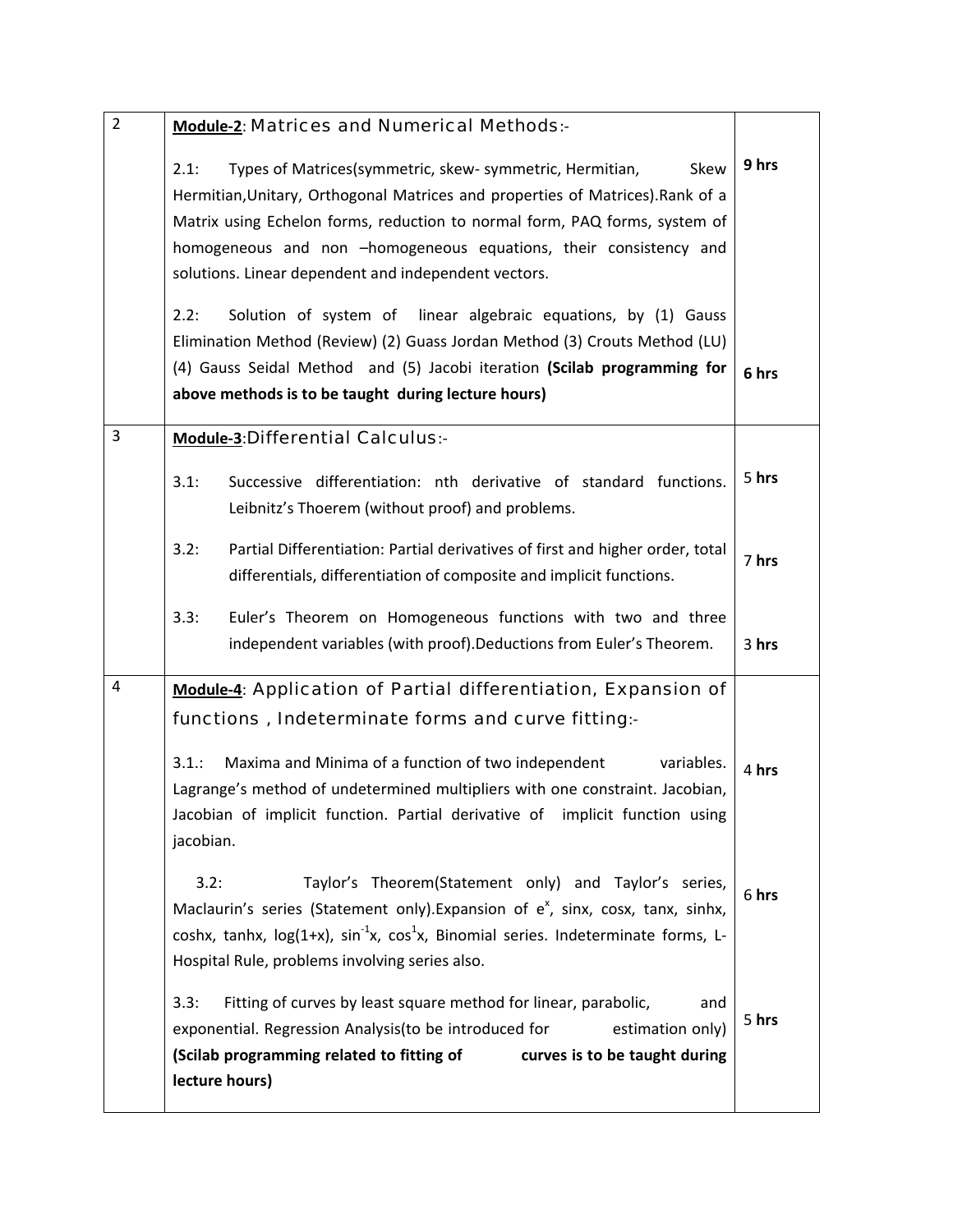#### **Recommended Books**:

- 1: A text book of Applied Mathematics, P.N.Wartikar and J.N.Wartikar,Vol I and –II by Pune Vidyarthi Graha.
- 2: Higher Engineering Mathematics, Dr.B.S.Grewal, Khanna Publication
- 3: Advanced Engineering Mathematics, Erwin Kreyszig, Wiley EasternLimited, 9<sup>th</sup>Ed.
- 4: Matrices by Shanti Narayan.
- 5: Numerical by S.S.Sastry, Prentice Hall

#### **Theory Examination**:

- 1. Question paper will comprise of 6 questions, each carrying 20 marks.
- 2. Total 4 questions need to be solved.

3: Question No.1 will be compulsory and based on entire syllabus wherein sub questions of 2 to 3 marks will be asked.

- 4: Remaining question will be randomly selected from all the modules.
- 5: Weightage of marks should be proportional to number of hours assigned to each

Module.

#### **Term Work**:

#### **General Instructions**:

(1) Batch wise tutorials are to be conducted. The number of students per batch should

be as per University pattern for practicals.

(2) Students must be encouraged to write Scilab Programs in tutorial class only. Each

Student has to write **at least 4 Scilab tutorials (including print out) and at least**

#### **6 class tutorials on entire syllabus**.

(3) SciLab Tutorials will be based on (1) Guass Jordan Method (2) Crouts

Method (LU) (3) Guass Seidal Method and (4) Jacobi iteration (5) Curve Fitting

for linear, parabolic and exponential functions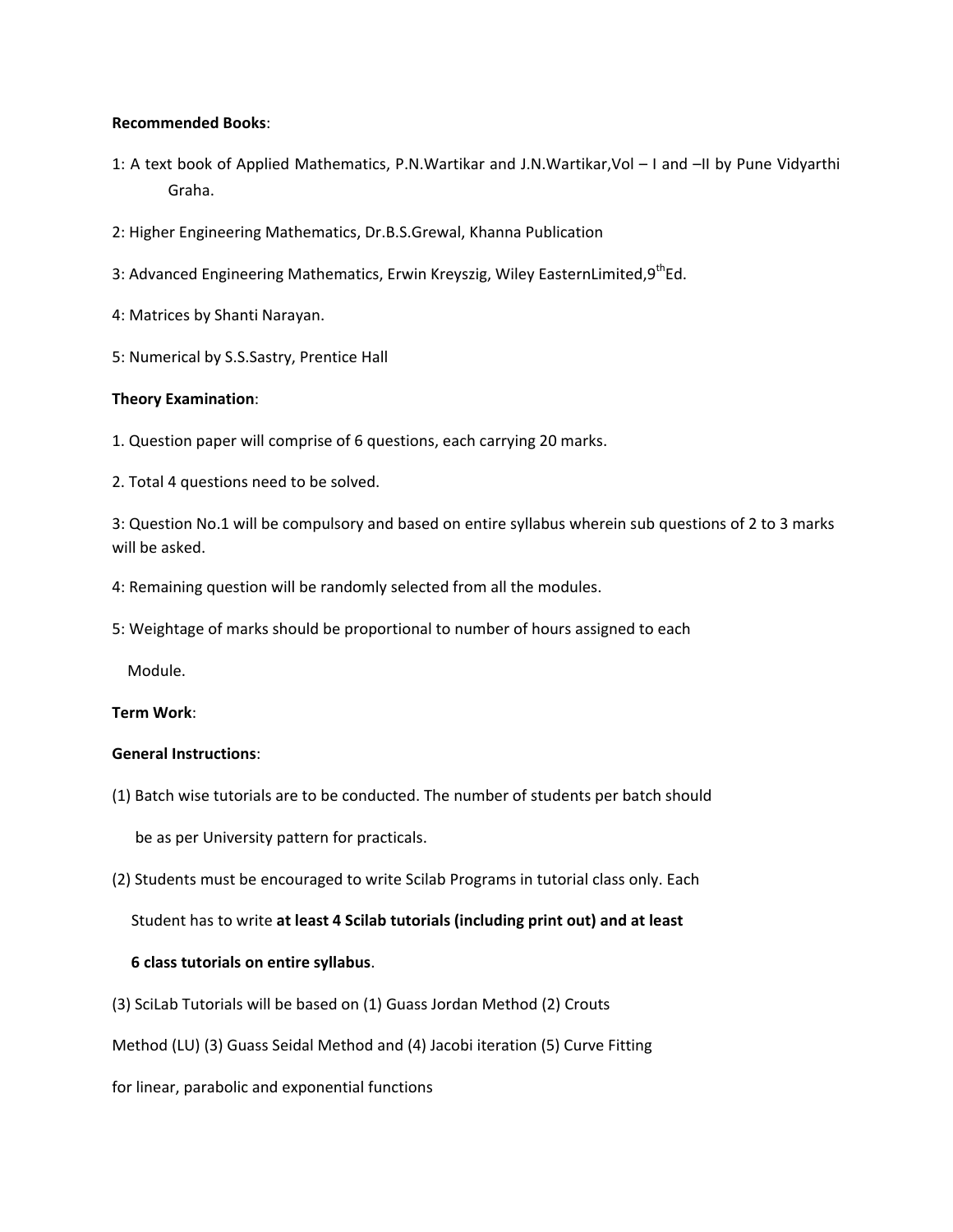#### **The distribution of marks for term work will be as follows,**

Attendance (Theory and Tutorial) :05 marks

Class Tutorials on entire syllabus :10 marks

SciLab Tutorials :10

The final certification and acceptance of term‐work ensures the satisfactory

Performance of laboratory work and minimum passing in the term work.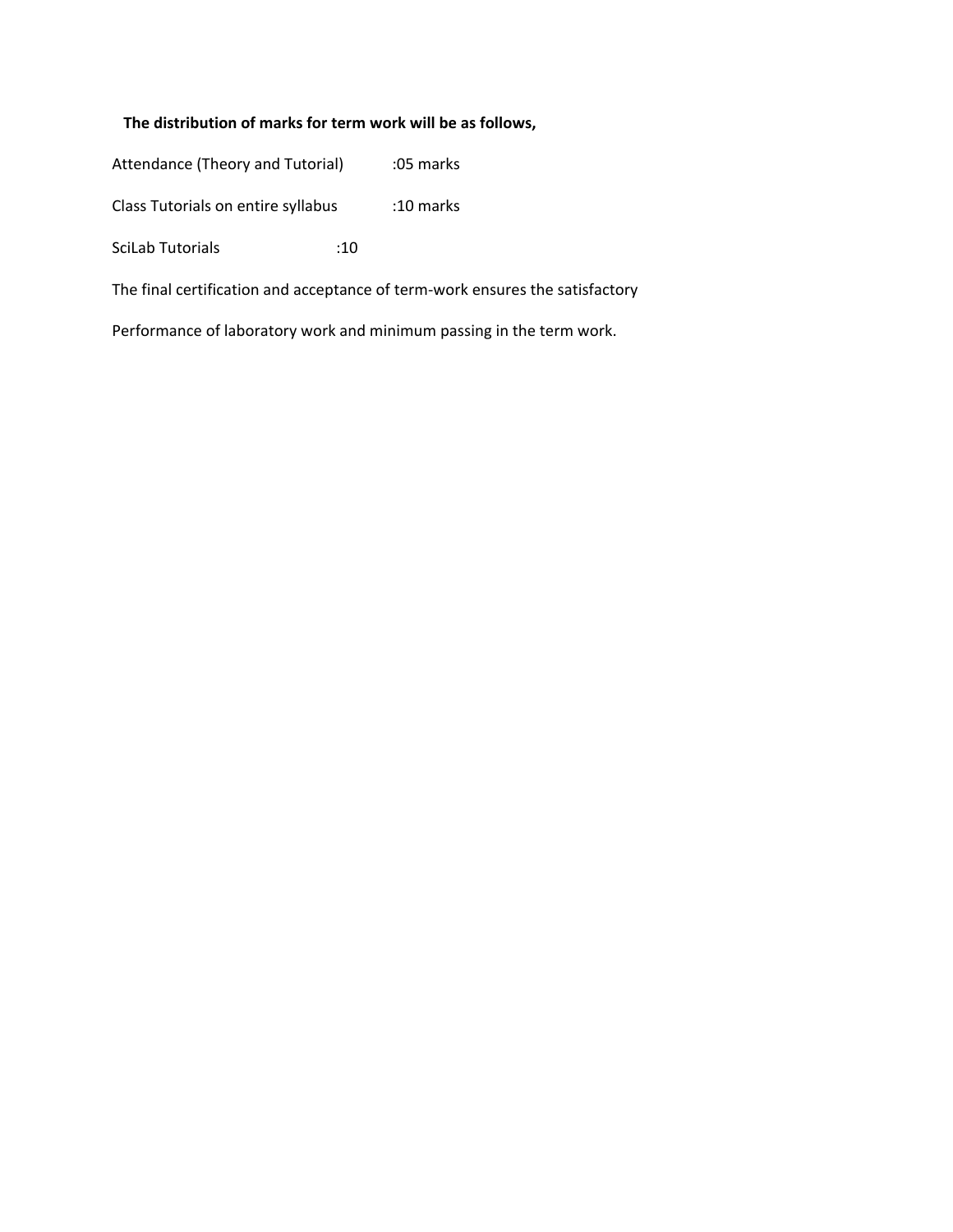| Sub<br>Code   | Subject Name             |        | <b>Teaching Scheme</b> |      | Credits Assigned |          |                          |       |  |
|---------------|--------------------------|--------|------------------------|------|------------------|----------|--------------------------|-------|--|
|               |                          | Theory | Pract.                 | Tut. | Theory           | TW/Pract | Tut.                     | Total |  |
| <b>FEC102</b> | <b>Applied Physics-I</b> |        | 01                     |      |                  |          | $\overline{\phantom{0}}$ | ر. ر  |  |

| Sub.          | Subject Name                       |        |        | <b>Examination Scheme</b>       |            |      |        |      |       |
|---------------|------------------------------------|--------|--------|---------------------------------|------------|------|--------|------|-------|
| Code          |                                    |        |        | Theory (out of 75)              |            | Term | Pract. | Oral | Total |
|               |                                    |        |        | Internal Assessment (out of 15) | End sem.   | Work |        |      |       |
|               |                                    | Test 1 | Test 2 | Average of Test                 | exam (out) |      |        |      |       |
|               |                                    |        |        | 1 and Test 2                    | of $60$    |      |        |      |       |
| <b>FEC102</b> | <b>Applied</b><br><b>Physics-I</b> | 15     | 15     | 15                              | 60         | 25   |        |      | 100   |

#### **Detailed Syllabus:**

#### **1. CRYSTAL STRUCTURE (15)**

Crystallography: Space lattice, Unit Cell, Lattice parameters, Bravais lattices and Crystal systems, Cubic crystal system & lattices; Density & Packing Fraction; Miller indices of crystallographic planes & directions; interplanar distance; Diamond structure, NaCl structure, HCP structure, BaTiO3 structure; Ligancy and Critical radius ratio; Determination of crystal structure using X-ray diffraction techniques viz. Laue method, rotating crystal method (Bragg method) & powder method; Real crystals & pointdefects; photonic crystals; Liquid crystal phases and application in LCD ( with brief introduction of optical polarization).

#### **2. SEMICONDUCTOR PHYSICS (14)**

Energy bands of solids and classification of solids; Concepts of holes, effective mass; drift mobility and conductivity in conductors, intrinsic semiconductors and extrinsic semiconductors; Fermi-Dirac distribution function and Fermi energy level in a conductor, insulator, intrinsic & extrinsic semiconductor; Effect of impurity concentration and temperature on the Fermi Level; Hall Effect (applied electric field along x-axis and applied magnetic field along z-axis) and its application.

Drift and Diffusion of charge carriers across the Energy band structure of P-N Junction leading to formation of depletion region and potential barrier; concept of carrier current densities in p-n junction in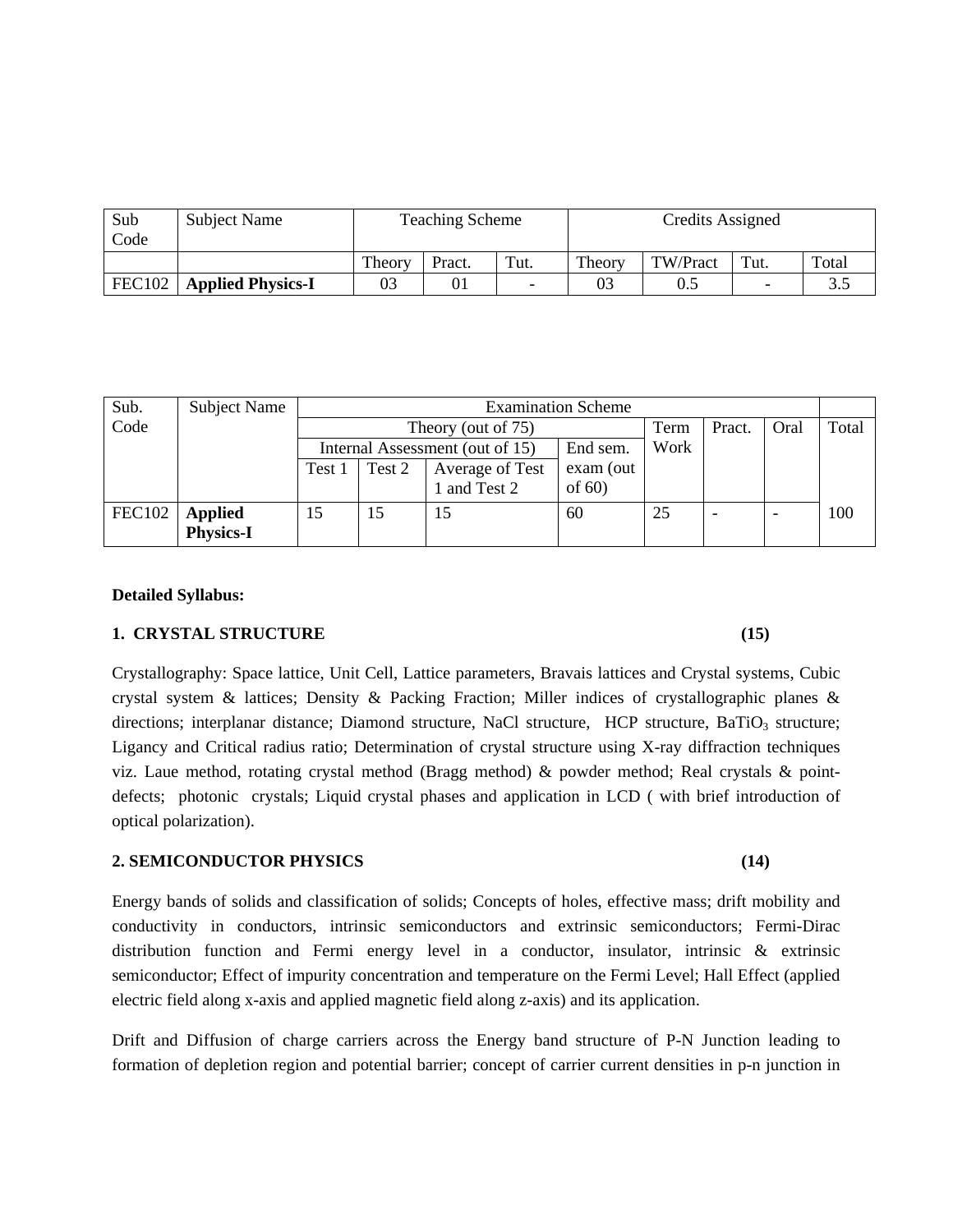equilibrium, forward bias and reverse bias; Uses of p-n junction in Light emitting diode (LED), photoconductors & photovoltaic solar cells.

#### **3. DIELECTRICS & MAGNETIC MATERIALS (09)**

Dielectric material, dielectric constant, polarization, polarizability & its types; relative permittivity; Piezoelectrics, Ferroelectrics, Applications of dielectric materials - Requirement of good insulating material, some important insulating material.

Origin of magnetization using Atomic Theory; classification of magnetic materials based on Susceptibility value; Qualitative treatment of Langevin's and Weiss equation for Dia, Para and Ferro magnetic materials (no derivation); Microstructure of ferromagnetic solids- Domains and Hysteresis loss; Soft & hard magnetic materials and their uses; Magnetic circuits and microscopic Ohm's Law.

#### **4. ACOUSTICS & ULTRASONICS: (07 )**

Introduction to architectural acoustics; reverberation and Sabine's formula; Common Acoustic defects and Acoustic Design of a hall

Ultrasonic Waves and their applications; Methods of production of ultrasonic waves (Piezoelectric Oscillator & Magnetostriction Oscillator)

----------------------------------------------------------------------------------------------------

#### **Books Recommended:**

- 1. A Textbook of Engineering physics Avadhanulu & Kshirsagar, S.Chand
- 2. Applied Solid State Physics Rajnikant, Wiley india
- 3. Engineering Physics- Uma Mukherji ( third edition), Narosa
- 4. Engineering Physics R.K.Gaur & S.L. Gupta, Dhanpat Rai publications
- 5. Solid State physics A.J. Dekker, Macmillan Student Edition
- 6. Modern Engineering Physics Vasudeva, S.Chand
- 7. Solid State Physics- Charles kittle, EEE Pbl
- 8. Concepts of Modern Physics- Arther Beiser, Tata Mcgraw Hill

#### **Suggested Experiments: (Any five)**

- 1. Study of SC, BCC, FCC.
- 2. Study of Diamond, NaCl , BaTiO<sub>3.</sub>
- 3. Study of HCP structure.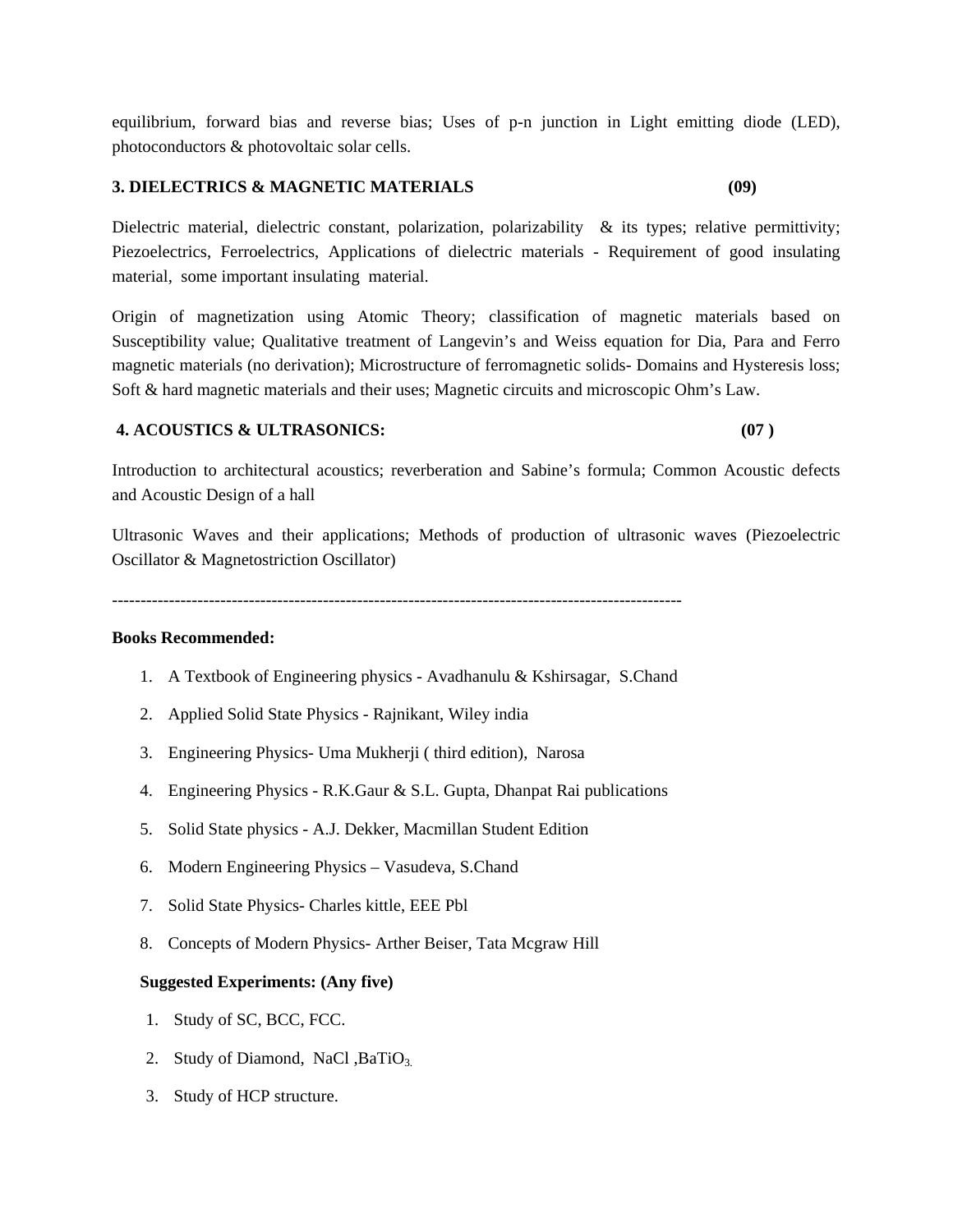- 4. Study of Miller Indices Plane and direction.
- 5. Study of Hall Effect.
- 6. Determination of energy band gap of semiconductor.
- 7. Determination of 'h' using photocell.
- 8. Study of Ultrasonic Distance Metre.
- 9. Determination of losses using hysteresis loop.
- 10. Study of I / V characteristics of semiconductor diode.

#### **Note: Distribution of marks for term work**

- 1. Laboratory work (Experiments and Journal): 15 marks
- 2. Assignments :05 marks
- 3. Attendance (Practical and Theory): 05marks

#### **Theory Examination**:

- 1. Question paper will comprise of 6 questions, each carrying 15 marks.
- 2. Total 4 questions need to be solved.
- 3: Q.1 will be compulsory, based on entire syllabus wherein sub questions of 2 to 3 marks will be asked.
- 4: Remaining question will be randomly selected from all the modules.
- 5: Weightage of marks should be proportional to number of hours assigned to each Module.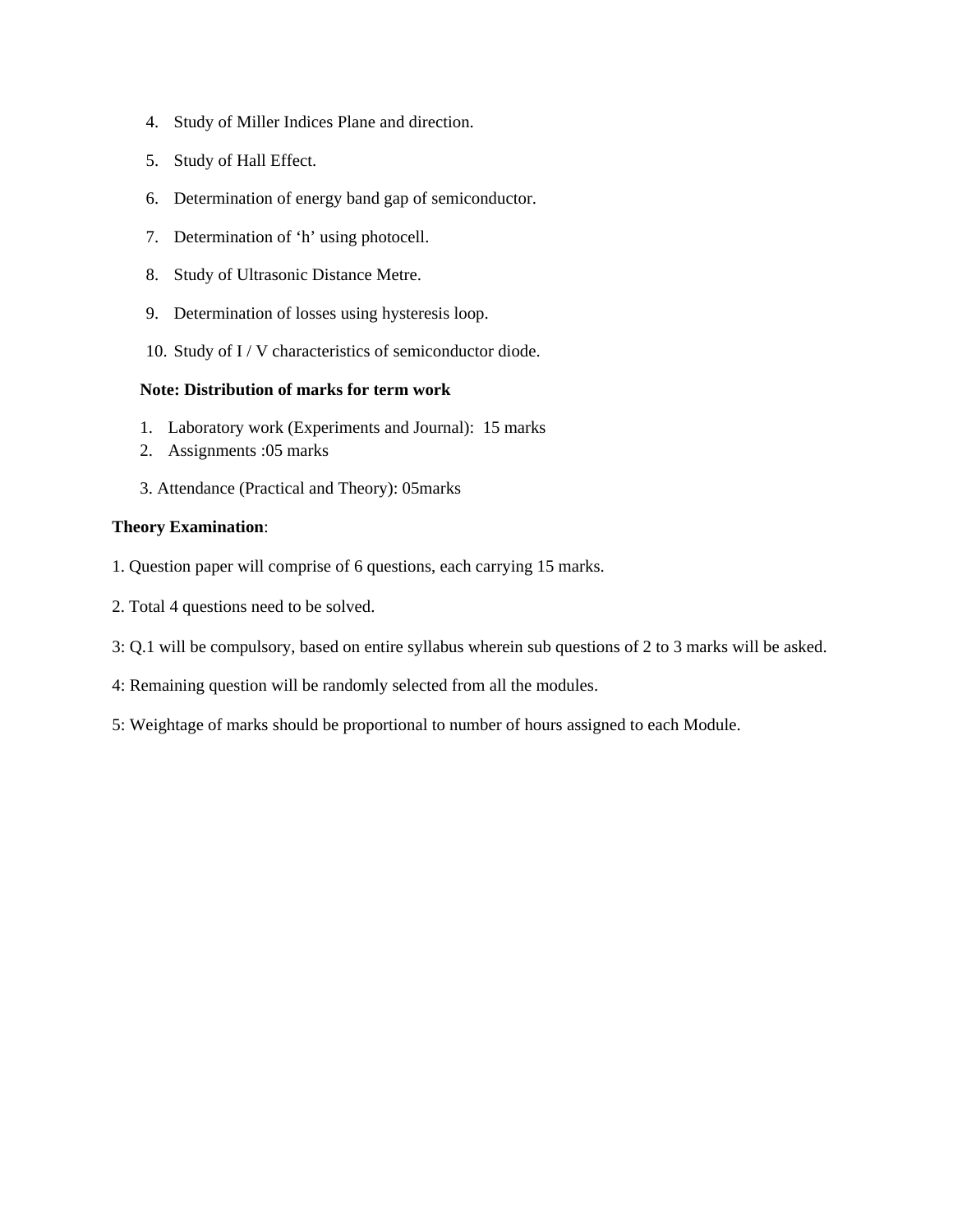| Sub<br>Code   | Subject Name                    |        | <b>Teaching Scheme</b> |      | <b>Credits Assigned</b> |          |      |       |  |
|---------------|---------------------------------|--------|------------------------|------|-------------------------|----------|------|-------|--|
|               |                                 | Theory | Pract.                 | Tut. | Theory                  | TW/Pract | Tut. | Total |  |
| <b>FEC103</b> | <b>Applied</b><br>Chemistry - I | 03     | 01                     |      | 0.5<br>03<br>3.5        |          |      |       |  |

| Sub.<br>Code | Subject Name                    |        | <b>Examination Scheme</b>                    |                    |                                    |        |                |                          |     |  |
|--------------|---------------------------------|--------|----------------------------------------------|--------------------|------------------------------------|--------|----------------|--------------------------|-----|--|
|              |                                 |        |                                              | Theory (out of 75) | Term<br>Work                       | Pract. | Oral           | Total                    |     |  |
|              |                                 |        | <b>Internal Assessment</b><br>(out of 15)    |                    | End sem.<br>exam<br>(out of<br>60) |        |                |                          |     |  |
|              |                                 | Test 1 | Test 2<br>Average of<br>Test 1 and<br>Test 2 |                    |                                    |        |                |                          |     |  |
| FEC103       | <b>Applied</b><br>Chemistry - I | 15     | 15                                           | 15                 | 60                                 | 25     | $\overline{a}$ | $\overline{\phantom{a}}$ | 100 |  |

**Details of the syllabus:‐** 

| Sr. No.  | <b>Details</b>                                                                                                                                                                                                                                                                                                                                                                                                                                                                                                                                                                                                                                               | <b>Hrs</b> |
|----------|--------------------------------------------------------------------------------------------------------------------------------------------------------------------------------------------------------------------------------------------------------------------------------------------------------------------------------------------------------------------------------------------------------------------------------------------------------------------------------------------------------------------------------------------------------------------------------------------------------------------------------------------------------------|------------|
| Module 1 | Water:                                                                                                                                                                                                                                                                                                                                                                                                                                                                                                                                                                                                                                                       | 12         |
|          | Impurities in water, Hardness of water, Determination of Hardness of<br>$\bullet$<br>water by EDTA method and problems. Softening of water by Hot cold<br>lime soda method and problems. Zeolite process and problems. Ion<br>Exchange process and problems.<br>Drinking water or Municipal water, Treatments removal of<br>$\bullet$<br>microorganisms, by adding Bleaching powder, Chlorination (no<br>breakpoint chlorination), Disinfection by Ozone, Electrodialysis and<br>Reverse osmosis, ultra filtration.<br><b>BOD, COD</b> (def, & significance), sewage treatments activated sludge<br>$\bullet$<br>process, numerical problems related to COD. |            |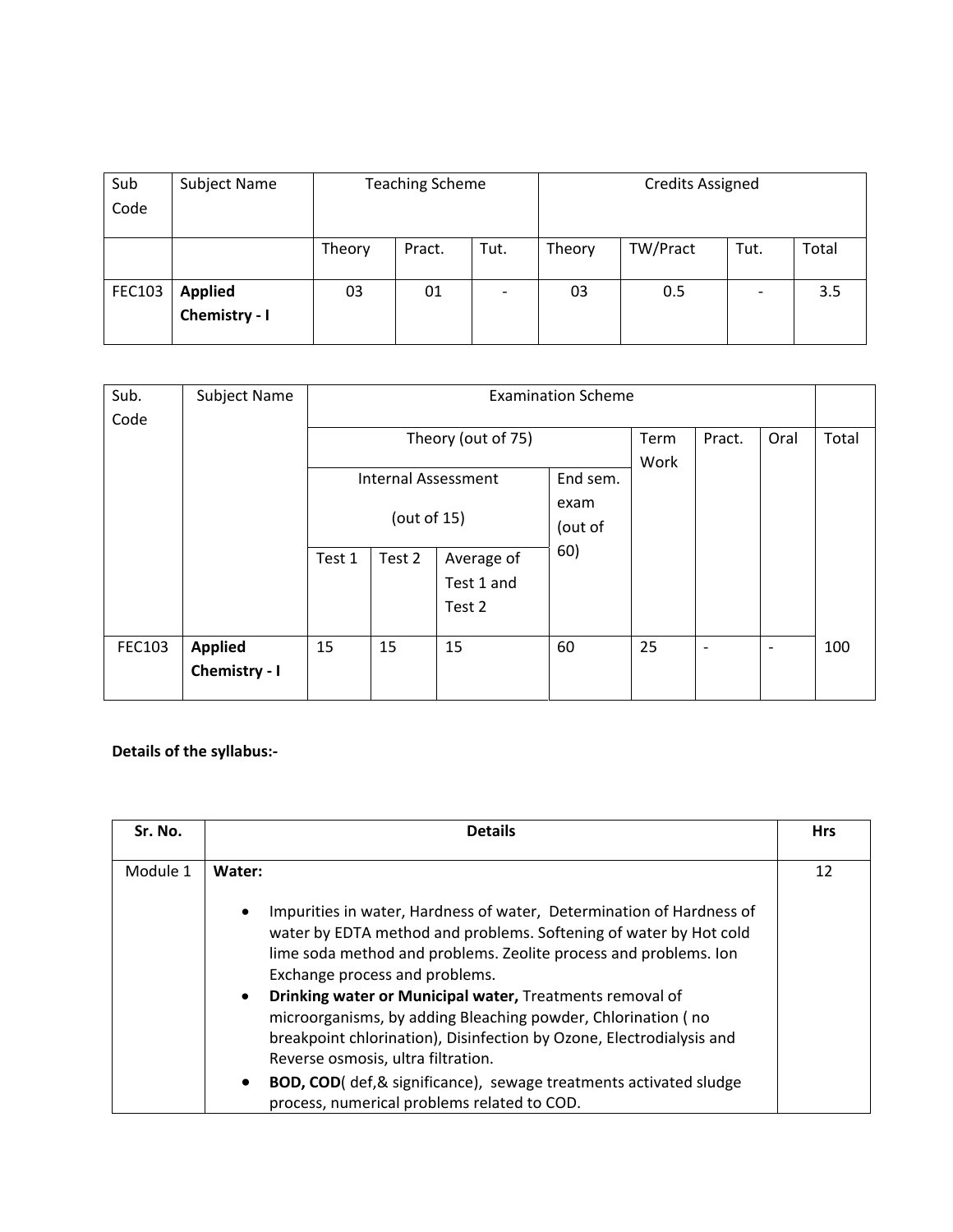| Module         | <b>Polymers:</b>                                                                                                                                                                                                                                                                                                                                                                                                                                                                                          | 12 |
|----------------|-----------------------------------------------------------------------------------------------------------------------------------------------------------------------------------------------------------------------------------------------------------------------------------------------------------------------------------------------------------------------------------------------------------------------------------------------------------------------------------------------------------|----|
| $\overline{2}$ | Introduction to polymers, Thermoplastic and Thermosetting plastic.<br>Ingredients of the plastic (Compounding of plastic.)<br>٠<br>Fabrication of plastic by Compression, Injection, Transfer, Extrusion<br>$\bullet$<br>molding. Preparation, properties and uses of Phenolformaldehyde,<br>PMMA, Kevlar.<br>Effect of heat on the polymers (Glass transition temperatures)<br>٠<br>Polymers in medicine and surgery.<br>Conducting polymers, Industrial polymers.<br><b>Rubbers:</b>                    |    |
|                | Natural rubber (latex), Drawbacks of natural rubber, Compounding of<br>rubber (vulcanization of rubber), Preparation, properties and uses of<br>Buna-S, Silicone and Polyurethane rubber.                                                                                                                                                                                                                                                                                                                 |    |
| Module         | <b>Lubricants</b>                                                                                                                                                                                                                                                                                                                                                                                                                                                                                         | 08 |
| 3              | Introduction, Definition, Mechanism of Lubrication, Classification of<br>lubricants, Solid lubricants (graphite & Molybdenum disulphide),<br>Semisolid lubricants (greases Na base, Li base, Ca base, Axle greases.),<br>Liquid lubricants( blended oils ).<br>Important properties of lubricants, definition and significance<br>, viscosity, viscosity index, flash and fire points, cloud and pour points,<br>oiliness, Emulsification, Acid value and problems, Saponification value<br>and problems. |    |
| Module         | <b>Phase Rule</b>                                                                                                                                                                                                                                                                                                                                                                                                                                                                                         | 05 |
| 4              | Gibb's Phase Rule, Explanation, One Component System (Water),<br>Reduced Phase Rule, Two Component System (Pb-Ag), Limitations of<br>Phase Rule.                                                                                                                                                                                                                                                                                                                                                          |    |
| Module         | <b>Important Engineering Materials</b>                                                                                                                                                                                                                                                                                                                                                                                                                                                                    | 08 |
| 5              | Cement-Manufacture of Portland Cement, Chemical Composition and<br>Constitution of Portland Cement, Setting and Hardening of Portland<br>Cement, Concrete RCC and Decay. Refractories Preparation,<br>properties and uses of Silica bricks, Dolomite bricks, Silicon Carbide<br>$(SiC)$ .<br>Nanomaterials, preparation (Laser and CVD method), properties and<br>uses of CNTS                                                                                                                            |    |

#### **Theory Examination**:

- 1. Question paper will comprise of total 6 questions, each of 15 marks.
- 2. Total four questions need to be solved.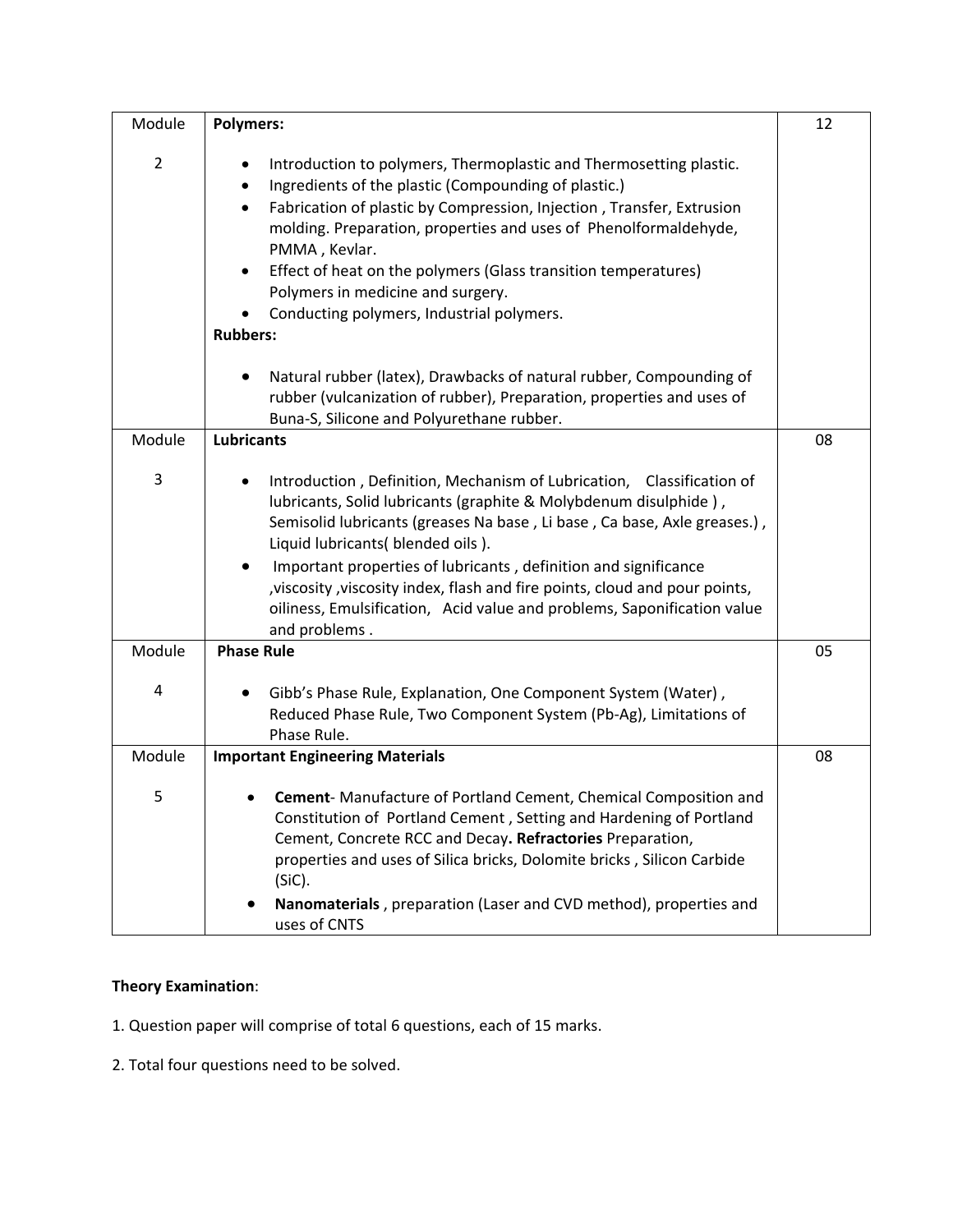3. Question ‐ 1 will be compulsory and based on entire syllabus wherein sub questions of 2 to 3 marks will be asked.

4. Remaining questions will be mixed in nature ( for example suppose Q.2 has part (a) from module 3 then part (b) will be form any module other than module 3).

5. In question paper weightage of each module will be proportional to number of respective lecture hours as mentioned in the syllabus.

#### **Term work:**

Term work shall consist of minimum five experiments. The distribution of marks for term work shall be as follows:

| Laboratory Work (Experiments and journal) : 10 marks |              |
|------------------------------------------------------|--------------|
| Attendance (Practical and Theory)                    | $: 05$ marks |
| Assignments                                          | $: 10$ marks |
| Total                                                | $: 25$ marks |

The final certification and acceptance of TW ensures the satisfactory performance of laboratory work and minimum passing in the TW.

| <b>Suggested Experiments - Applied Chemistry I</b>                              |
|---------------------------------------------------------------------------------|
| 1) To determine total, temporary and permanent hardness of water sample.        |
| 2) Removal of hardness using ion exchange column.                               |
| 3) To determine Saponification value of a lubricating oil.                      |
| 4) To determine acid value of a lubricating oil.                                |
| 5) To determine free acid PH of different solutions using PH meter / Titration. |
| 6) To determine metal ion concentration using colorimeter.                      |
| 7) To determine flash point and fire point of a lubricating oil                 |
| 8) To determine Chloride content of water by Mohr's Method.                     |
| 9) To determine melting point and/or glass transition temperature of a polymer. |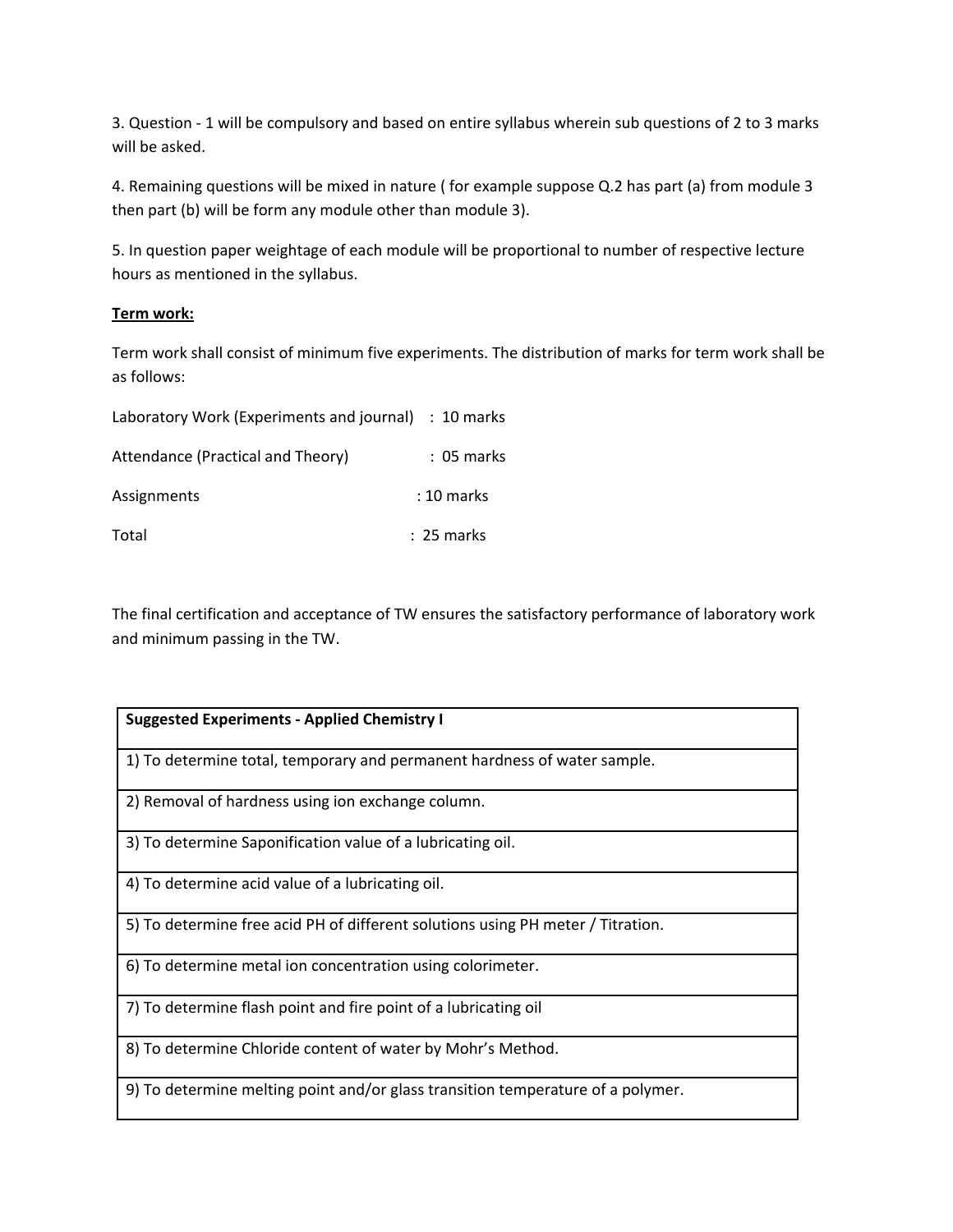10) To determine conductance of polymer.

11) To determine the percentage of lime in cement.

12) Hardening and setting of cement using Vicat's apparatus

13) To determine the COD of the given water sample. / Dichromate method.

14) Viscosity by Redwood Viscometer.

#### **Recommended Books:**

- 1. Engineering Chemistry Jain & Jain, Dhanpat Rai
- 2. Engineering Chemistry Dara & Dara, S Chand
- 3. Engineering Chemistry Wiley India (ISBN-9788126519880)
- 4. A Text Book of Engineering Chemistry Shashi Chawla (Dhanpat Rai)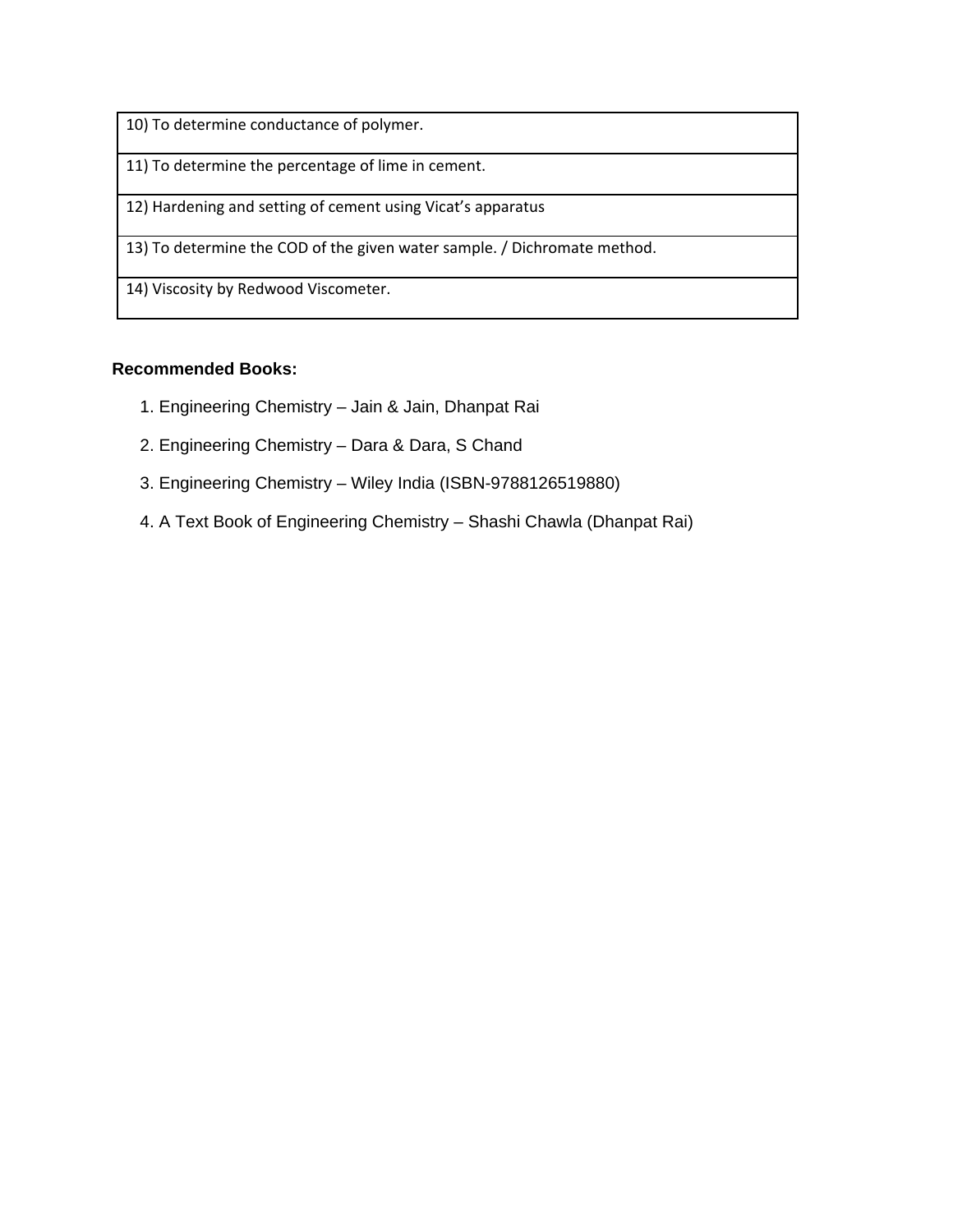| Sub<br>Code   | Subject Name       | <b>Teaching Scheme</b> |        |                          | Credits Assigned |          |                          |       |
|---------------|--------------------|------------------------|--------|--------------------------|------------------|----------|--------------------------|-------|
|               |                    | Theory                 | Pract. | Tut.                     | Theory           | TW/Pract | Tut.                     | Total |
| <b>FEC104</b> | <b>Engineering</b> | 05                     | 02     | $\overline{\phantom{a}}$ | 05               | 01       | $\overline{\phantom{0}}$ | 06    |
|               | <b>Mechanics</b>   |                        |        |                          |                  |          |                          |       |

| Sub.   | Subject            |        | <b>Examination Scheme</b>                   |                     |         |      |        |      |       |
|--------|--------------------|--------|---------------------------------------------|---------------------|---------|------|--------|------|-------|
| Code   | Name               |        |                                             | Theory (out of 100) |         | Term | Pract. | Oral | Total |
|        |                    |        | End sem.<br>Internal Assessment (out of 20) |                     |         |      |        |      |       |
|        |                    | Test 1 | Test 2                                      | Average of Test 1   | exam    |      |        |      |       |
|        |                    |        |                                             | and Test 2          | (out of |      |        |      |       |
|        |                    |        |                                             |                     | 80)     |      |        |      |       |
| FEC104 | <b>Engineering</b> | 20     | 20                                          | 20                  | 80      | 25   |        | 25   | 150   |
|        | <b>Mechanics</b>   |        |                                             |                     |         |      |        |      |       |

# **Details of Syllabus:**

| Sr.No. | <b>Topics</b>                                                                                                                                                                                                                    | <b>Hrs</b> |
|--------|----------------------------------------------------------------------------------------------------------------------------------------------------------------------------------------------------------------------------------|------------|
| 01     | 1.1 System of Coplanar forces:-<br>Resultant of Concurrent forces, Parallel forces, Non Concurrent<br>Non Parallel system of forces, Moment of force about a point, Couples,<br>Varignon's Theorem. Distributed Forces in plane. | 05         |
|        | 1.2 Center of Gravity and Centroid for plane Laminas.                                                                                                                                                                            | 04         |
| 02     | 2.1 Equilibrium of system of coplanar forces:-<br>Condition of equilibrium for concurrent forces, parallel forces and Non<br>concurrent Non Parallel general forces and Couples.                                                 | 06         |
|        | 2.2 Types of support, loads, Beams, Determination of reactions at supports<br>for various types of loads on beams.                                                                                                               | 04         |
|        | 2.3 Analysis of plane trusses by using Method of joints and Method of<br>sections. (Excluding pin jointed frames)                                                                                                                | 04         |
| 03     | 3.1 Forces in space:<br><b>Resultant of Noncoplanar force systems: Resultant of Concurrent force</b><br>system, Parallel force system and Nonconcurrent nonparallel force system.                                                | 05         |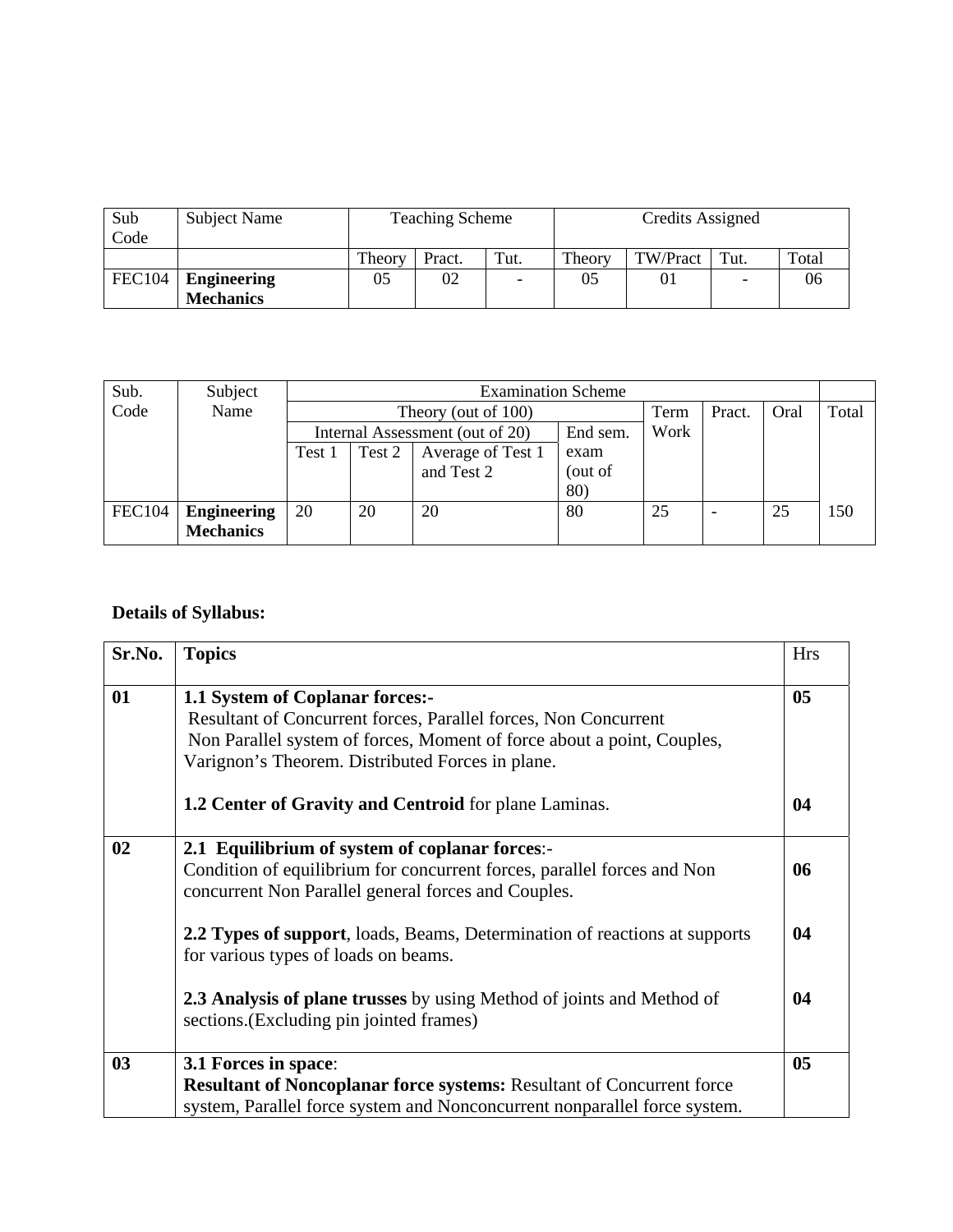|                | <b>Equilibrium of Noncoplanar force systems: Equilibrium of Concurrent force</b>                                                                                                  |                |
|----------------|-----------------------------------------------------------------------------------------------------------------------------------------------------------------------------------|----------------|
|                | system, Parallel force system and Nonconcurrent nonparallel force system.                                                                                                         |                |
|                |                                                                                                                                                                                   |                |
|                | 3.2 Friction:                                                                                                                                                                     | 06             |
|                | Introduction to Laws of friction, Cone of friction, Equilibrium of bodies on                                                                                                      |                |
|                | inclined plane, Application to problems involving wedges, ladders.                                                                                                                |                |
| 04             | <b>4.1 Kinematics of Particle:</b> - Velocity & acceleration in terms of rectangular<br>co-ordinate system, Rectilinear motion, Motion along plane curved path,                   | <b>10</b>      |
|                | Tangential & Normal component of acceleration, Motion curves (a-t, v-t, s-t<br>curves), Projectile motion, Relative velocities.                                                   |                |
|                |                                                                                                                                                                                   |                |
| 0 <sub>5</sub> | <b>5.1 Kinematics of Rigid Bodies</b> :- Introduction to general plane motion,                                                                                                    | 06             |
|                | Instantaneous center of rotation for the velocity, velocity diagrams for bodies                                                                                                   |                |
|                | in plane motion, (up to 2 linkage mechanism)                                                                                                                                      |                |
|                |                                                                                                                                                                                   |                |
| 06             | 6.1 Kinetics of a Particle: Force and Acceleration: Introduction to basic<br>concepts, D'Alemberts Principle, Equations of dynamic equilibrium, Newton's<br>Second law of motion. | 04             |
|                | 6.2 Kinetics of a Particle: Work and Energy: -Principle of Work and                                                                                                               | 0 <sub>3</sub> |
|                | Energy, Law of Conservation of Energy.                                                                                                                                            |                |
|                | 6.3 Kinetics of a Particle: Impulse and Momentum: Principle of Linear<br>Impulse and Momentum. Law of Conservation of momentum. Impact and<br>collision.                          | 0 <sub>3</sub> |
|                |                                                                                                                                                                                   |                |

## **Theory Examination:**

1. Question paper will comprise of 6 questions, each carrying 20 marks.

2. Total 4 questions need to be solved.

3: Question No.1 will be compulsory and based on entire syllabus wherein sub questions of 2 to 3 marks will be asked.

4. Remaining questions will be mixed in nature.( e.g. Suppose Q.2 has part (a) from module 3 then part (b) will be from any module other than module 3 ) having 15 marks each.

5. In question paper weightage of each module will be proportional to number of respective lecture hours as mentioned in the syllabus.

#### **Oral examination:-**

Oral examination will be based on entire syllabus.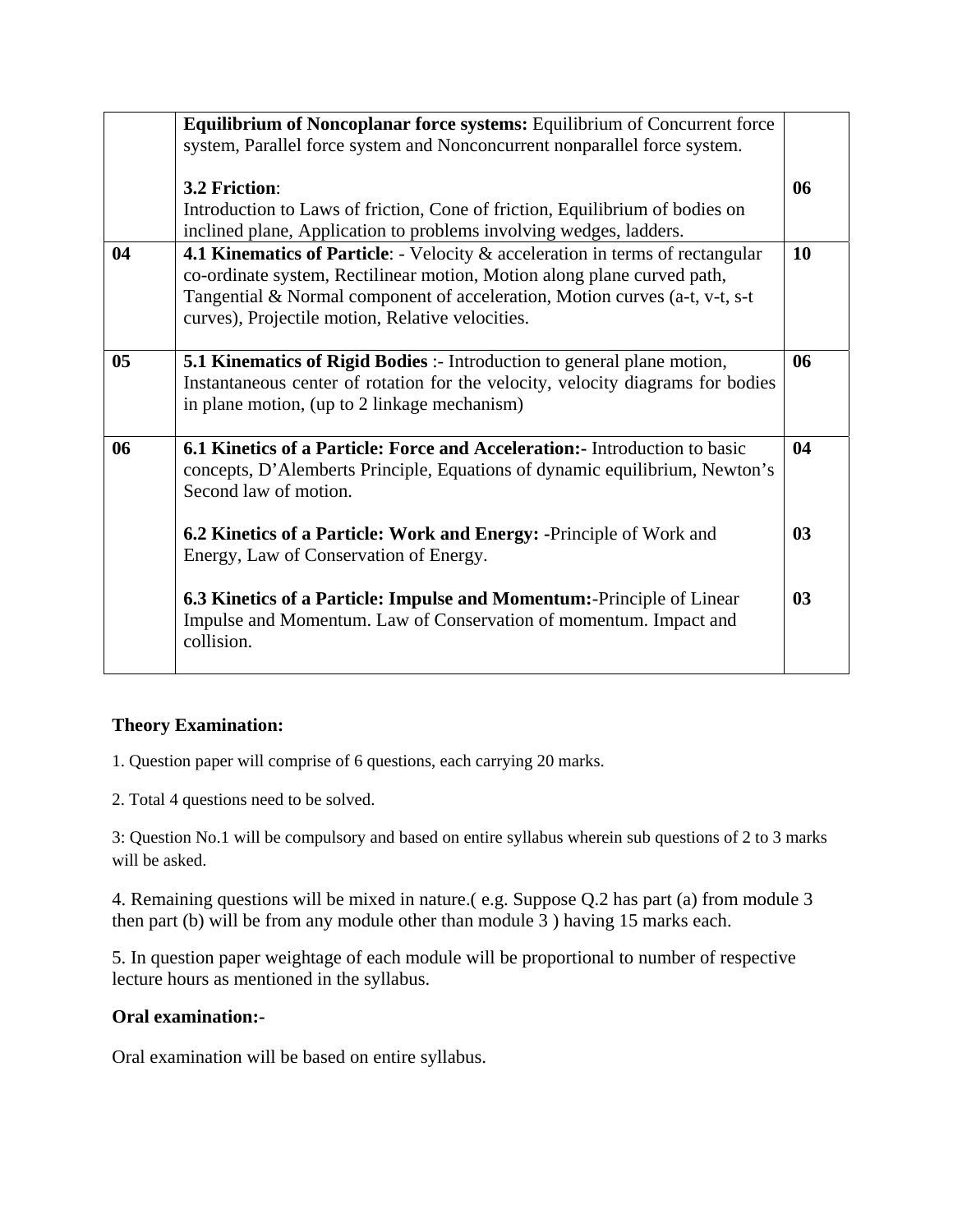#### **Term work:-**

Term work shall consist of minimum six experiments, assignments consisting numerical based on above syllabus, at least 3 numerical from each module.

The distribution of marks for term work shall be as follows:

| Laboratory work (Experiment/ programs and journal) | :10 marks             |
|----------------------------------------------------|-----------------------|
| Assignments                                        | $\therefore$ 10 marks |
| Attendance (Theory and Practical)                  | $: 05$ marks          |

The final certification and acceptance of term work ensures the satisfactory performance of laboratory work and minimum passing in the term work.

#### **List of experiments:-**

- 1. Polygon law of coplanar forces.
- 2. Non concurrent non parallel (general).
- 3. Bell crank lever.
- 4. Support reaction for beam.
- 5. Simple / compound pendulum.
- 6. Inclined plane (to determine coefficient of friction).
- 7. Collision of elastic bodies (Law of conservation of momentum).
- 8. Moment of Inertia of fly wheel.
- 9. Screw friction by using screw jack.

Any other experiment based on above syllabus.

#### **Recommended Books**

- 1. Engineering Mechanics by Hibblar, McMillan.
- 2. Engineering Mechanics by Beer & Johnson, Tata McGraw Hill
- 3. Engineering Mechanics by Merium, Wiley.
- 4. Engineering Mechanics by F. L. Singer, Harper & Raw Publication
- 5. Engineering Mechanics by Macklin & Nelson, Tata McGraw Hill
- 6. Engineering Mechanics by Shaum Series,
- 7. Engineering Mechanics by Tayal, Umesh Publication.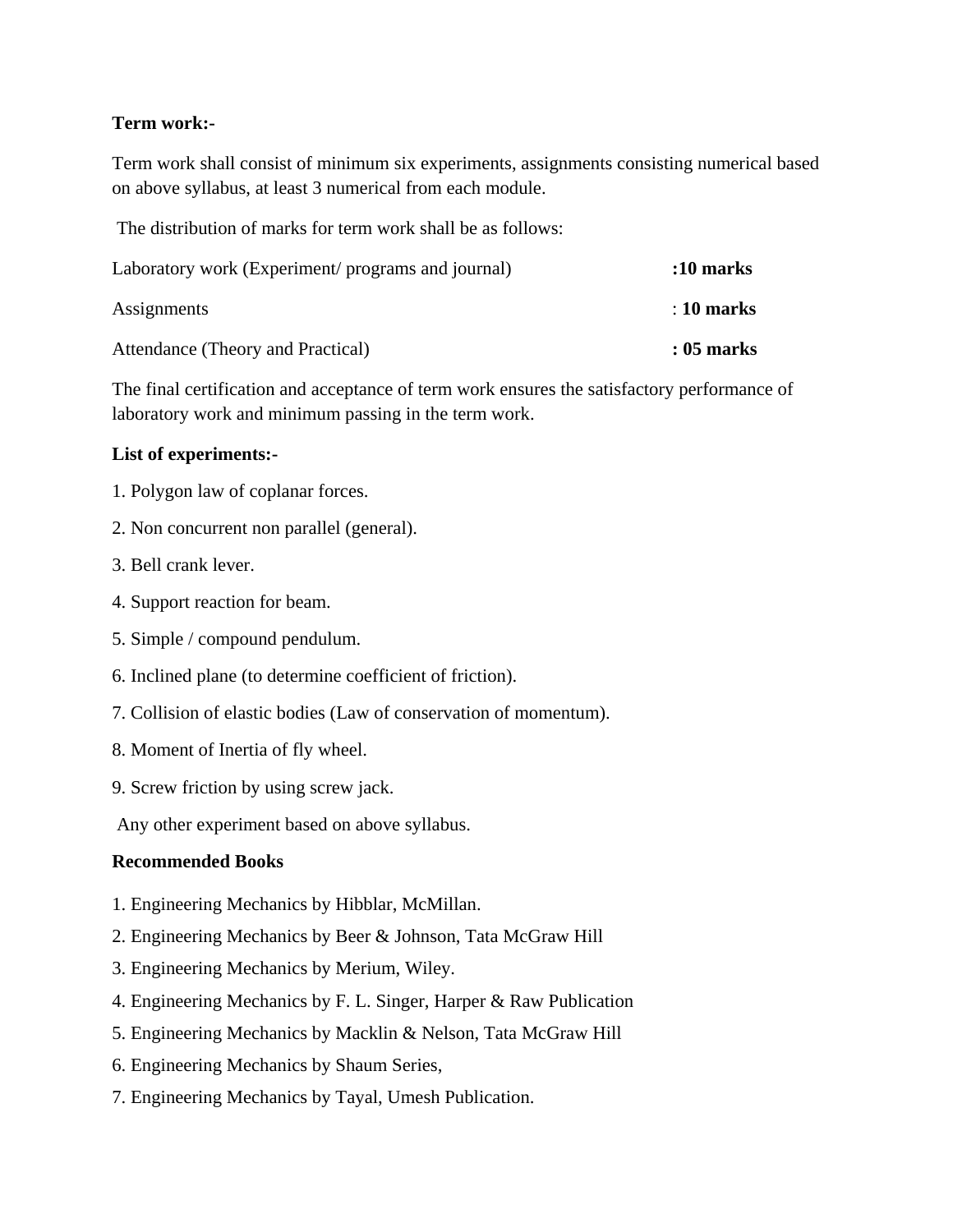| Sub           | Subject Name                  | <b>Teaching Scheme</b> |        |      | Credits Assigned |          |      |       |
|---------------|-------------------------------|------------------------|--------|------|------------------|----------|------|-------|
| Code          |                               |                        |        |      |                  |          |      |       |
|               |                               | Theory                 | Pract. | Tut. | Theory           | TW/Pract | Tut. | Total |
| <b>FEC105</b> | <b>Basic Electrical &amp;</b> | 04                     | 02     |      | 04               | 01       |      | 05    |
|               | <b>Electronics</b>            |                        |        |      |                  |          |      |       |
|               | <b>Engineering</b>            |                        |        |      |                  |          |      |       |

| Sub.          | <b>Subject Name</b>     |        | <b>Examination Scheme</b>                   |                     |           |      |        |      |       |
|---------------|-------------------------|--------|---------------------------------------------|---------------------|-----------|------|--------|------|-------|
| Code          |                         |        |                                             | Theory (out of 100) |           | Term | Pract. | Oral | Total |
|               |                         |        | End sem.<br>Internal Assessment (out of 20) |                     |           |      |        |      |       |
|               |                         | Test 1 | Test 2<br>Average of Test                   |                     |           |      |        |      |       |
|               |                         |        |                                             | and Test 2          | of $80$ ) |      |        |      |       |
| <b>FEC105</b> | <b>Basic</b>            | 20     | 20                                          | 20                  | 80        | 25   |        | 25   | 150   |
|               | <b>Electrical &amp;</b> |        |                                             |                     |           |      |        |      |       |
|               | <b>Electronics</b>      |        |                                             |                     |           |      |        |      |       |
|               | <b>Engineering</b>      |        |                                             |                     |           |      |        |      |       |

## **Detailed Syllabus:**

| Module       | Content                                                                                                                                                                                                                                                                                                                                                                                                                                                                            | Hours                                                                      |
|--------------|------------------------------------------------------------------------------------------------------------------------------------------------------------------------------------------------------------------------------------------------------------------------------------------------------------------------------------------------------------------------------------------------------------------------------------------------------------------------------------|----------------------------------------------------------------------------|
| Prerequisite | A. Concept of e.m.f, potential difference, current, ohm's law, resistance,<br>resistivity, series and parallel connections, power dissipation in resistance,<br>effect of temperature on resistance<br>B. Capacitors, with uniform and composite medium, energy stored in<br>capacitor, R-C time constant.<br>C. Magnetic field, Faraday's laws of Electromagnetic induction, Hysterics<br>and eddy current losses, energy stored in an inductor, time constant in R-L<br>circuit. | No questions<br>to be asked<br>in Theory<br>paper on<br>Prerequisite<br>02 |
| 1            | D.C. circuits: (only independent sources).<br>Kirchhoff's laws, Ideal and practical voltage and current source, Mesh and<br>Nodal<br>analysis (super node and super mesh excluded), Source<br>transformation,<br>Star-delta<br>transformation<br>,Superposition<br>theorem,<br>Thevenin's theorem, Norton's theorem, Maximum power transfer theorem,<br>(Source transformation not allowed for Superposition theorem, Mesh and<br>Nodal analysis)                                  | 20                                                                         |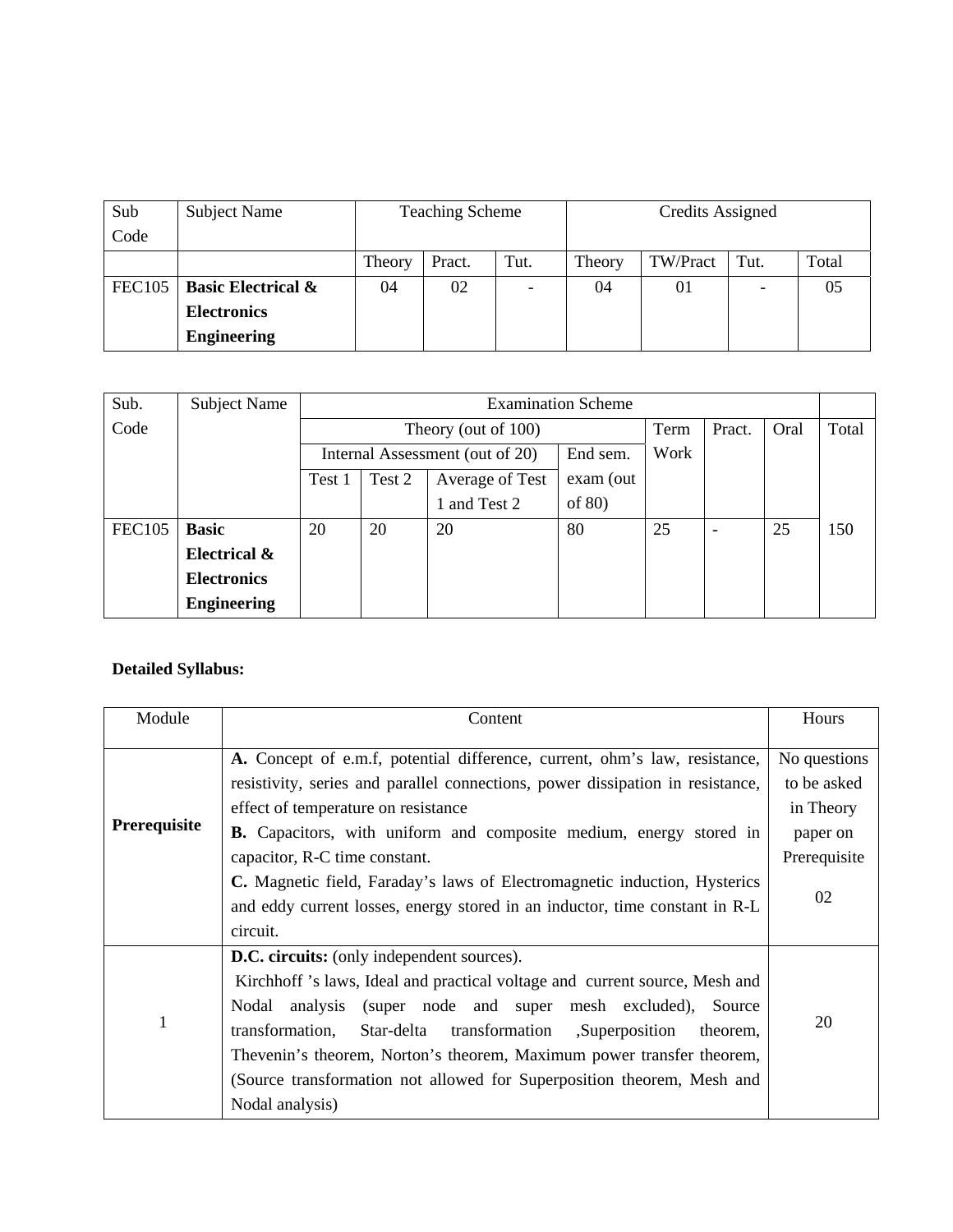|                | <b>A.C Circuits:</b>                                                             |    |
|----------------|----------------------------------------------------------------------------------|----|
|                | Generation of alternating voltage and currents, RMS and Average value,           |    |
| $\overline{2}$ | form factor, crest factor, AC through resistance, inductance and capacitance,    | 12 |
|                | R-L, R-C and R-L-C series and parallel circuits, phasor diagrams, power          |    |
|                | and power factor, series and parallel resonance, Q-factor and bandwidth          |    |
|                | Three phase circuits :                                                           |    |
|                | Three phase voltage and current generation, star and delta connections           |    |
| 3              | (balanced load only), relationship between phase and line currents and           | 10 |
|                | voltages, Phasor diagrams, Basic principle of wattmeter, measurement of          |    |
|                | power by two wattmeter method                                                    |    |
|                | Single phase transformer :                                                       |    |
| 4              | Construction, working principle, Emf equation, ideal and practical               | 10 |
|                | transformer, transformer on no load and on load, phasor diagrams,                |    |
|                | equivalent circuit, O.C. and S.C test, Efficiency                                |    |
|                | <b>Electronics</b> (no numericals):                                              |    |
| 5              | Semiconductor diode, Diode rectifier with R load: Half wave, full wave-          |    |
|                | center tapped and bridge configuration, RMS value and average value of           | 06 |
|                | output voltage, ripple factor, rectification efficiency, introduction to C and L |    |
|                | filter (no derivation). CE, CB, CC transistor configuration, CE input-output     |    |
|                | characteristics.                                                                 |    |

#### **Theory Examination**:

- 1. Question paper will comprise of 6 questions, each carrying 20 marks.
- 2. Total 4 questions need to be solved.
- 3: Q.1 will be compulsory, based on entire syllabus wherein sub questions of 2 to 3 marks will be asked.
- 4: Remaining question will be randomly selected from all the modules.
- 5: Weightage of marks should be proportional to number of hours assigned to each

Module.

#### **List of laboratory experiments (Minimum Six):**

- 1. Mesh and Nodal analysis.
- 2. Verification of Superposition Theorem.
- 3. Verification Thevenin's Theorem.
- 4. Study of R-L series and R-C series circuit.
- 5. R-L-C series resonance circuit
- 6. R-L-C parallel resonance circuit.
- 6. Relationship between phase and line currents and voltages in 3 phase System (star & delta)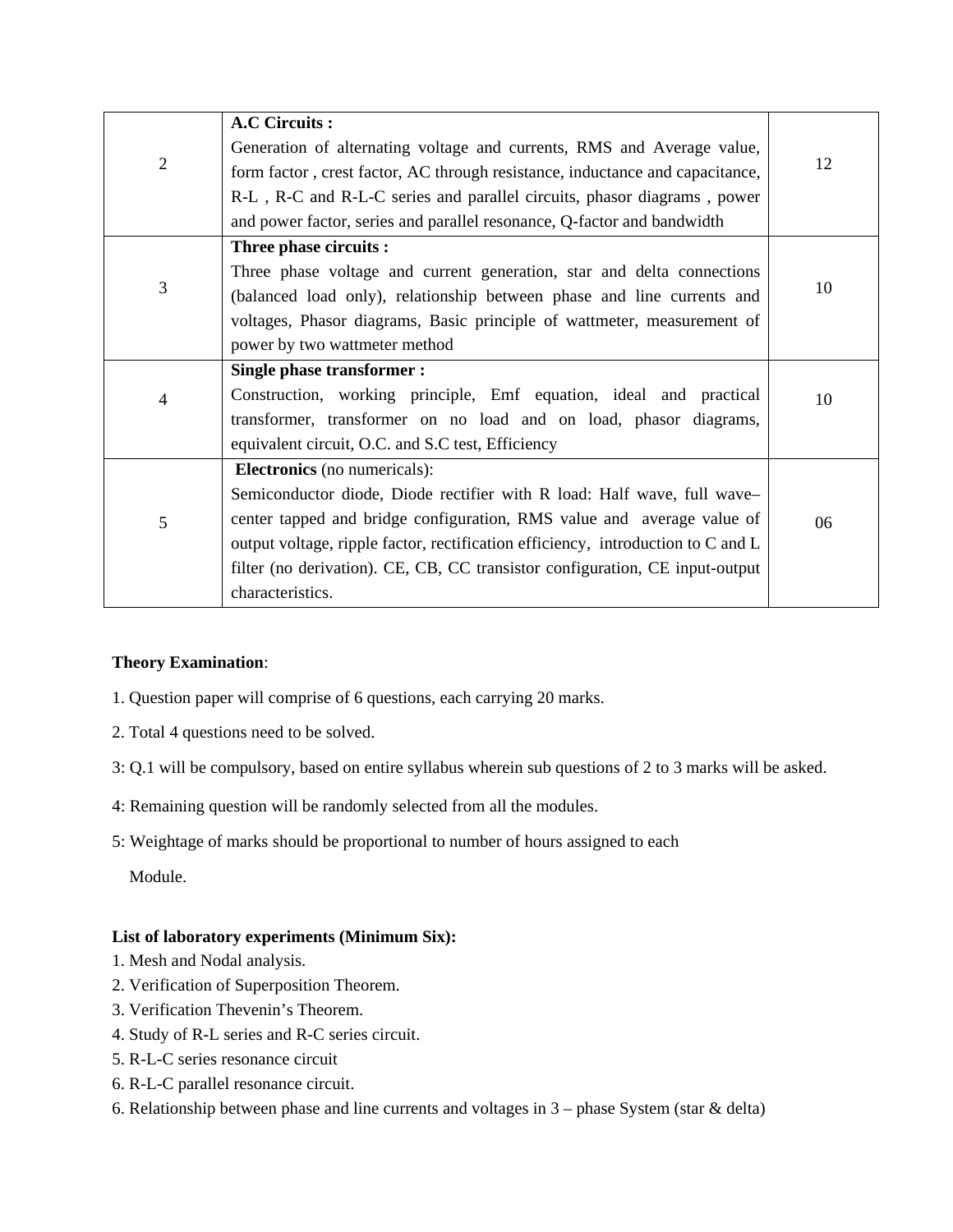- 7. Power and phase measurement in three phase system by two wattmeter method.
- 8. O.C. and S.C. test on single phase transformer
- 9. Half wave and full wave rectifier circuits

#### *Recommended Books*

#### *Text Books*

- 1. V. N. Mittal and Arvind Mittal "Basic Electrical Engineering" Tata McGraw Hill, (Revised Edition)
- 2. Electrical Engineering Fundamentals" by Vincent Del Toro, PHI Second edition ,2011
- 3. Electronics Devices & Circuit Theory" by Boylestad, Pearson Education India
- 4. Edward Hughes: Electrical and Electrical Technology, Pearson Education (Tenth edition)
- 5. D P Kothari and I J Nagrath "Theory and Problems of Basic Electrical Engineering", PHI 13 th edition 2011.

#### *Reference Books:*

- 1. B.L.Theraja "Electrical Engineering " Vol-I and II,
- 2. S.N.Singh, "Basic Electrical Engineering" PHI , 2011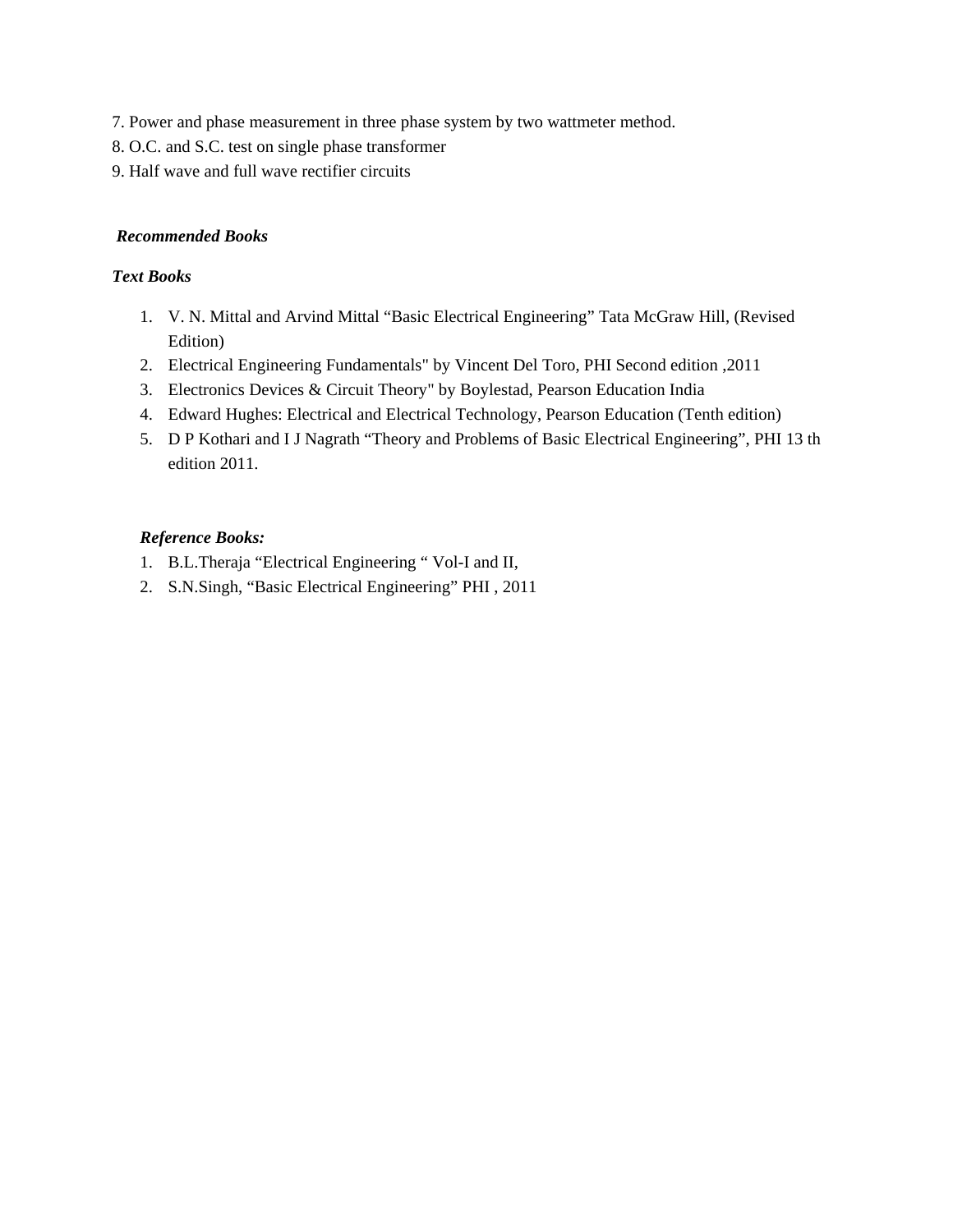| Sub<br>Code | Subject Name             | <b>Teaching Scheme</b> |                          |                          | <b>Credits Assigned</b> |          |      |       |
|-------------|--------------------------|------------------------|--------------------------|--------------------------|-------------------------|----------|------|-------|
|             |                          | Theory                 | Pract.                   | Tut.                     | Theory                  | TW/Pract | Tut. | Total |
| 6           | Environmental<br>studies | 02                     | $\overline{\phantom{0}}$ | $\overline{\phantom{0}}$ | 02                      |          |      | 02    |

| Sub.<br>Code | Subject Name             | <b>Examination Scheme</b>                 |                    |                                    |                             |                          |                          |                          |    |        |      |       |
|--------------|--------------------------|-------------------------------------------|--------------------|------------------------------------|-----------------------------|--------------------------|--------------------------|--------------------------|----|--------|------|-------|
|              |                          |                                           | Theory (out of 75) |                                    |                             |                          |                          |                          |    | Pract. | Oral | Total |
|              |                          | <b>Internal Assessment</b><br>(out of 15) |                    |                                    | End sem.<br>exam<br>(out of | Work                     |                          |                          |    |        |      |       |
|              |                          | Test 1                                    | Test 2             | Average of<br>Test 1 and<br>Test 2 | 60)                         |                          |                          |                          |    |        |      |       |
| 6            | Environmental<br>studies | 15                                        | 15                 | 15                                 | 60                          | $\overline{\phantom{0}}$ | $\overline{\phantom{0}}$ | $\overline{\phantom{0}}$ | 75 |        |      |       |

#### **Details of the syllabus:‐**

| Sr. No.  | <b>Details</b>                                                                                                                                                                                                                                                                                                                                                                                                                  | <b>Hrs</b> |
|----------|---------------------------------------------------------------------------------------------------------------------------------------------------------------------------------------------------------------------------------------------------------------------------------------------------------------------------------------------------------------------------------------------------------------------------------|------------|
| Module 1 | <b>Multidisciplinary Nature of Environmental Studies:</b>                                                                                                                                                                                                                                                                                                                                                                       | 04         |
|          | Scope and Importance<br>$\bullet$<br>Need for Public Awareness<br>$\bullet$<br>Depleting Nature of Environmental resources such as Soil, Water,<br>$\bullet$<br>Minerals, and Forests.<br>Global Environmental Crisis related to Population, Water, Sanitation<br>$\bullet$<br>and Land.<br>Ecosystem: Concept, Classification, Structure of Ecosystem, overview<br>$\bullet$<br>of Food chain, Food web and Ecological Pyramid |            |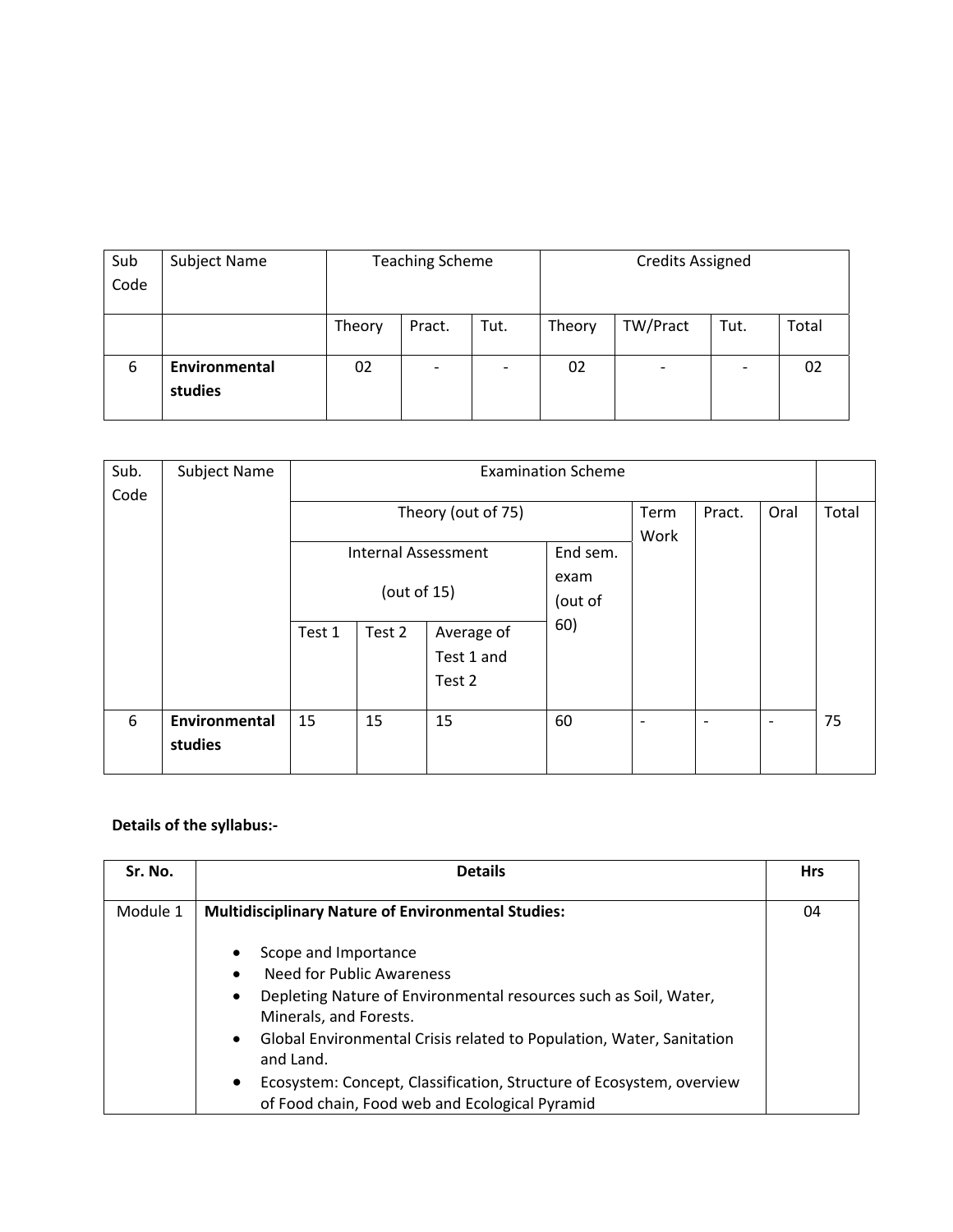| Module         | <b>Sustainable Development</b>                                                                                                                                                                                                                                                                                                                                                                                                                                                                                                                                    | 04 |
|----------------|-------------------------------------------------------------------------------------------------------------------------------------------------------------------------------------------------------------------------------------------------------------------------------------------------------------------------------------------------------------------------------------------------------------------------------------------------------------------------------------------------------------------------------------------------------------------|----|
| $\overline{2}$ | Concept of sustainable development<br>Social, Economical and Environmental aspect of sustainable<br>development.<br>Control Measures: 3R (Reuse, Recovery, Recycle), Appropriate<br>Technology, Environmental education, Resource utilization as per the<br>carrying capacity.                                                                                                                                                                                                                                                                                    |    |
| Module         | <b>Environmental Pollution:</b>                                                                                                                                                                                                                                                                                                                                                                                                                                                                                                                                   | 07 |
| 3              | Air Pollution: Sources, Effects of air pollution with respect<br>to Global Warming, Ozone layer Depletion, Acid Rain,<br>Photochemical smog, Two Control Measures- Bag house Filter,<br>Venturi scrubber.<br>Case Study: Bhopal Gas Tragedy<br>Water Pollution: Sources and Treatment, Concept of waste waters -<br>Domestic &Industrial and treatment.<br>Case Study: Minamata Disease.<br>Land Pollution: Solid waste, Solid waste Management by Land filling,<br>٠<br>Composting.<br>Noise Pollution; Sources and Effects<br>E-Pollution: Sources and Effects. |    |
|                |                                                                                                                                                                                                                                                                                                                                                                                                                                                                                                                                                                   |    |
| Module         | <b>Environmental Legislation:</b>                                                                                                                                                                                                                                                                                                                                                                                                                                                                                                                                 | 05 |
| 4              | Overview<br>Ministry of Environment and Forests (MoE&F). Organizational<br>structure of MoE&F.<br>Functions and powers of Central Control Pollution Board.<br>٠<br>Functions and powers of State Control Pollution Board.<br>Environmental Clearance, Consent and Authorization Mechanism.<br><b>Environmental Protection Act</b><br>Any two case studies pertaining to Environmental Legislation.                                                                                                                                                                |    |
| Module         | <b>Renewable sources of Energy:</b>                                                                                                                                                                                                                                                                                                                                                                                                                                                                                                                               | 05 |
| 5              | Limitations of conventional sources of Energy.<br>Various renewable energy sources.<br>Solar Energy: Principle, Working of Flat plate collector & Photovoltaic<br>cell.<br>Wind Energy: Principle, Wind Turbines.                                                                                                                                                                                                                                                                                                                                                 |    |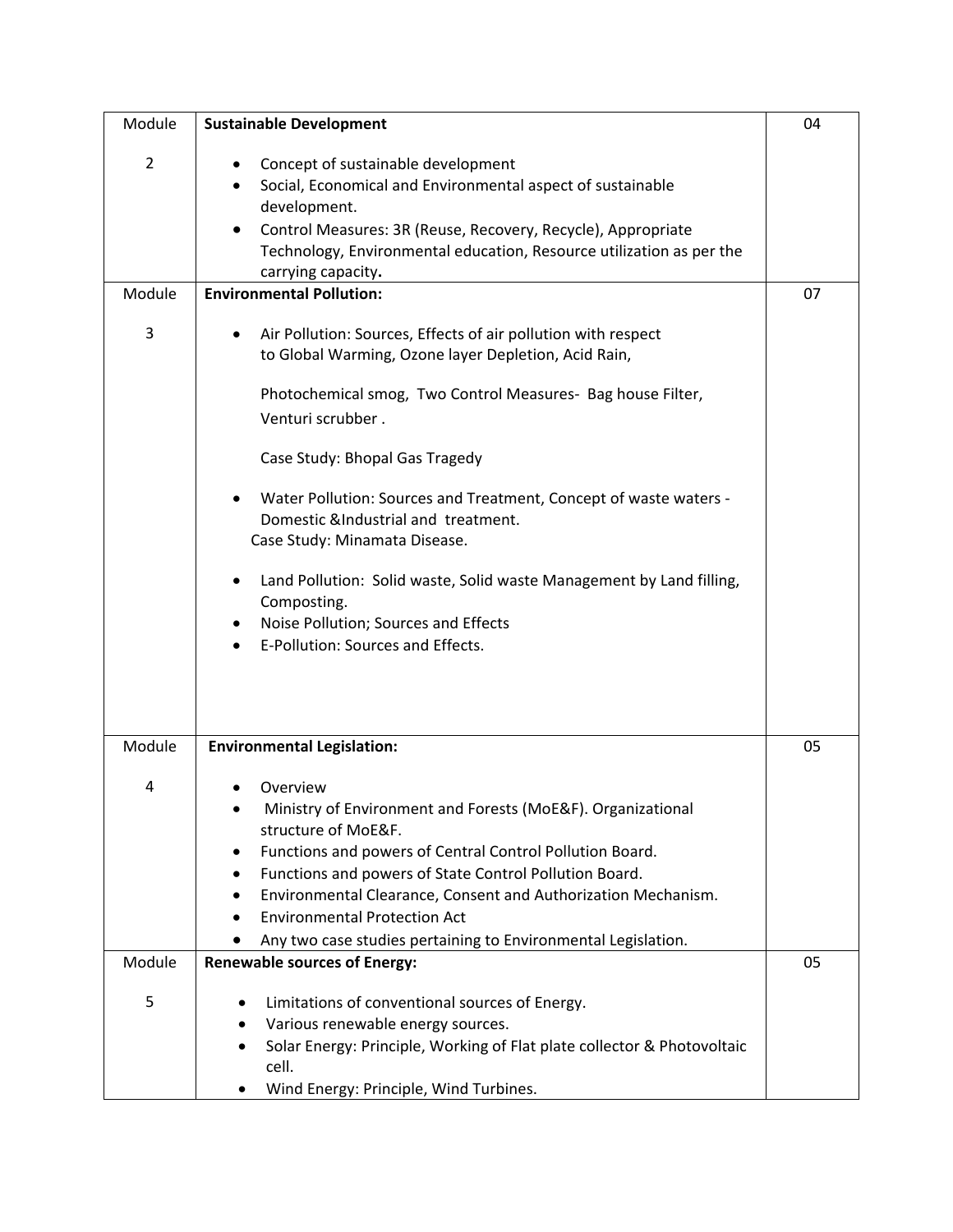|        | Hydel Energy: Principle, Hydropower generation.<br>$\bullet$                   |    |
|--------|--------------------------------------------------------------------------------|----|
|        | Geothermal Energy: Introduction, Steam Power Plant<br>$\bullet$                |    |
| Module | <b>Environment and Technology</b>                                              | 05 |
|        |                                                                                |    |
| 6      | Role of Technology in Environment and health<br>$\bullet$                      |    |
|        | Concept of Green Buildings, Indoor air pollution<br>$\bullet$                  |    |
|        | Carbon Credit: Introduction, General concept.<br>$\bullet$                     |    |
|        | Disaster Management: Two Events: Tsunami, Earthquakes, Techniques<br>$\bullet$ |    |
|        | of Disaster Management                                                         |    |
|        | Case Study: Earthquake in Japan                                                |    |

#### **Theory Examination**:

1. Question paper will comprise of **total 6 questions**, **each** of **15 marks**.

2. Total **four questions** need to be solved.

3. Question **Number One** will be **compulsory** and it will be based **on entire syllabus** wherein sub questions of 2 to 3 marks will be asked.

4. Remaining questions i.e Q.2 to Q.6 will be mixed in nature and will be divided in three parts (a),(b) &(c) and they will belong to different modules.

5. In question paper, weight of each module will be proportional to number of respective lecture hours as mentioned in the syllabus.

#### **Recommended Books:**

- 1. Textbook of Environmental studies by Erach Bharucha, University Press.
- 2. Environmental Studies by R.Rajagopalan, Oxford University Press.
- 3. Essentials of Environmental Studies by Kurian Joseph &Nagendran, Pearson Education
- 4. Renewable Energy by Godfrey Boyle, Oxford Publications.
- 5. Perspective Of Environmental Studies, by Kaushik and Kaushik,New Age International
- 6. Environmental Studies by. Anandita Basak, Pearson Education
- 7. Textbook of Environmental Studies by Dave and Katewa, Cengage Learning
- 8. Environmental Studies by Benny Joseph, TataMcGraw Hill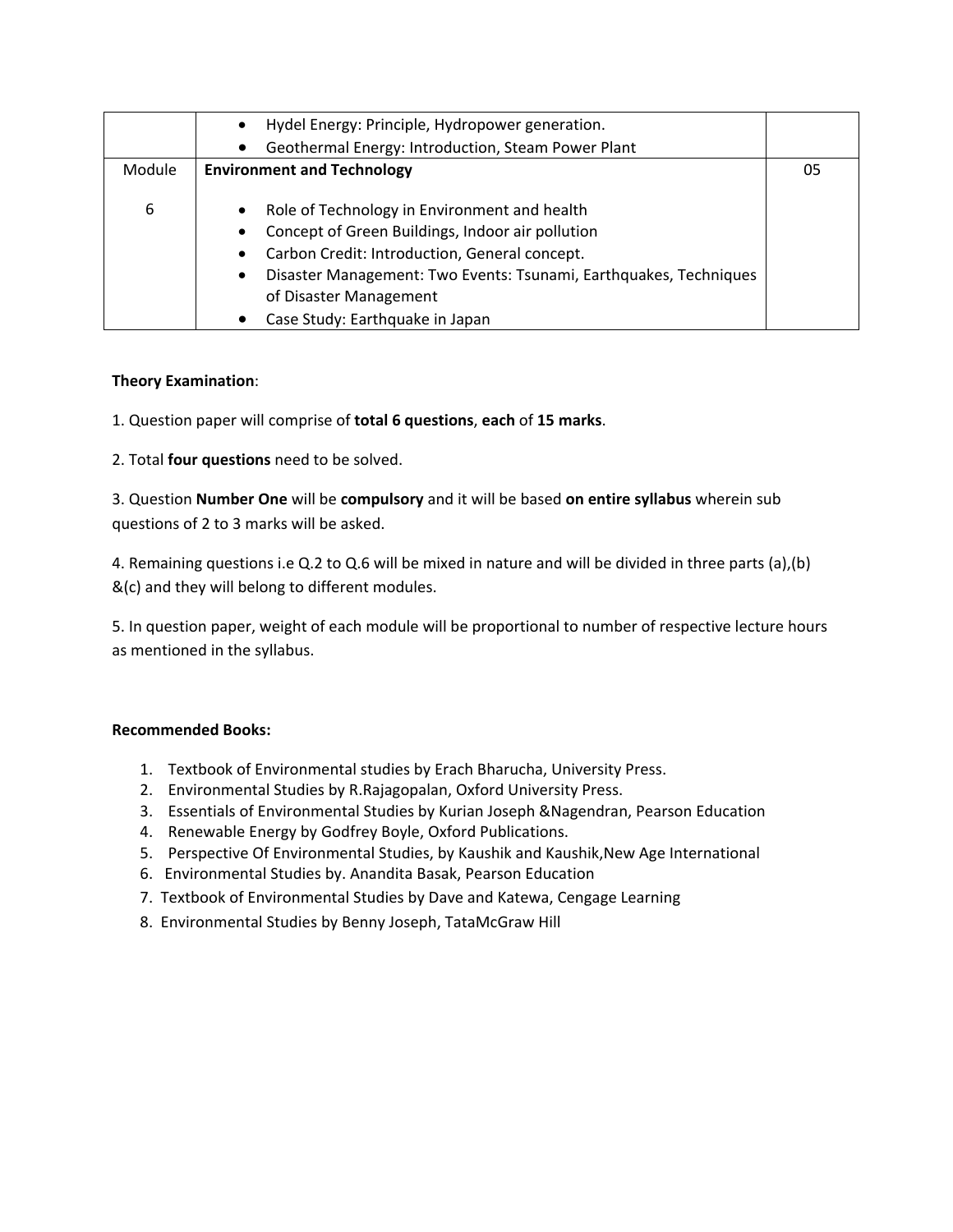| Sub           | <b>Subject Name</b>   |        | <b>Teaching Scheme</b> |      | Credits Assigned         |          |      |       |
|---------------|-----------------------|--------|------------------------|------|--------------------------|----------|------|-------|
| Code          |                       |        |                        |      |                          |          |      |       |
|               |                       | Theory | Pract.                 | Tut. | Theory                   | TW/Pract | Tut. | Total |
| <b>FEL101</b> | <b>Basic Workshop</b> |        | 04                     | ۰    | $\overline{\phantom{0}}$ | 02       |      | 02    |
|               | <b>Practice - I</b>   |        |                        |      |                          |          |      |       |

| Sub.          | <b>Subject Name</b> |        | <b>Examination Scheme</b>              |                 |      |      |        |      |       |
|---------------|---------------------|--------|----------------------------------------|-----------------|------|------|--------|------|-------|
| Code          |                     |        | Theory                                 |                 |      |      | Pract. | Oral | Total |
|               |                     |        | End sem.<br><b>Internal Assessment</b> |                 |      | Work |        |      |       |
|               |                     | Test 1 | Test 2                                 | Average of Test | exam |      |        |      |       |
|               |                     |        |                                        | and Test 2      |      |      |        |      |       |
| <b>FEL101</b> | <b>Basic</b>        | ۰      | ٠                                      | ٠               |      | 50   | ٠      | -    | 50    |
|               | Workshop            |        |                                        |                 |      |      |        |      |       |
|               | <b>Practice-I</b>   |        |                                        |                 |      |      |        |      |       |

| Detailed Syllabus |                                                                                       | Periods |
|-------------------|---------------------------------------------------------------------------------------|---------|
|                   |                                                                                       |         |
| Note:             | The syllabus and the Term- work to be done during semester I and Semester II is       |         |
|                   | given together. Individual Instructor for the course is to design the jobs for        |         |
|                   | practice and demonstration and spread the work over entire two semesters. The         |         |
|                   | objective is to impart training to help the students develop engineering skill sets.  |         |
|                   | This exercise also aims in inculcating respect for physical work and hard labor in    |         |
|                   | addition to some amount of value addition by getting exposed to interdisciplinary     |         |
|                   | engineering domains.                                                                  |         |
|                   | The two compulsory trades (Sr. No. 1- Fitting and 2 - Carpentry) shall be offered     |         |
|                   | in separate semesters.                                                                |         |
|                   | Select any four trade topics (two per semester) out of the topic at Sr. n. 3 to 11.   |         |
|                   | Demonstrations and hands on experience to be provided during the periods              |         |
|                   | allotted for the same. Report on the demonstration including suitable sketches is     |         |
|                   | also to be included in the term $-$ work                                              |         |
| 1.                | <b>Fitting (compulsory)</b>                                                           | 30      |
|                   | Use and setting of fitting tools for chipping, cutting, filing, marking,<br>$\bullet$ |         |
|                   | center punching, drilling, tapping.                                                   |         |
|                   | Term work to include one job involving following operations : filing to<br>$\bullet$  |         |
|                   | size, one simple male-female joint, drilling and tapping                              |         |
|                   |                                                                                       |         |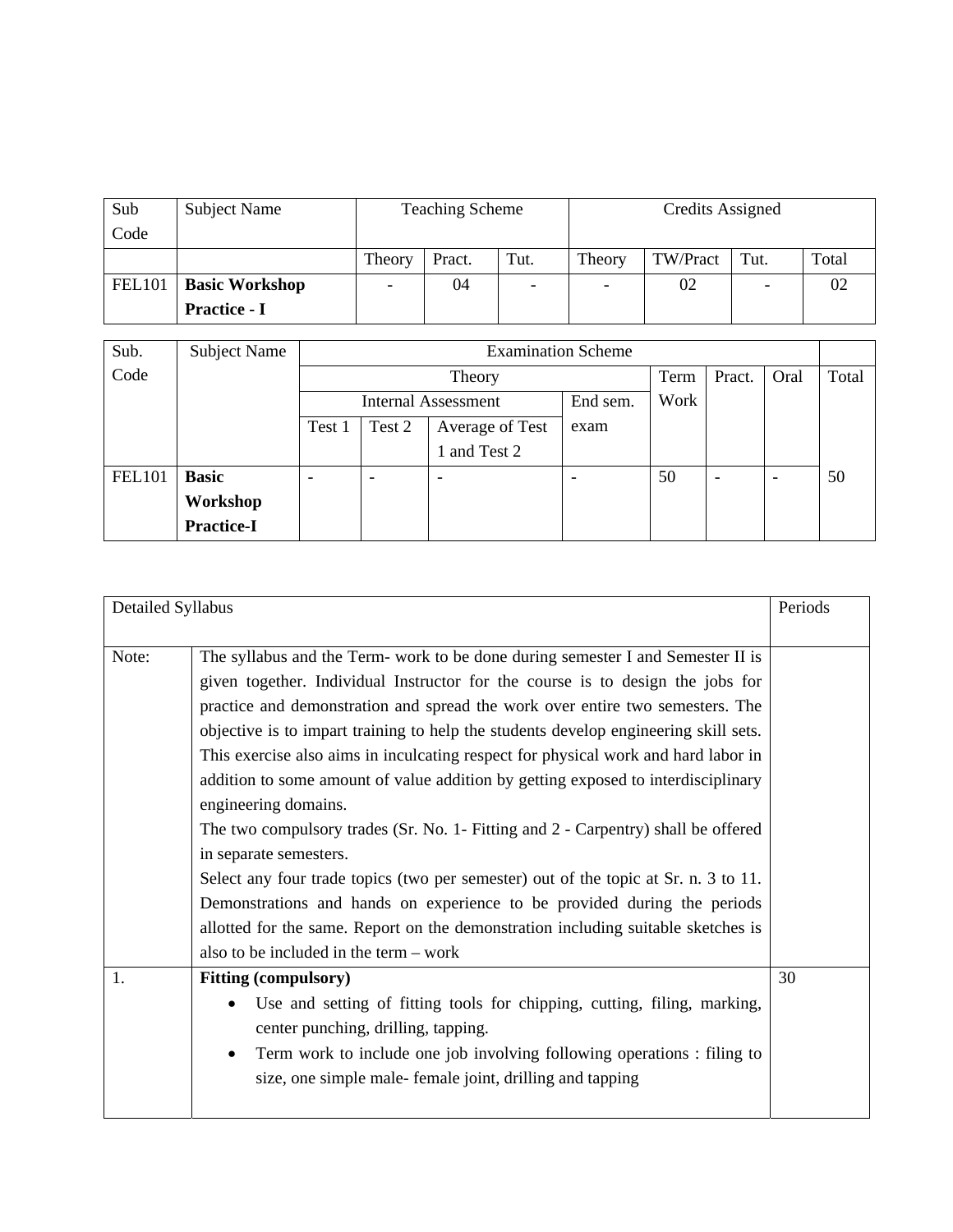| 2.  | <b>Carpentry (compulsory)</b>                                                           | 30 |
|-----|-----------------------------------------------------------------------------------------|----|
|     | Use and setting of hand tools like hacksaws, jack planes, chisels and                   |    |
|     | gauges for construction of various joints, wood tuning and modern wood                  |    |
|     | turning methods.                                                                        |    |
|     | Term work to include one carpentry job involving a joint and report on<br>$\bullet$     |    |
|     | demonstration of a job involving wood turning                                           |    |
| 3.  | <b>Forging (Smithy)</b>                                                                 | 15 |
|     | At least one workshop practice job (Lifting hook and handle) is to be                   |    |
|     | demonstrated.                                                                           |    |
| 4.  | Welding                                                                                 | 15 |
|     | Edge preparation for welding jobs. Arc welding for different job like,                  |    |
|     | Lap welding of two plates, butt welding of plates with simple cover, arc                |    |
|     | welding to join plates at right angles.                                                 |    |
| 5.  | <b>Machine Shop</b>                                                                     | 15 |
|     | At least one turning job is to be demonstrated.                                         |    |
| 6.  | <b>Electrical board wiring</b>                                                          | 15 |
|     | House wiring, staircase wiring, wiring diagram for fluorescent tube light,              |    |
|     | Godown wiring and three phase wiring for electrical motors.                             |    |
| 7.  | <b>PCB Laboratory Exercises</b>                                                         | 15 |
|     | Layout drawing, Positive and negative film making, PCB etching and drilling,            |    |
|     | Tinning and soldering technique.                                                        |    |
| 8.  | <b>Sheet metal working and Brazing</b>                                                  | 15 |
|     | Use of sheet metal, working hand tools, cutting, bending, spot welding                  |    |
| 9.  | Plumbing                                                                                | 15 |
|     | Use of plumbing tools, spanners, wrenches, threading dies, demonstration                |    |
|     | of preparation of a domestic line involving fixing of a water tap and use               |    |
|     | of coupling, elbow, tee, and union etc.                                                 |    |
| 10. | <b>Masonry</b>                                                                          | 15 |
|     | Use of masons tools like trowels, hammer, spirit level, square, plumb line<br>$\bullet$ |    |
|     | and pins etc. demonstration of mortar making, single and one and half                   |    |
|     | brick masonry, English and Flemish bonds, block masonry, pointing and                   |    |
|     | plastering.                                                                             |    |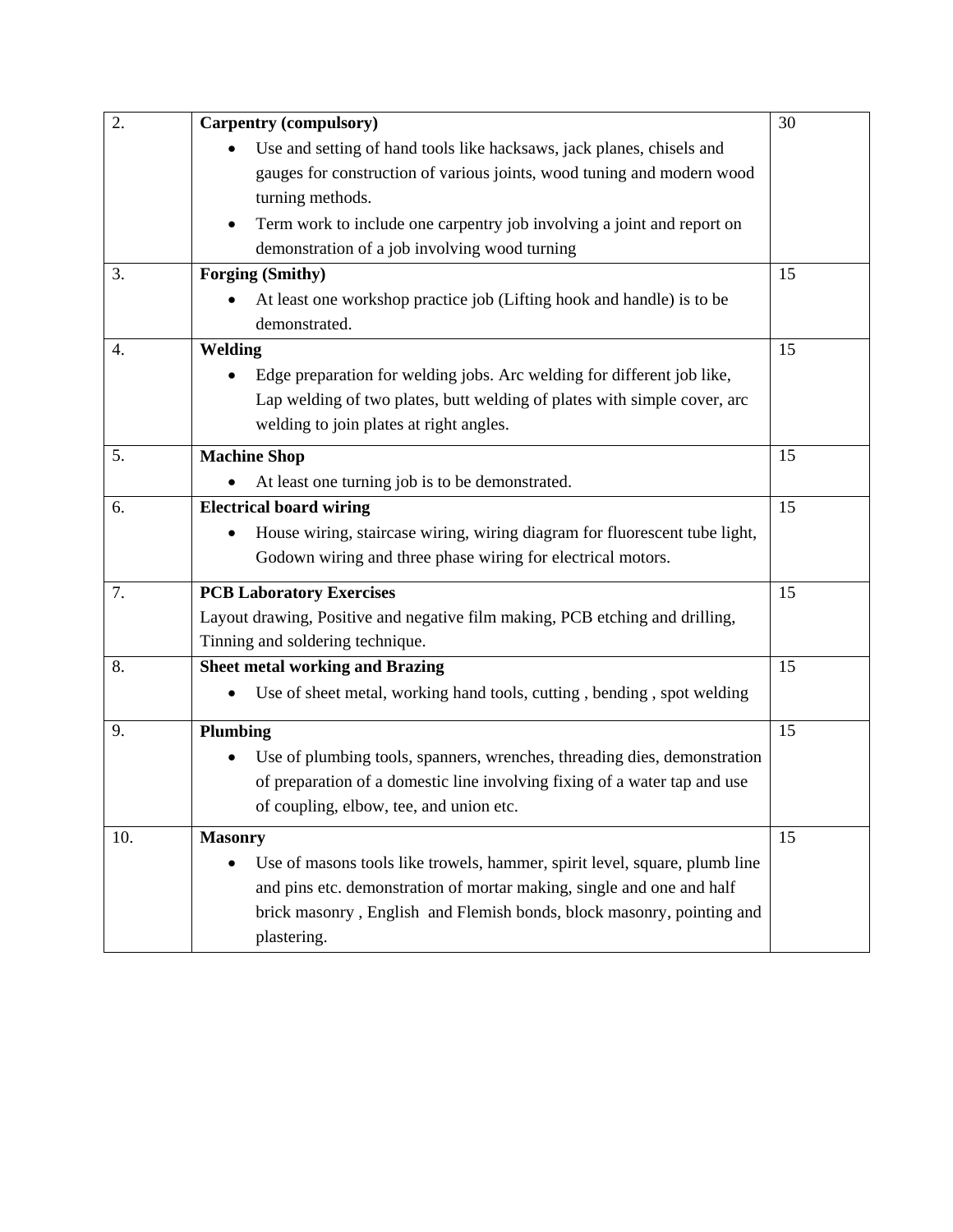| $\overline{11}$ |           | <b>Hardware and Networking:</b>                                                | 15 |
|-----------------|-----------|--------------------------------------------------------------------------------|----|
|                 | ٠         | Dismantling of a Personal Computer (PC), Identification of Components of       |    |
|                 |           | a PC such as power supply, motherboard, processor, hard disk, memory           |    |
|                 |           | (RAM, ROM), CMOS battery, CD drive, monitor, keyboard, mouse,                  |    |
|                 |           | printer, scanner, pen drives, disk drives etc.                                 |    |
|                 | $\bullet$ | Assembling of PC, Installation of Operating System (Any one) and Device        |    |
|                 |           | drivers, Boot-up sequence. Installation of application software (at least one) |    |
|                 | $\bullet$ | Basic troubleshooting and maintenance                                          |    |
|                 | $\bullet$ | Identification of network components: LAN card, wireless card, switch,         |    |
|                 |           | hub, router, different types of network cables (straight cables, crossover     |    |
|                 |           | cables, rollover cables) Basic networking and crimping.                        |    |
|                 |           |                                                                                |    |
|                 |           | <b>NOTE:</b> Hands on experience to be given in a group of not more than four  |    |
|                 |           | students.                                                                      |    |

#### **Term work:**

Term work shall consist of respective reports and jobs of the trades selected the distribution of marks for term work shall be as follows.

| Laboratory work (Job and Journal) | $\therefore$ 40 marks |
|-----------------------------------|-----------------------|
| Attendance (Practical and Theory) | $\therefore$ 10 marks |

The final certification and acceptance of term – work ensures the satisfactory performance of laboratory work.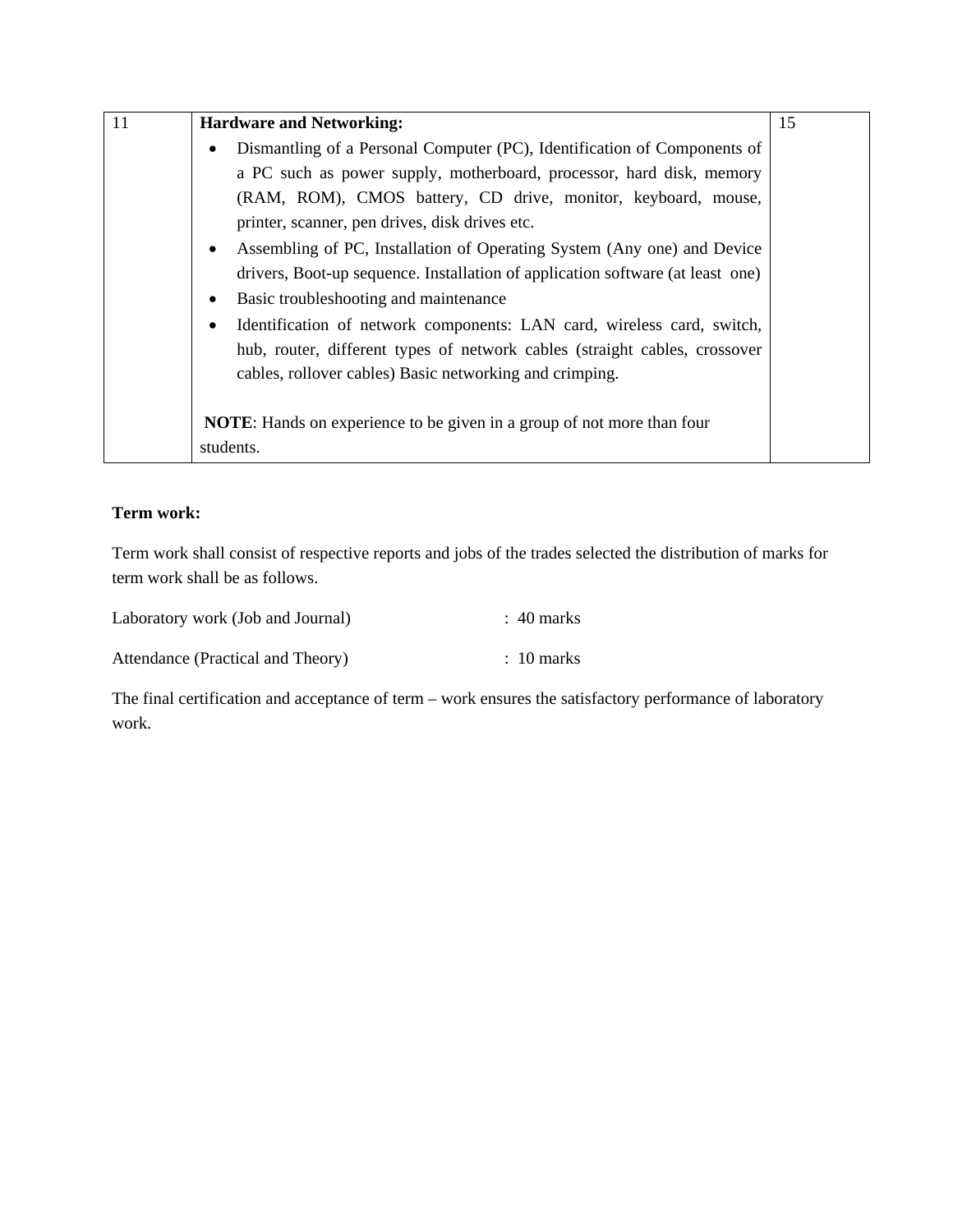| Subject<br>Subject Name<br>Code |                                         | <b>Teaching Scheme</b> |        |      | <b>Credits Assigned</b> |          |      |       |
|---------------------------------|-----------------------------------------|------------------------|--------|------|-------------------------|----------|------|-------|
|                                 |                                         | Theory                 | Pract. | Tut. | Theory                  | TW/Pract | Tut. | Total |
| <b>FEC201</b>                   | <b>Applied</b><br><b>Mathematics-II</b> | 04<br>01               |        |      | 04                      |          | 01   | 05    |

| Sub.          | Subject Name          |        | <b>Examination Scheme</b>  |                     |    |    |                          |      |       |  |
|---------------|-----------------------|--------|----------------------------|---------------------|----|----|--------------------------|------|-------|--|
| Code          |                       |        |                            | <b>Theory Marks</b> |    | TW | Prat                     | Oral | Total |  |
|               |                       |        | <b>Internal Assessment</b> |                     |    |    |                          |      |       |  |
|               |                       | Test 1 | Test 2                     | exam                |    |    |                          |      |       |  |
|               |                       |        |                            | Test 1 and          |    |    |                          |      |       |  |
|               |                       |        |                            | Test 2              |    |    |                          |      |       |  |
| <b>FEC201</b> | <b>Applied</b>        | 20     | 20                         | 20                  | 80 | 25 | $\overline{\phantom{a}}$ | ٠    | 125   |  |
|               | <b>Mathematics-II</b> |        |                            |                     |    |    |                          |      |       |  |

## **Detailed Syllabus:**

| Sr.No. | <b>Topic</b>                                                                                                                                                                                                                                                                                                                | <b>Hrs</b> |
|--------|-----------------------------------------------------------------------------------------------------------------------------------------------------------------------------------------------------------------------------------------------------------------------------------------------------------------------------|------------|
| 1      | Prerequiste: Idea of Curve tracing in cartesian, parametric and polar forms. Straight<br>lines, Circles, Parabolas, Hyperbola, Catenary, Cissoid, Astroid, Cycloid,<br>Lemniscate of Bernoulli, Cardiode. Concept of Solid Geometry -Planes,<br>Spheres, Cones, Cylinders, Paraboloids (Tracing of curves by using SciLab). | 2 hrs      |
|        | Module-1: Beta and Gamma functions, Differentiation under Integral sign and exact<br>differential equation:                                                                                                                                                                                                                 |            |
|        | Beta and Gamma functions and its properties. Differentiation under integral<br>1.1:<br>sign with constant limits of integration.                                                                                                                                                                                            | .5 hrs     |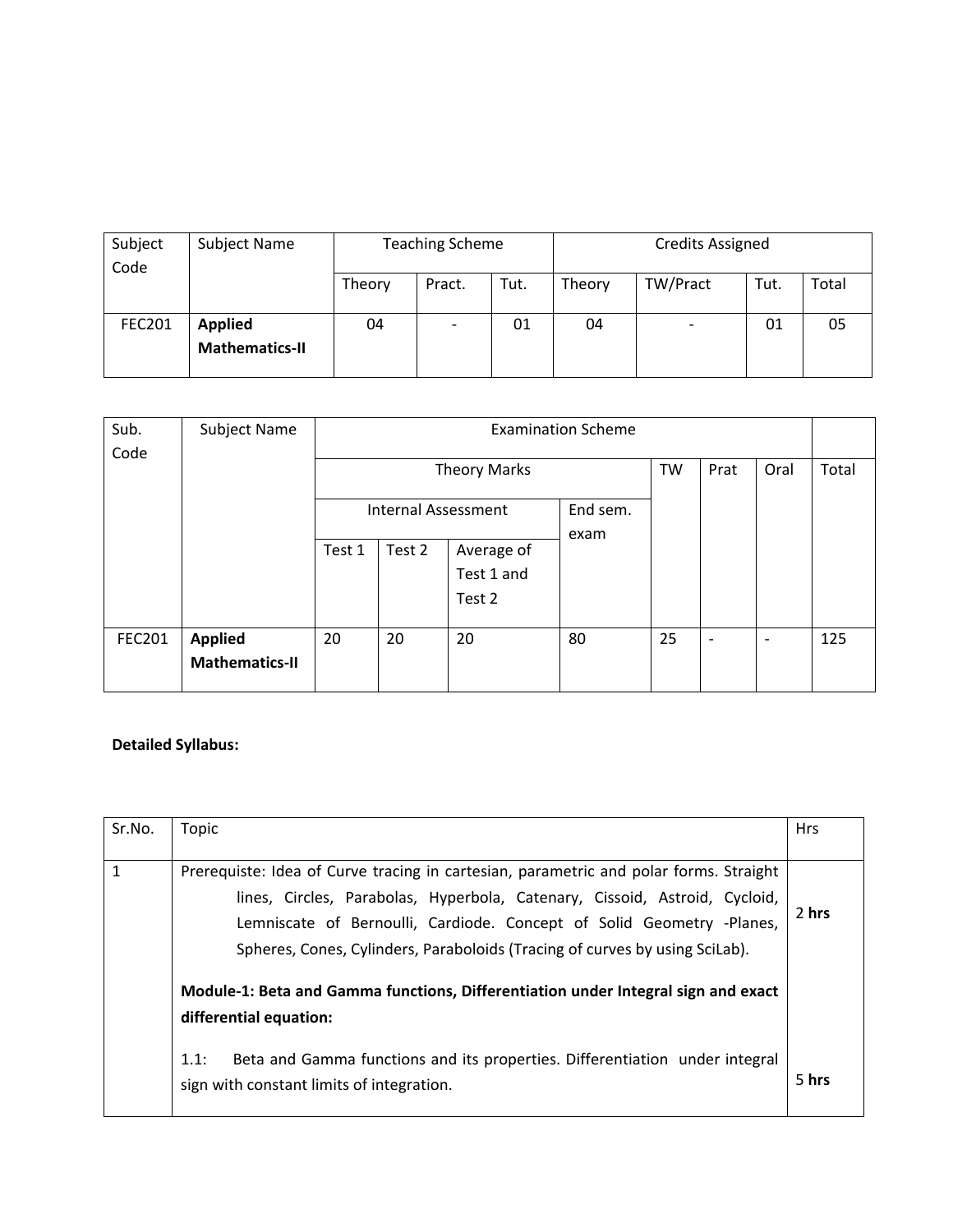|                | Rectification of plane curves.<br>1.2:                                                                                                                                                                                                                                                    | 4hrs          |
|----------------|-------------------------------------------------------------------------------------------------------------------------------------------------------------------------------------------------------------------------------------------------------------------------------------------|---------------|
|                | Differential Equation of first order and first degree-Exact differential<br>1.3:<br>equations, Equations reducible to exact equations by<br>integrating factors.                                                                                                                          | 4 hrs         |
| $\overline{2}$ | <b>Module-2: Differential Calculus</b>                                                                                                                                                                                                                                                    |               |
|                | 2.1: Linear differential equations(Review), equation reduciable to linear<br>form,<br>Bernoulli's equation.                                                                                                                                                                               | 2 hrs         |
|                | 2.2: Linear Differential Eqaution with constant coeffiecient- Complimentary function,<br>particular integrals of differential equation of the type $f(D)y = X$ where X is $e^{ax}$ ,<br>sin<br>(ax+b), cos (ax+b), $x^n$ , $e^{ax}V$ , xV.                                                | 6 hrs         |
|                | homogeneous linear differential equation and<br>Legendre's<br>2.3: Cauchy's<br>differential equation, Method of variation of parameters.                                                                                                                                                  | 4 hrs         |
|                | 2.4: Simple application of differential equation of first order and second order to<br>electrical and Mechanical Engineering problem (no formulation of differential<br>equation)                                                                                                         | 3 hrs         |
|                |                                                                                                                                                                                                                                                                                           |               |
| 3              | Module-3: Numerical solution of ordinary differential equations of first order and<br>first degree and Multiple Integrals-                                                                                                                                                                |               |
|                | 3.1 :(a)Taylor's series method (b)Euler's method                                                                                                                                                                                                                                          |               |
|                | (c) Modified Euler method<br>(d) Runga-Kutta fourth order formula (SciLab<br>programming is to be taught during lecture hours)                                                                                                                                                            | 5 hrs         |
|                | 3.2: Multiple Integrals-Double integration-definition, Evaluation of Double Integrals,<br>Change of order of integration, Evaluation of double integrals by changing the order<br>of integration and changing to polar form (Examples on change of variables by using<br>Jacobians only). | <b>10 hrs</b> |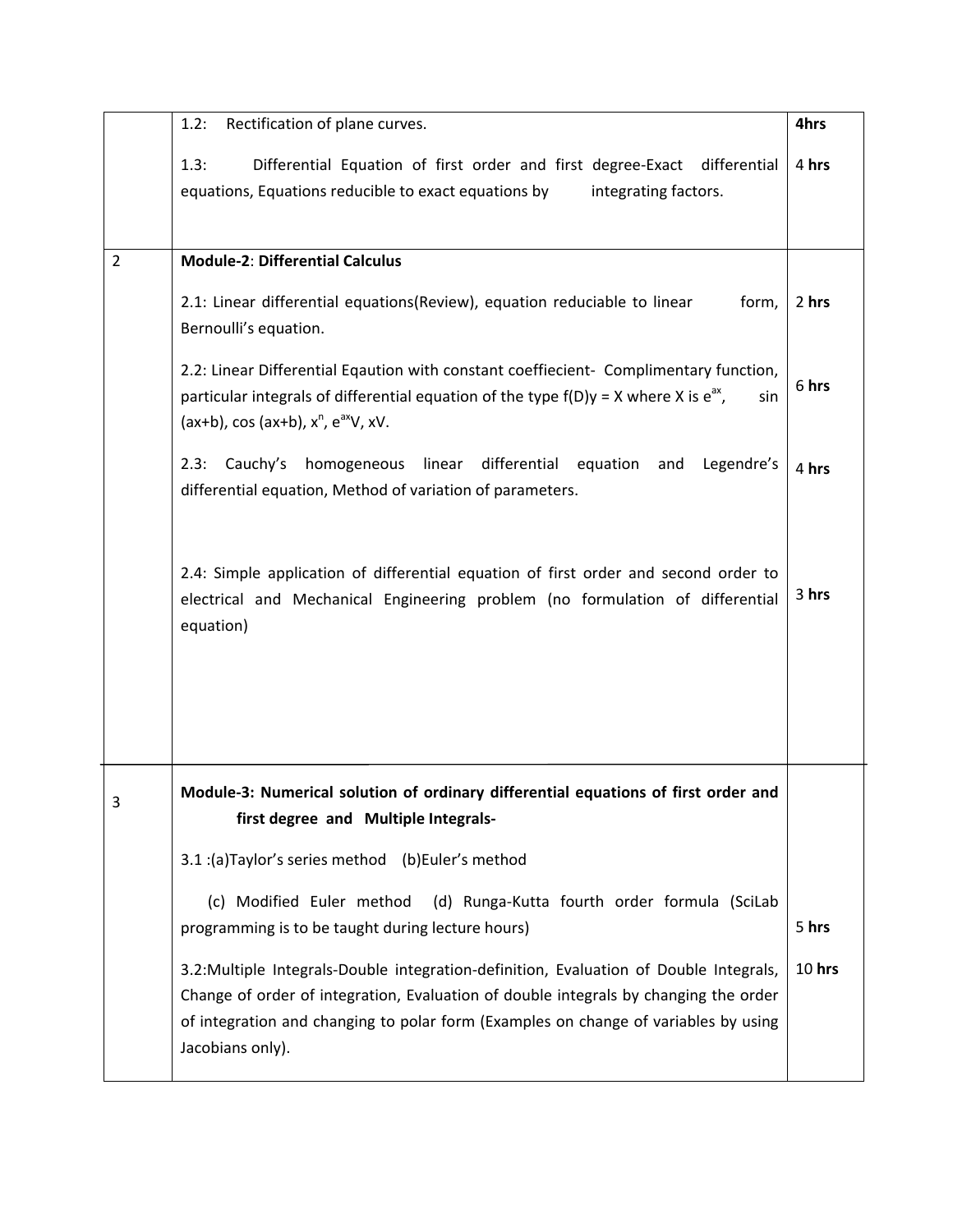| 4 | Module -4: Multiple Integrals with Application and Numerical Integration:-                                                                                                                                                                                                                                                                                                                            |       |
|---|-------------------------------------------------------------------------------------------------------------------------------------------------------------------------------------------------------------------------------------------------------------------------------------------------------------------------------------------------------------------------------------------------------|-------|
|   | 4.1: Triple integration -definition and evaluation (Cartesian, cylindrical and spherical<br>polar coordinates).                                                                                                                                                                                                                                                                                       | 3 hrs |
|   | 4.2: Application to double integrals to compute Area, Mass, Volume. Application of<br>triple integral to compute volume.                                                                                                                                                                                                                                                                              | 5 hrs |
|   | 4.3: Numerical integration-Different type of operators such as shift, forward,<br>backward difference and their relation. Interpolation, Newton iterpolation, Newton-<br>Cotes formula(with proof). Integration by (a) Trapezoidal (b) Simpson's $1/3^{rd}$ (c)<br>Simpson's 3/8 <sup>th</sup> rule (all with proof). (Scilab programming on (a) (b) (c) (d) is to be<br>taught during lecture hours) | 7 hrs |
|   |                                                                                                                                                                                                                                                                                                                                                                                                       |       |

#### **Recommended Books**:

1: A text book of Applied Mathematics, P. N. Wartikar and J. N. Wartikar, Vol –I and II by

Pune Vidyarthi Graha.

- 2: Higher Engineering Mathematics, Dr.B. S. Grewal, Khanna Publication
- 3: Advanced Engineering Mathematics, Erwin Kreyszig, Wiley Eastern Limited, 9<sup>th</sup> Ed.
- 4: Numerical Analysis by S.S.Sastry, Prentice Hall
- 5: Differential Equations, Sheply Ross, Wiley India.

#### **Theory Examination**:

- 1. Question paper will comprise of 6questions, each carrying 20 marks.
- 2. Total 4 questions need to be solved.
- 3: Q.1 will be compulsory, based on entire syllabus wherein sub questions of 2 to 3 marks will be asked.
- 4: Remaining question should be randomly selected from all the modules.
- 5: Weightage of marks should be proportional to number of hours assigned to each module.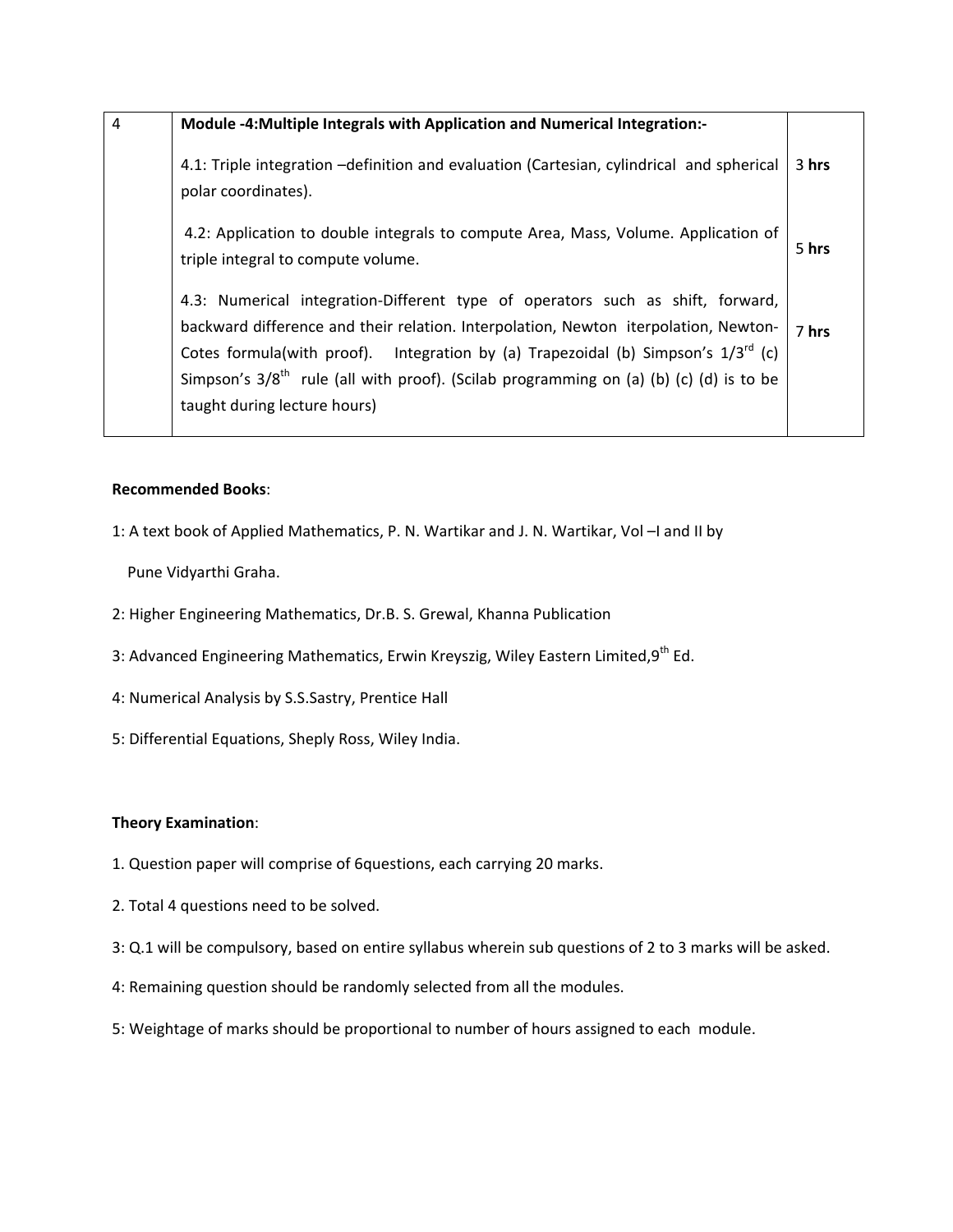#### **Term Work**:

#### **General Instructions**:

(1) Batch wise tutorials are to be conducted. The number of students per batch should be

as per University pattern for practicals.

#### (2) Students must be encouraged to write Scilab Programs during the tutorials. Each student has to write **at least 5 Scilab tutorials (including print out) and at least 5 class tutorials on entire syllabus**.

(3) SciLab Tutorials will be based on (1)Curve Tracing (2) from module3 on (a)Taylor's series method (b)Euler's method (c) Modified Euler method (d) Runga‐Kutta fourth order formula (4) ordinary differential equation and (5) Trapezoidal , Simpson's  $1/3^{rd}$  and Simpson's  $3/8^{th}$  rule.

The distribution of marks for term work will be as follows,

|  | Attendance (Theory and Tutorial) |  |  | : 05 marks |
|--|----------------------------------|--|--|------------|
|--|----------------------------------|--|--|------------|

Class Tutorials on entire syllabus : 10 marks

SciLab Tutorials : 10

The final certification and acceptance of term‐work ensures the satisfactory performance

of laboratory work and minimum passing in the term work.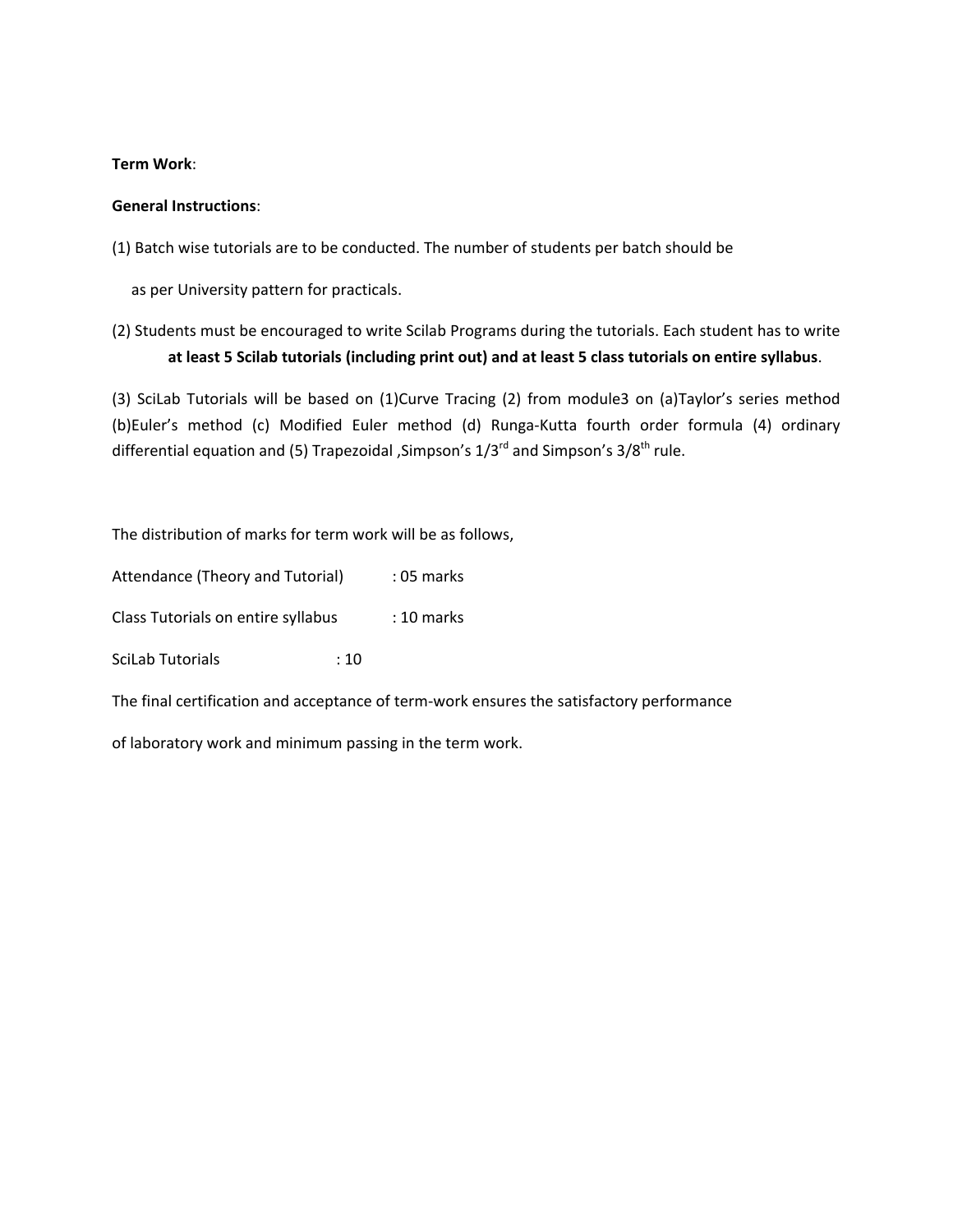| Subject       | <b>Subject Name</b>         | <b>Teaching Scheme</b>   |    |  | Credits Assigned |                 |      |       |
|---------------|-----------------------------|--------------------------|----|--|------------------|-----------------|------|-------|
| Code          |                             | Tut.<br>Theory<br>Pract. |    |  | Theory           | <b>TW/Pract</b> | Tut. | Total |
| <b>FEC202</b> | <b>Applied Physics - II</b> | 03                       | 01 |  |                  | 0.5             |      | ن د   |

| Sub.          | Subject             |        | <b>Examination Scheme</b>              |                 |      |      |       |      |       |
|---------------|---------------------|--------|----------------------------------------|-----------------|------|------|-------|------|-------|
| Code          | Name                |        |                                        | Theory          |      | Term | Prat. | Oral | Total |
|               |                     |        | End sem.<br><b>Internal Assessment</b> |                 |      |      |       |      |       |
|               |                     | Test 1 | Test 2                                 | Average of Test | exam |      |       |      |       |
|               |                     |        |                                        |                 |      |      |       |      |       |
| <b>FEC202</b> | <b>Applied</b>      | 15     | 15                                     | 15              | 60   | 25   |       |      | 100   |
|               | <b>Physics - II</b> |        |                                        |                 |      |      |       |      |       |

#### **1. INTERFERENCE AND DIFFRACTION OF LIGHT (15)**

Interference in thin film - Introduction, interference due to reflected and transmitted light by thin transparent parallel film; origin of colours in thin film; Wedge shaped thin film; Newton's rings;

Applications of interference - Determination of thickness of very thin wire or foil, determination of refractive index of liquid, wavelength of incident light , radius of curvature of lens, testing of surface flatness, non-reflecting films, Highly reflecting film

 Diffraction of Light – Introduction; Fraunhoffer diffraction at single slit ; Fraunhoffer diffraction at ouble slit; diffraction due to N- slits ( Diffraction Grating), missing orders, Highest possible orders; determination of wavelength of light with a plane transmission grating; resolving power of a grating; dispersive power of a grating.

#### **2. FIBRE OPTICS AND LASERS: (09)**

#### **Fibre optics :** Introduction, total internal reflection, basic construction, optical fibre as light guide and types of optical fibre; Numerical Aperture and maximum angle of acceptance, Numerical Aperture for graded index fibre; V-number, Maximum number of possible orders; Losses in optical fibre; Merits of optical fibre; Applications.

**Lasers :** Quantum processes as absorption, spontaneous emission and stimulated emission; metastable states, population inversion, pumping, resonance cavity, Einsteins's equations; Helium Neon laser; Nd:YAG laser; Semiconductor laser,

Applications of laser- Holography (construction and reconstruction of holograms) and other applications.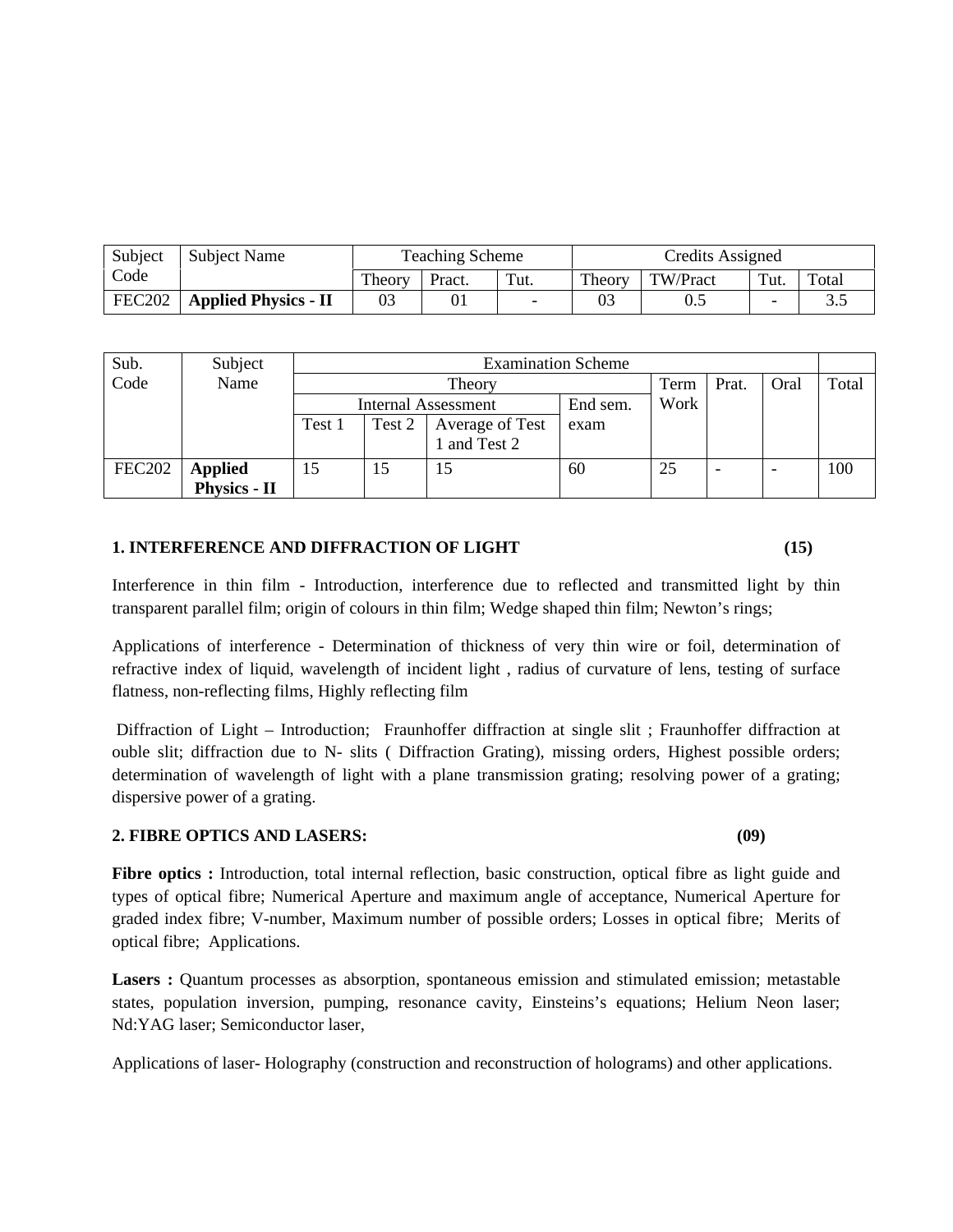#### **3. QUANTUM MECHANICS: (08)**

Introduction, Wave particle duality, de Broglie wavelength; experimental verification of de Broglie theory; properties of matter waves; wave packet, group velocity and phase velocity; Wave function, Physical interpretation of wave function; Heisenberg's uncertainty principle; Electron diffraction experiment and Gama ray microscope experiment; Applications of uncertainty principle; Schrodinger's time dependent wave equation, time independent wave equation, - Motion of free particle, Particle trapped in one dimensional infinite potential well.

#### **4. MOTION OF CHARGED PARTICLE IN ELECTRIC AND MAGNETIC FIELDS - (03**)

Electrostatic focusing; Magnetostatic focusing; Cathode ray tube (CRT); Cathod ray Oscilloscope (CRO); Application of of CRO,

#### **5. SUPERCONDUCTIVITY: (03)**

Introduction, Meissner Effect; Type I and Type II superconductors; BCS Theory(concept of Cooper pair); Josephson effect; Applications of superconductors- SQUID, MAGLEV

#### **6. NANOSCIENCE AND NANOTECHNOLOGY (07)**

Introduction to nano-science and nanotechnology; Two main approaches in nanotechnology - Bottom up technique and top down technique; Tools used in nanotechnology such as Scanning electron microscope, Scanning Tunneling Microscope, Atomic Force Microscope.

Nano materials: Methods to produce nanomaterials; Applications of nanomaterials; Different forms of carbon nanoparticles, carbon nanotubes, properties and applications.

#### **Books Recommended:**

- 1. A Textbook of Engineering physics Avadhanulu & Kshirsagar, S.Chand
- 2. Engineering Physics- Uma Mukherji ( third edition), Narosa
- 3. Engineering Physics R.K.Gaur & S.L. Gupta, Dhanpat Rai publications
- 4. Modern Engineering Physics Vasudeva, S.Chand
- 5. Concepts of Modern Physics- Arther Beiser, Tata Mcgraw Hill
- 6. A textbook of Optics N. Subramanyam and Brijlal, S.Chand
- 7. Optics Ajay Ghatak, Tata Mc Graw Hill
- 8. Intoduction to Nanotechnology- Charles P. Poole, Jr., Frank J. Owens,Wiley India edition
- 9. Nano: The Essential T. Pradeep, Mcgraw-Hill Education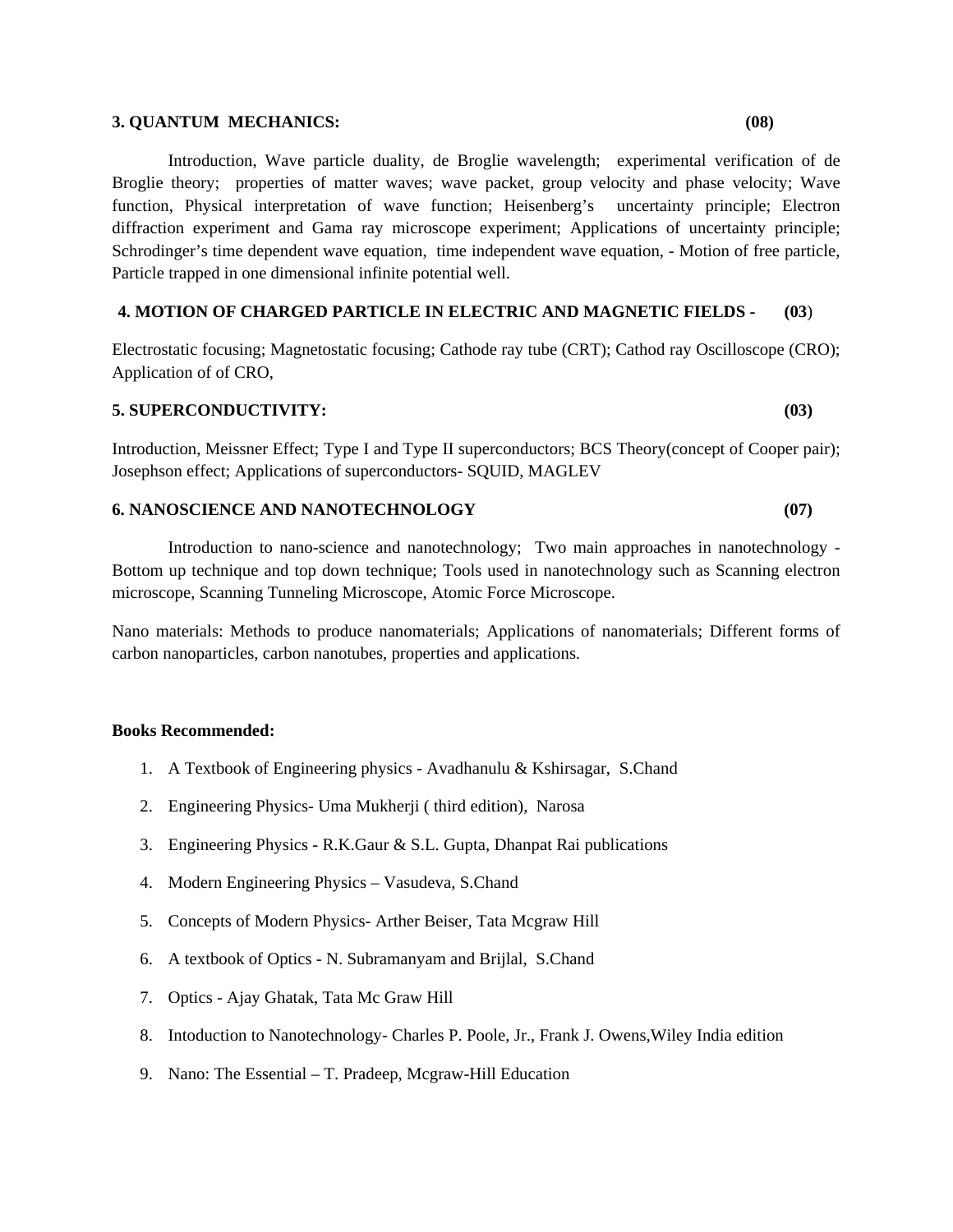#### **Suggested Experiments: (Any five)**

- 1. Determination of radius of curvature of a lens using Newton's ring set up
- 2. Determination of diameter of wire/hair or thickness of paper using Wedge shape film method.
- 3. Determination of wavelength using Diffracion grating.(Hg/ Na source)
- 4. Determination of number of lines on the grating surface using Diffracion grating.
- 5. Determination of Numerical Aperture of an optical fibre.
- 6. Determination of wavelength using Diffracion grating.(Laser source)
- 7. Use of CRO for measurement of frequency and amplitude.
- 8. Use of CRO for measurement of phase angle.
- 9. Study of divergence of laser beam
- 10. Determination of width of a slit using single slit diffraction experiment(laser source)

#### **Note: Distribution of marks for term work**

- 1. Laboratory work (Experiments and Journal) : 15 marks
- 2. Assignments : 05 marks
- 2. Attendance (Practical and Theory): 05marks

#### **Theory Examination**:

- 1. Question paper will comprise of 6 questions, each carrying 15 marks.
- 2. Total 4 questions need to be solved.
- 3: Q.1 will be compulsory, based on entire syllabus wherein sub questions of 2 to 3 marks will be asked.
- 4: Remaining question will be randomly selected from all the modules.
- 5: Weightage of marks should be proportional to number of hours assigned to each Module.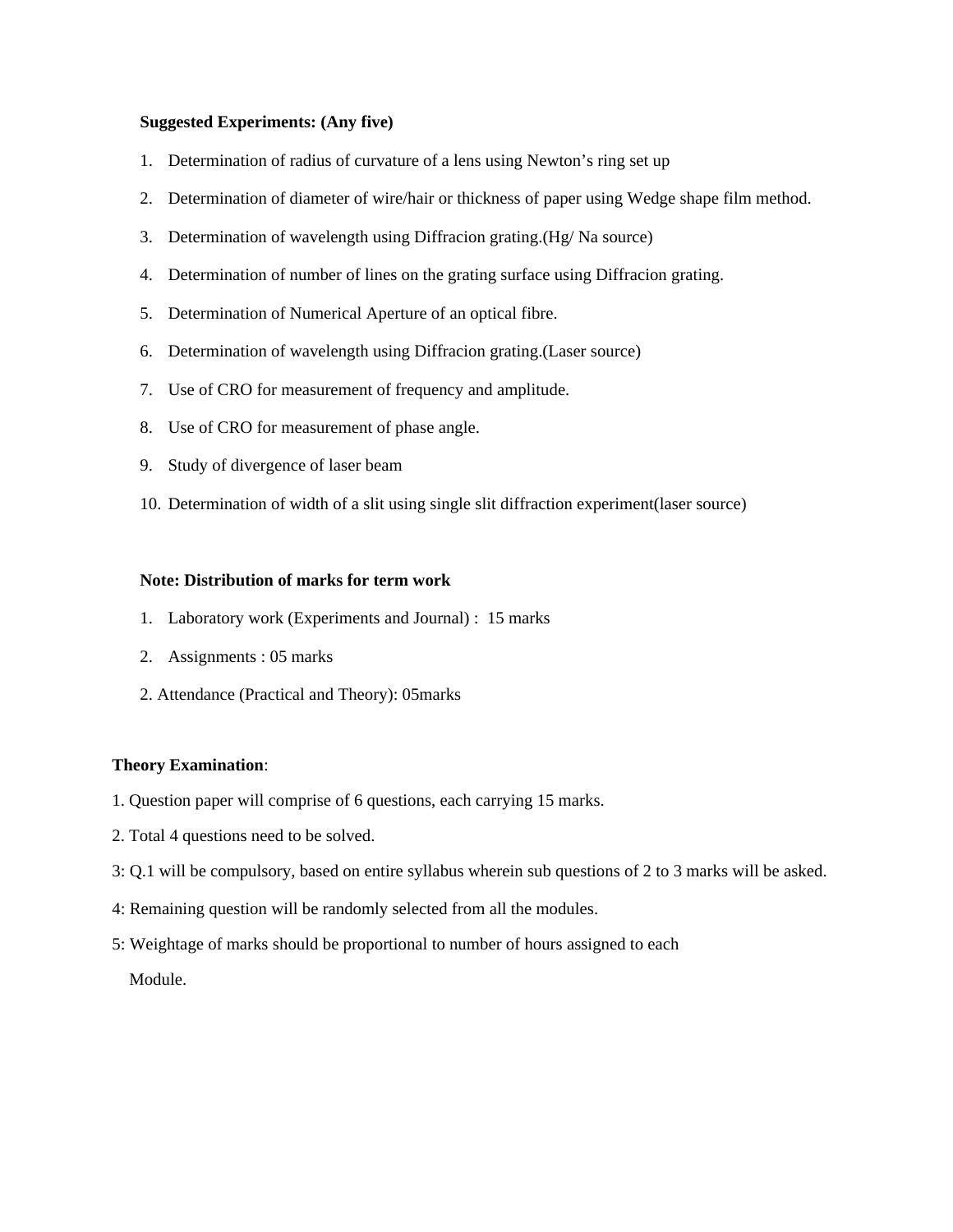| Subject<br>Code | Subject Name                           | <b>Teaching Scheme</b>   |    |  | <b>Credits Assigned</b> |          |      |       |
|-----------------|----------------------------------------|--------------------------|----|--|-------------------------|----------|------|-------|
|                 |                                        | Theory<br>Tut.<br>Pract. |    |  | Theory                  | TW/Pract | Tut. | Total |
| <b>FEC203</b>   | <b>Applied</b><br><b>Chemistry -II</b> | 03                       | 01 |  | 03                      | 0.5      |      | 3.5   |

| Sub.          | Subject Name         |        | <b>Examination Scheme</b>  |            |    |    |                          |      |       |
|---------------|----------------------|--------|----------------------------|------------|----|----|--------------------------|------|-------|
| Code          |                      |        | <b>Theory Marks</b>        |            |    |    |                          | Oral | Total |
|               |                      |        | <b>Internal Assessment</b> |            |    |    |                          |      |       |
|               |                      | Test 1 | Test 2                     | exam       |    |    |                          |      |       |
|               |                      |        |                            | Test 1 and |    |    |                          |      |       |
|               |                      |        |                            | Test 2     |    |    |                          |      |       |
| <b>FEC203</b> | <b>Applied</b>       | 15     | 15                         | 15         | 60 | 25 | $\overline{\phantom{a}}$ | -    | 100   |
|               | <b>Chemistry -II</b> |        |                            |            |    |    |                          |      |       |

**Details of the syllabus:‐** 

| <b>Details</b>                                                                                        | <b>Hrs</b> |
|-------------------------------------------------------------------------------------------------------|------------|
| Module 1:                                                                                             | 10         |
| Corrosion:                                                                                            |            |
| Introduction: Types of Corrosion (I) Dry or Chemical Corrosion i) Due to oxygen ii)<br>$\bullet$      |            |
| due to other gases. (II) Wet or Electrochemical Corrosion :- Mechanism i) Evolution of                |            |
| hydrogen type ii) Absorption of oxygen. Types of Electro-Chemical Corrosion -                         |            |
| Galvanic cell corrosion, Concentration cell corrosion (differential aeration), pitting                |            |
| corrosion, Intergranular corrosion, Stress Corrosion, Polarization.                                   |            |
| Factors affecting the rate of corrosion :- Nature of metal, position in galvanic series,<br>$\bullet$ |            |
| potential difference, overvoltage, relative area of the anodic and cathodic parts,                    |            |
| purity of metal, nature of the corrosion product, temperature, moisture, influence of                 |            |
| PH, concentrations of the electrolytes.                                                               |            |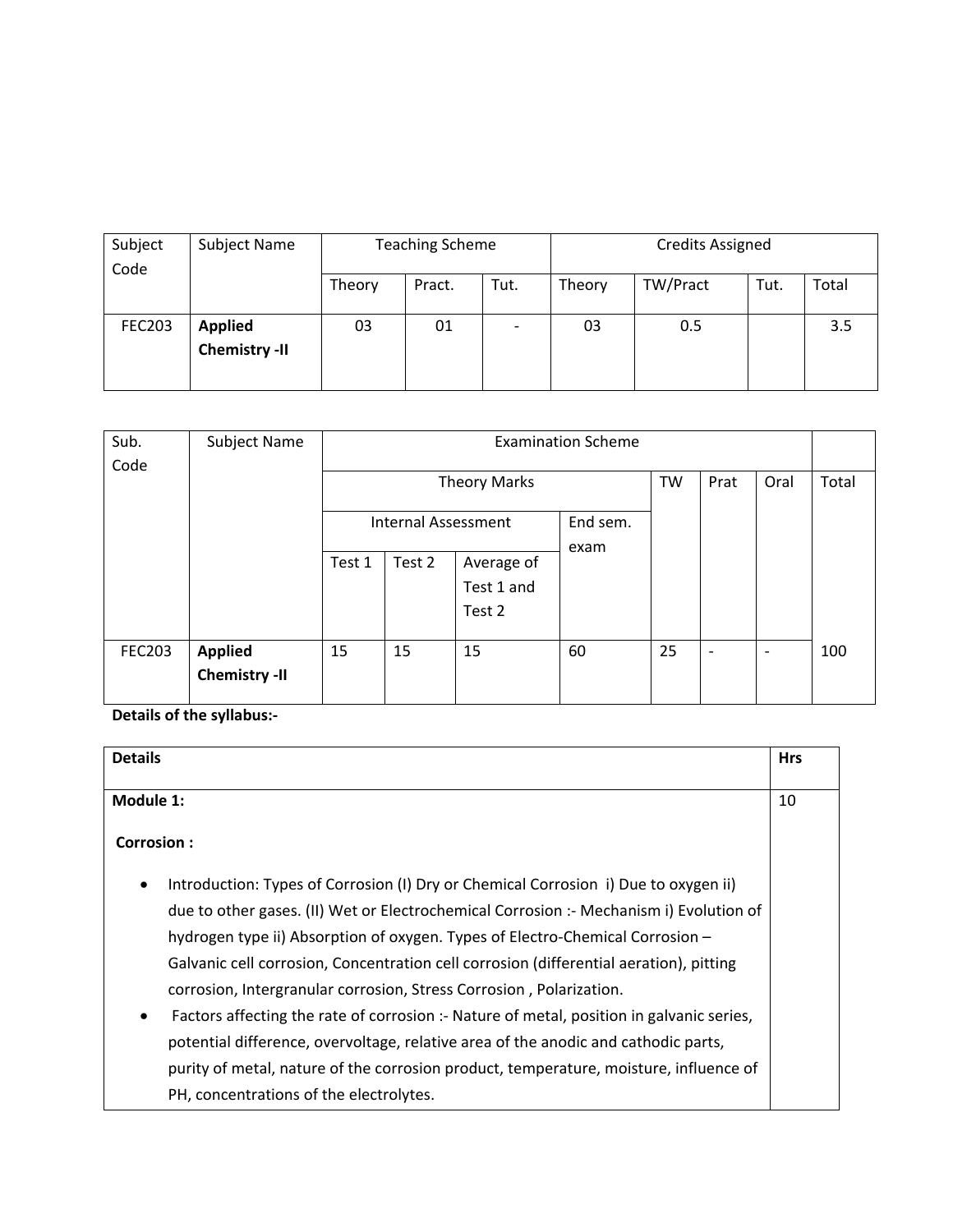| $\bullet$      | Methods to Decrease the rate of Corrosion :- Proper designing, using pure metal,          |    |
|----------------|-------------------------------------------------------------------------------------------|----|
|                | using metal alloys, Cathodic protection - i) Sacrificial anodic protection, ii) Impressed |    |
|                | current method, Anodic protection method, Metallic coatings, hot dipping,                 |    |
|                | galvanizing, tinning, metal cladding, metal spraying, Electroplating, Cementation,        |    |
|                | Organic Coatings , Paints only constituents and their functions.                          |    |
| Module 2 :     |                                                                                           | 09 |
| <b>Alloys:</b> |                                                                                           |    |
| $\bullet$      | Introduction, purpose of making alloys, Ferrous Alloys, plain carbon steel, heat          |    |
|                | resisting steels, stainless steels (corrosion resistant steels), effect of the alloying   |    |
|                | element, Ni, Cr, Co, Mg, Mo, W, and V.                                                    |    |
| $\bullet$      | Non-Ferrous Alloys-Alloys of $Al - i$ ) Duralumin ii) Magnalumin. Alloys of Cu-Brasses    |    |
|                | -i) Commercial brass ii) German Silver. Bronzes - i) Gun metal ii) High - phosphorus      |    |
|                | bronze. Alloys of $pb - i$ ) Wood's metal. ii) Tinman's solders. Their composition        |    |
|                | (Reference 1 by Jain & Jain), properties & uses.                                          |    |
| $\bullet$      | Powder Metallurgy :- Introduction, methods of metal powder formation (1) (a)              |    |
|                | Mechanical pulverization (b) Atomization (c) Chemical reduction (d) Electrolytic          |    |
|                | process (e) Decomposition. (2) Mixing & blending (3) Sintering. (4) Compacting :-         |    |
|                | Various methods such as i) cold pressing. ii) Powder injection moulding. iii) Hot         |    |
|                | compaction.                                                                               |    |
|                | Applications of powder metallurgy.                                                        |    |
|                | Manufacture of oxide & non-oxide ceramic powders only i) Alumina ii) Silicon              |    |
|                | Carbide                                                                                   |    |
| Module 3:      |                                                                                           | 12 |
| <b>Fuels</b>   |                                                                                           |    |
| $\bullet$      | Definition, Classification of fuels - solid, Liquid & Gaseous. Calorific value - def.     |    |
|                | Gross or Higher C.V. & Net or lower C.V. units of heat (no conversions). Dulong's         |    |
|                | formula & numericals for calculations of Gross & Net C.V. Analysis of coal - i)           |    |
|                | Proximate Analysis with numericals and its importance ii) Ultimate Analysis with          |    |
|                | numericals and its importance, Characteristic properties of the good fuel.                |    |
| ٠              | Liquid Fuels - Crude petroleum oil; its composition & classification & mining (in         |    |
|                | brief). Refining of crude oil i) separation of water ii) Separation of 'S' & iii)         |    |
|                | Fractional distillation with diagram & composition table.                                 |    |
| $\bullet$      | Cracking - Definition; Types of cracking - I) Thermal Cracking- (a) Liquid phase          |    |
|                | thermal cracking b) Vapour phase thermal cracking. II) Catalytic Cracking - (a) Fixed     |    |
|                | - bed catalytic cracking (b) Moving - bed catalytic cracking. Advantages of Catalytic     |    |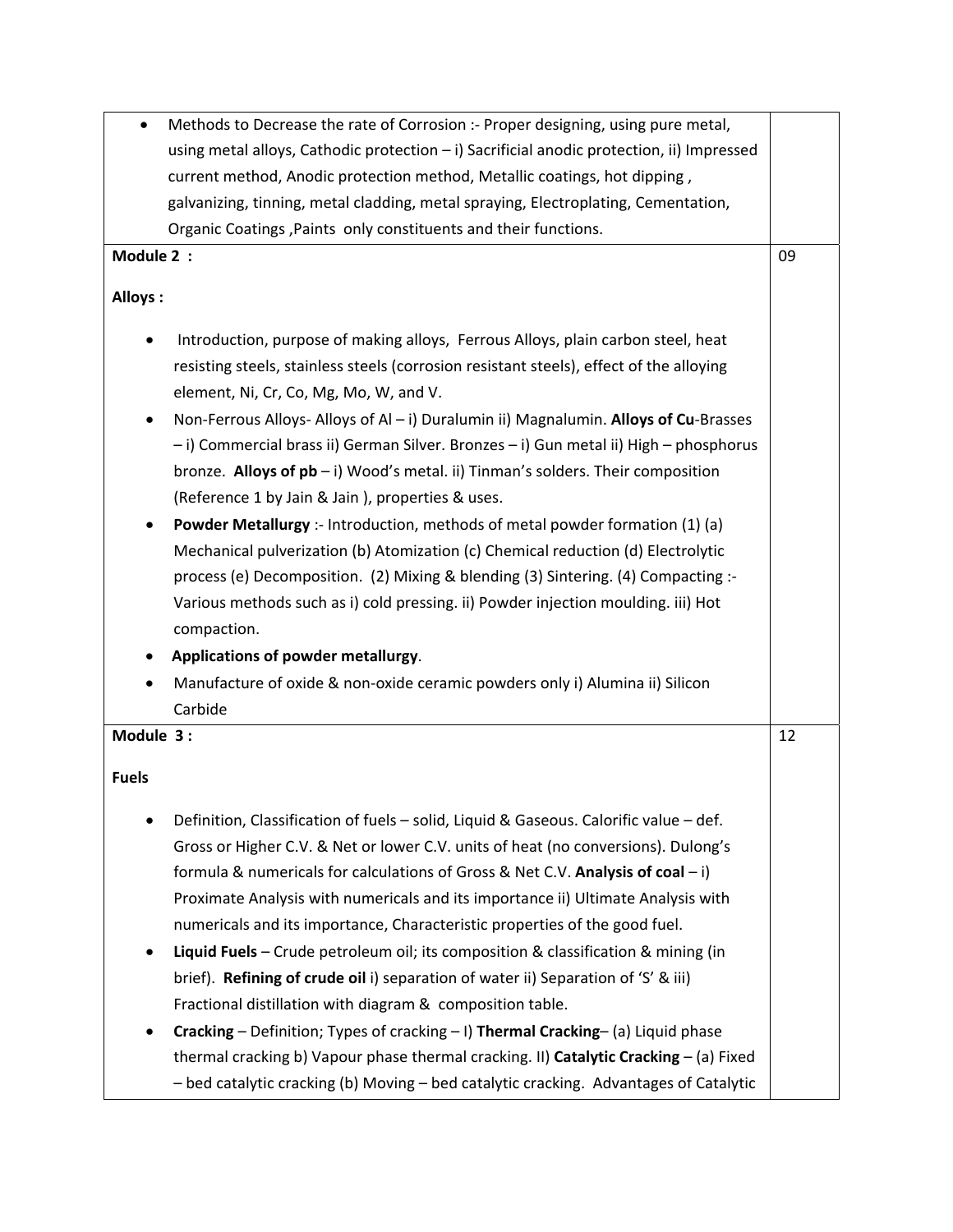| Cracking.                                                                                                                                                                   |    |
|-----------------------------------------------------------------------------------------------------------------------------------------------------------------------------|----|
| Petrol: Refining of petrol, unleaded petrol (MTBE use of                                                                                                                    |    |
| catalytic converter), power alcohol. Knocking, Octane                                                                                                                       |    |
| number (antiknocking agents), Cetane number                                                                                                                                 |    |
| <b>Combustion:</b> calculations for requirement of only oxygen & air (by weight & by<br>$\bullet$<br>volume only) for given solid, liquid & gaseous fuels.                  |    |
| Bio-diesel, Method to obtain Biodiesel from vegetable oils (Trans-esterification),<br>advantages and disadvantages of Biodiesel.                                            |    |
| Propellants: Definition, Characteristics of a good propellant, classification of                                                                                            |    |
| propellants, Two examples each.                                                                                                                                             |    |
| Module 4:                                                                                                                                                                   | 10 |
| <b>Composite Materials and Adhesives:</b>                                                                                                                                   |    |
| Introduction, Constitution i) Matrix phase ii) Dispersed phase. Characteristic                                                                                              |    |
| properties of composite materials Classification $-A$ ) Particle – reinforced composites                                                                                    |    |
| i) Large - particle composites ii) Dispersion - strengthened Composites. B) Fiber -                                                                                         |    |
| Reinforced Composites (i) Continuous aligned (ii) Discontinuous (short) (a) aligned (b)                                                                                     |    |
| Randomly oriented. (C) Structural Composites - (i) Laminates (ii) Sandwich Panels.                                                                                          |    |
| <b>Adhesives:</b>                                                                                                                                                           |    |
| Introduction, Adhesive action, Physical Factors<br><b>Influencing Adhesive</b><br>action, Chemical Factors Influencing, Adhesive action, Bonding Processes by<br>adhesives. |    |
| <b>Module 5:</b>                                                                                                                                                            | 04 |
| <b>Green Chemistry:</b>                                                                                                                                                     |    |
| Introduction, Twelve Principles of Green chemistry, numericals on atom economy,                                                                                             |    |
| synthesis, adipic acid and indigo.                                                                                                                                          |    |
| Green solvents (ionic liquid supercritical CO <sub>2</sub> ), and products from natural materials.                                                                          |    |

#### **Theory Examination:**

1. Question paper will comprise of total 6 questions, each of 15 marks.

#### 2. **Total four questions need to be solved**.

3**. Question 1 will be compulsory** and based on entire syllabus wherein sub questions of 2 to 3 marks will be asked.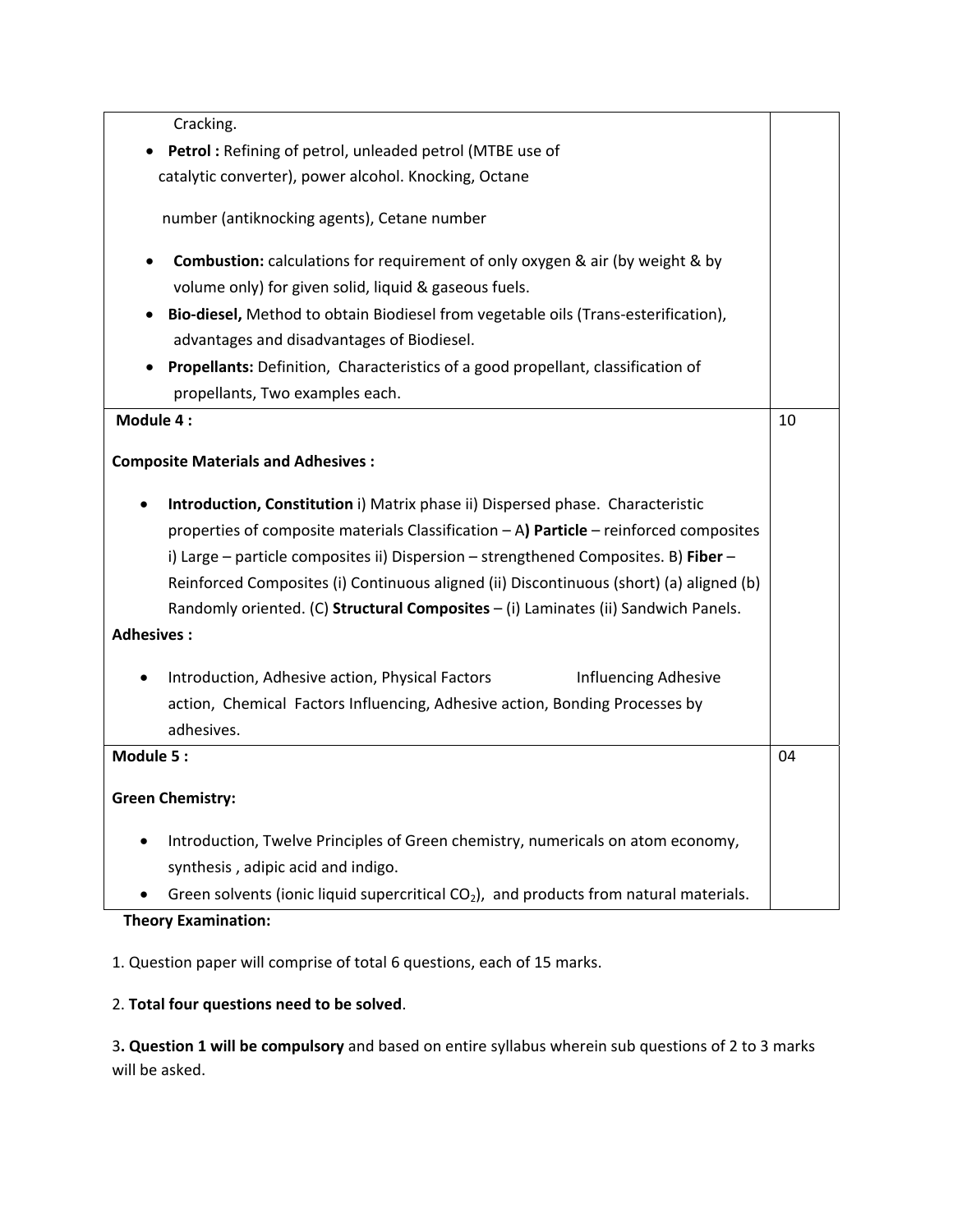4. Remaining questions will be mixed in nature ( for example suppose Q.2 has part (a) from module 3 then part (b) will be form any module other than module 3.

5. In question paper weightage of each module will be proportional to number of respective lecture hours as mentioned in the syllabus.

#### **Term work:**

Term work shall consist of minimum five experiments. The distribution of marks for term work shall be as follows:

| Laboratory Work (Experiments and journal) : 10 marks |              |
|------------------------------------------------------|--------------|
| Attendance (Practical and Theory)                    | $: 05$ marks |
| Assignments                                          | $: 10$ marks |
| Total                                                | : 25 marks   |

The final certification and acceptance of TW ensures the satisfactory performance of laboratory work and minimum passing in the TW.

| <b>Suggested Experiments</b>                                      | <b>Applied Chemistry-II</b> |  |  |  |  |  |
|-------------------------------------------------------------------|-----------------------------|--|--|--|--|--|
|                                                                   |                             |  |  |  |  |  |
| Estimation of Zn Complexometric titration.                        |                             |  |  |  |  |  |
| Estimation of Ni complexometric titration.                        |                             |  |  |  |  |  |
| Estimation of Al complexometric titration.                        |                             |  |  |  |  |  |
| Calorific value of solid or liquid fuel using Bomb Calorimeter.   |                             |  |  |  |  |  |
| Preparation of membranes for filter any one Demon.                |                             |  |  |  |  |  |
| CO <sub>2</sub> from air by Orsats method.                        |                             |  |  |  |  |  |
| Estimation of Fe from plain C steel.                              |                             |  |  |  |  |  |
| Estimation of Ni by gravimetric method.                           |                             |  |  |  |  |  |
| Estimation of Sn iodometrically.                                  |                             |  |  |  |  |  |
| Preparation of Bio diesel from edible oil.                        |                             |  |  |  |  |  |
| Synthesis of simple layered materials and their characterization. |                             |  |  |  |  |  |
| Preparing simple composites and their characterization.           |                             |  |  |  |  |  |
| Estimation of Cu iodometrically.                                  |                             |  |  |  |  |  |
| Estimate % of Moisture from coal.                                 |                             |  |  |  |  |  |
| To de4termine the E cell of Cu-Zn system by potentiometry.        |                             |  |  |  |  |  |
| Dacammandad Rooke:                                                |                             |  |  |  |  |  |

#### **Recommended Books:**

- 1. Engineering Chemistry Jain & Jain, Dhanpat Rai
- 2. Engineering Chemistry Dara & Dara, S Chand
- 3. Engineering Chemistry Wiley India (ISBN‐9788126519880)
- 4. A Text Book of Engineering Chemistry Shashi Chawla (Dhanpat Rai)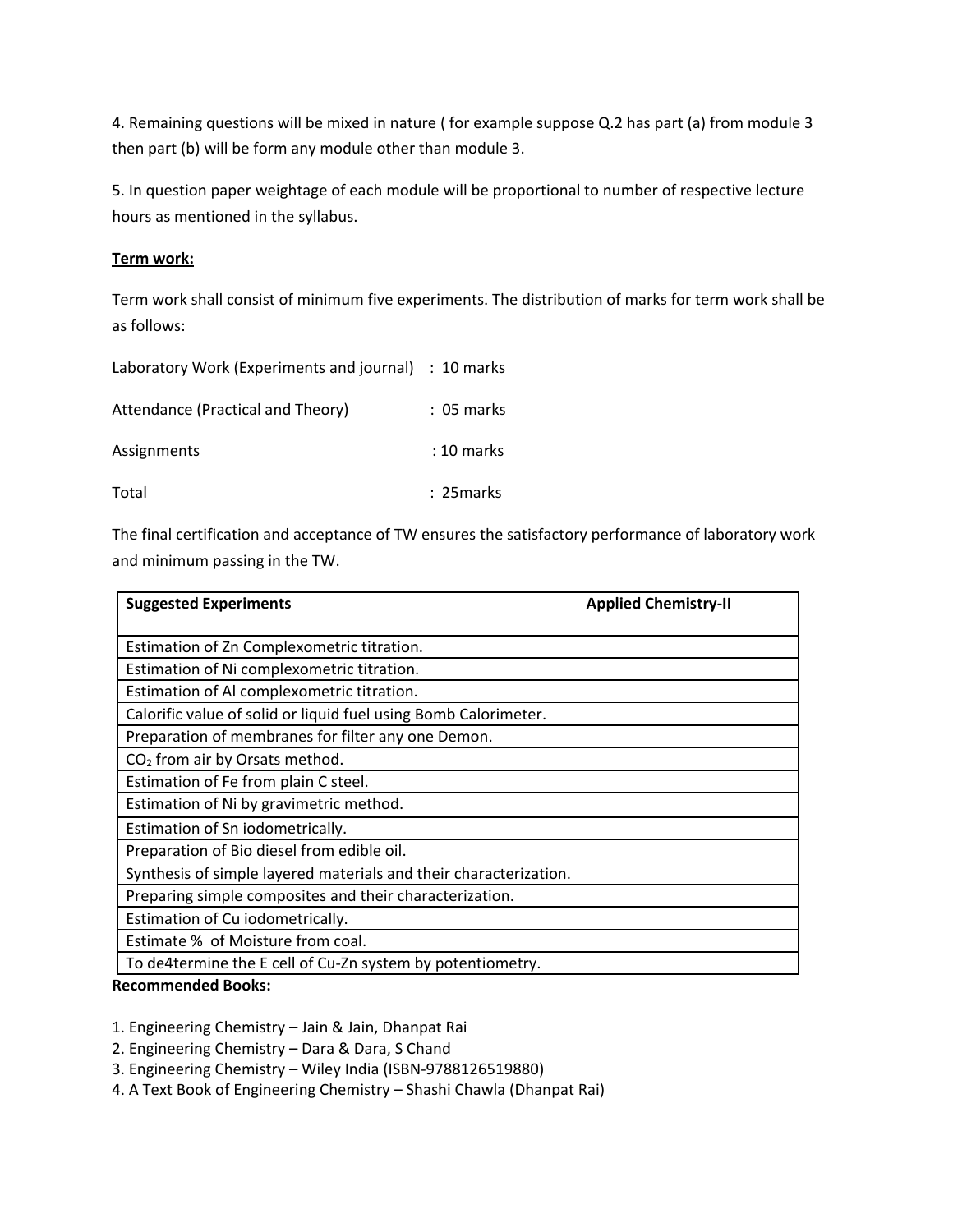| Subject       | Subject Name               |                          | Teaching Scheme |  |        | Credits Assigned |      |       |
|---------------|----------------------------|--------------------------|-----------------|--|--------|------------------|------|-------|
| Code          |                            | Theory<br>Tut.<br>Pract. |                 |  | Theory | TW/Pract         | Tut. | Total |
| <b>FEC204</b> | <b>Engineering Drawing</b> | 03                       | 04              |  |        | 02               |      |       |

| Sub.          | Subject Name       |                                 | <b>Examination Scheme</b> |                 |      |       |      |                          |     |  |
|---------------|--------------------|---------------------------------|---------------------------|-----------------|------|-------|------|--------------------------|-----|--|
| Code          |                    |                                 |                           | Theory Marks    | Term | Pract | Oral | Total                    |     |  |
|               |                    | Internal Assessment<br>End sem. |                           |                 |      | Work  |      |                          |     |  |
|               |                    | Test 1                          | Test 2                    | Average of Test | exam |       |      |                          |     |  |
|               |                    |                                 |                           | 1 and Test 2    |      |       |      |                          |     |  |
| <b>FEC204</b> | <b>Engineering</b> | 15                              | 15                        | 15              | 60   | 25    | 50   | $\overline{\phantom{0}}$ | 150 |  |
|               | <b>Drawing</b>     |                                 |                           |                 |      |       |      |                          |     |  |

#### **Preamble**

Considering the recent practices in industries and easy availability of software this conventional drawing may be totally converted in to AutoCAD from the next revision.

#### **Objective of the course**

- 1) Students should be able to visualize the objects.
- 2) They should be able to understand and read drawing.
- 3) They should be able to present the same.

| <b>Module</b> | <b>Details</b>                                                                       | <b>Hrs</b> |
|---------------|--------------------------------------------------------------------------------------|------------|
|               | Introduction to Engineering Drawing. Types of Lines, Dimensioning Systems as per     |            |
|               | IS conventions.                                                                      |            |
|               | Engineering Curves: Basic construction of Cycloid, Involutes and Helix( of cylinder) |            |
|               | only                                                                                 |            |
|               | <b>**Introduction to Auto CAD:</b> Basic Drawing and Editing Commands. Knowledge     |            |
|               | of setting up layers, Dimensioning, Hatching, plotting and Printing.                 |            |
|               | Projection of Points and Lines:-Lines inclined to both the Reference Planes.         |            |
|               | (Excluding Traces).                                                                  |            |
| 2             | @Projection of Planes: Triangular, Square, Rectangular, Pentagonal, Hexagonal and    | 6          |
|               | Circular planes inclined to either HP or VP only. (Exclude composite planes)         |            |
|               |                                                                                      |            |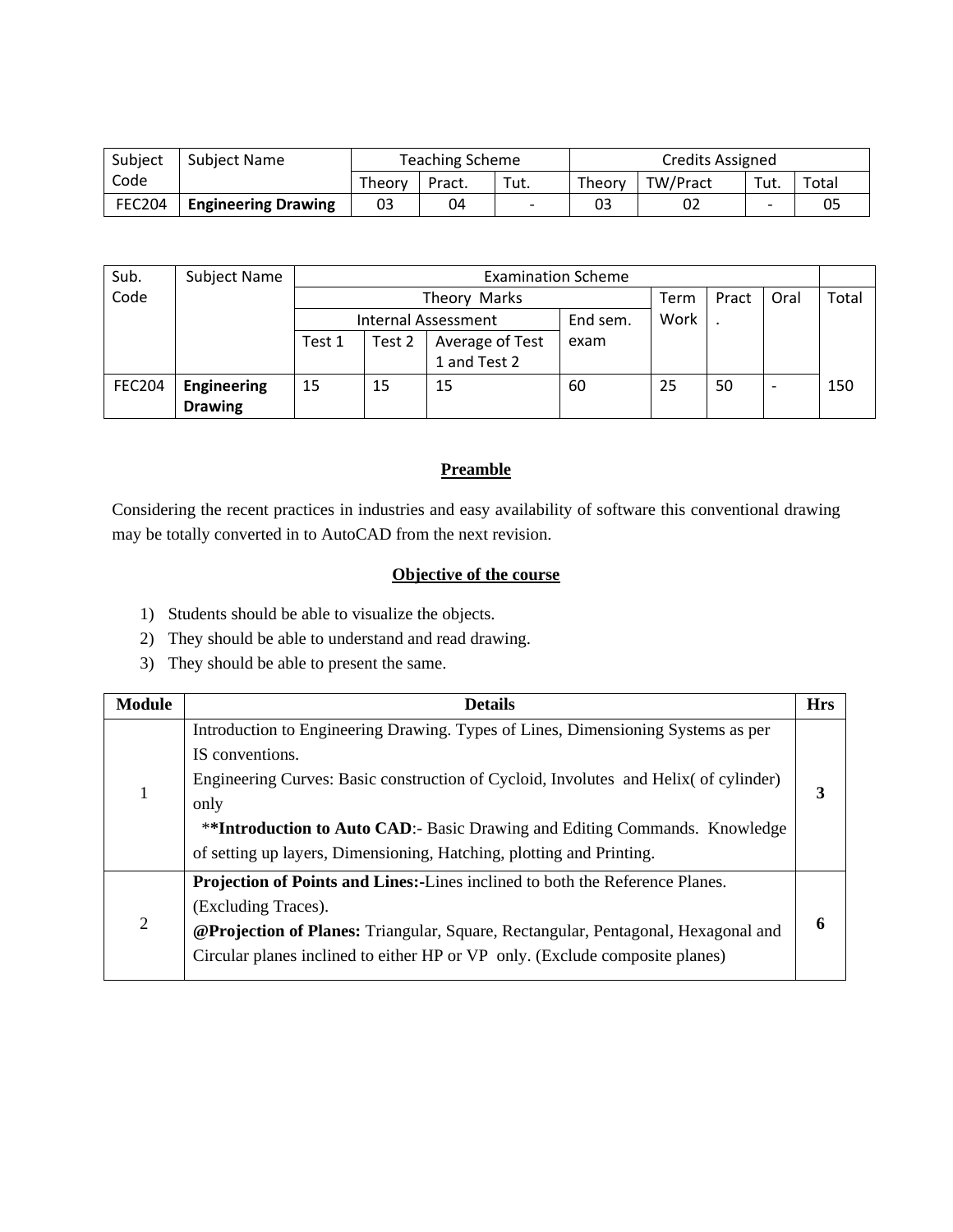| 3 | Projection of Solids: - (Prism, Pyramid, Cylinder, Cone only) Solid projection with<br>the axis inclined to HP and VP. (Exclude Spheres, Composite and Hollow solids)<br>Use change of position or Auxiliary plane method<br>Section of solids:- section of Prism, Pyramid, Cylinder, & Cone, cut by plane<br>perpendicular to at least one reference plane. (Exclude Curved section Plane). Use<br>change of position or Auxiliary plane method<br>Development of Surfaces:- Lateral surface development of Prism, Pyramid,<br>Cylinder, Cone with section plane inclined to HP or VP only. (Exclude Reverse<br>Development) | 14 |
|---|-------------------------------------------------------------------------------------------------------------------------------------------------------------------------------------------------------------------------------------------------------------------------------------------------------------------------------------------------------------------------------------------------------------------------------------------------------------------------------------------------------------------------------------------------------------------------------------------------------------------------------|----|
| 4 | <b>Orthographic projections:-</b><br>Different views of a simple machine part as per the first angle projection<br>$\bullet$<br>method recommended by I.S.<br>Full or Half Sectional views of the Simple Machine parts.<br>$\bullet$<br>**Drawing of orthographic projections using Auto CAD.<br>٠                                                                                                                                                                                                                                                                                                                            | 12 |
| 5 | Isometric Projections: Isometric projection/Drawing of blocks (plain and cylindrical<br>excluding spheres).<br>**Drawing of Isometric projections using Auto CAD.<br>@Reading of orthographic projections. (Only for TW)<br>٠<br>*Orthographic Reading using Auto CAD.<br>**Introduction to 3D in AutoCAD<br>Working in 3-dimensions, Viewing 3D Objects, Basic wireframe models, Extruding,<br>simple revolved objects. Boolean operations.<br>Generation of orthographic projections from 3D drawing.                                                                                                                       | 10 |

#### **\*\*Should be covered during Auto CAD practical.**

#### **@ only in Term Work.(i.e:-Questions will not be asked for the examination.)**

#### **Term Work:**

#### **Component-1**

Sheet-1: Projection of Solids (2 problems) + Section and Development of solid surfaces (2 problem) Sheet -2: Orthographic projection without section (2 problems). Sheet -3: Orthographic projection with section (2 problems). Sheet- 4: Isometric Projections (3 problems).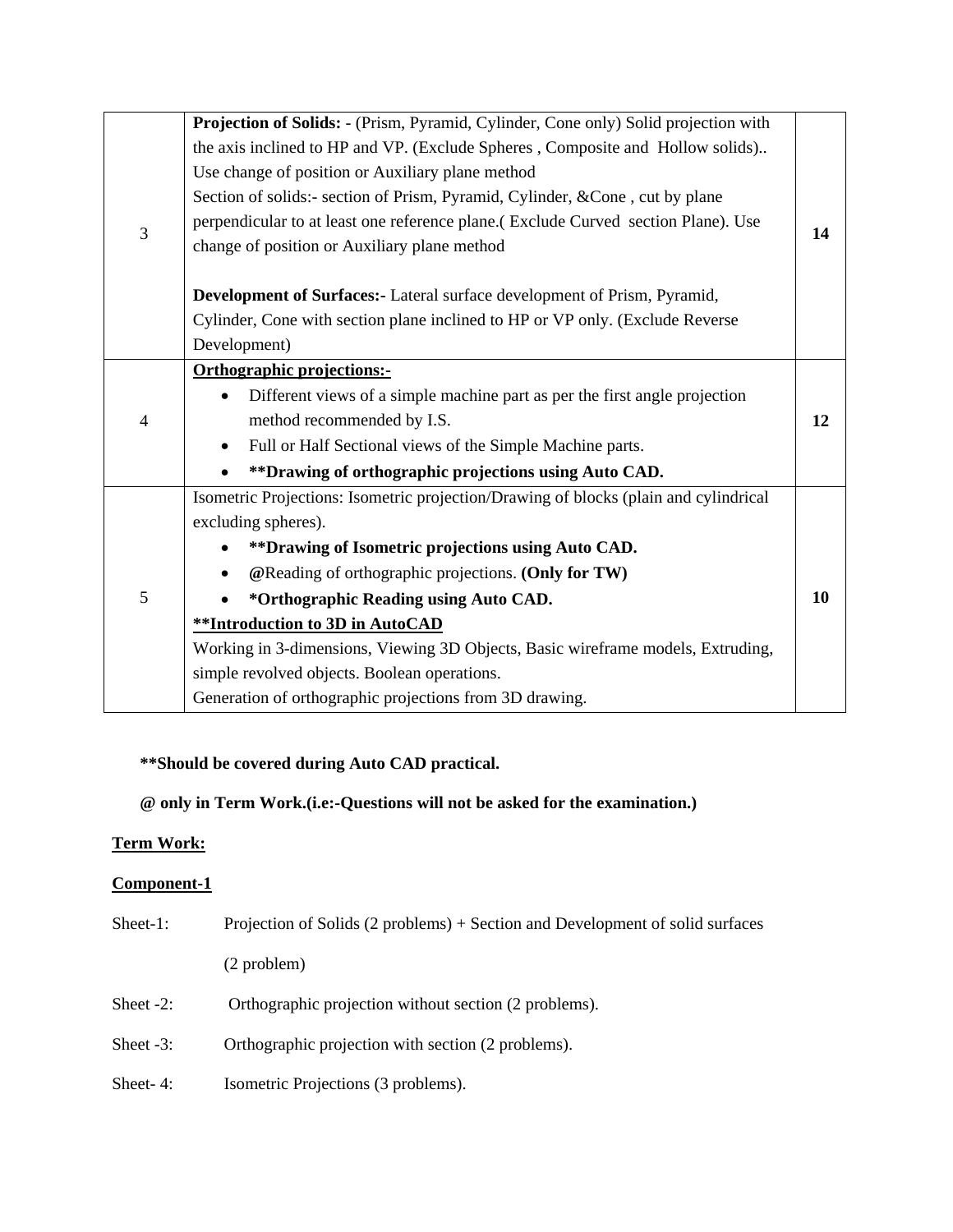#### **Component -2**

One A-3 size sketch book consisting of:-

- 1) 3 problems each from Projection of Curves, Lines, Planes and Solids.
- 2) 3 problems from Section and Development of Solids.
- 3) 2 problems each from the Orthographic Projections (with Section), Reading of orthographic projections and Isometric projections.

#### **Component-3**

Printouts of minimum 2 problems **(preferably in A3 size sheet)** each from:

- 1) Simple Orthographic Projections.
- 2) Orthographic Projections Section.
- 3) Isometric projections.
- 4) Reading of Orthographic Projections

**Note:**- 2 hrs /week Auto CAD Practical is essential for completing the Auto CAD Drawings and take required printouts.

#### **AutoCAD Examination: (2hrs):**

- **1)** Minimum 1 problem from 1 or 2 or 4 of component-3 **and**
- 2) Minimum 1 problem from 3 of component-3.
- 3) Print out of the Answers have to be taken **preferably in A3 size sheets** and should be assessed by External examiner. Knowledge of concepts and accuracy of drawing should be considered during evaluation.

#### **Theory Examination**:

- 1. Question paper will comprise of 6 questions, each carrying 15 marks.
- 2. Only 4 questions need to be solved.
- 3: Q.1 will be compulsory, based on entire syllabus.
- 4: Remaining question will be randomly selected from all the modules.
- 5: Weightage of marks should be proportional to number of hours assigned to each

Module.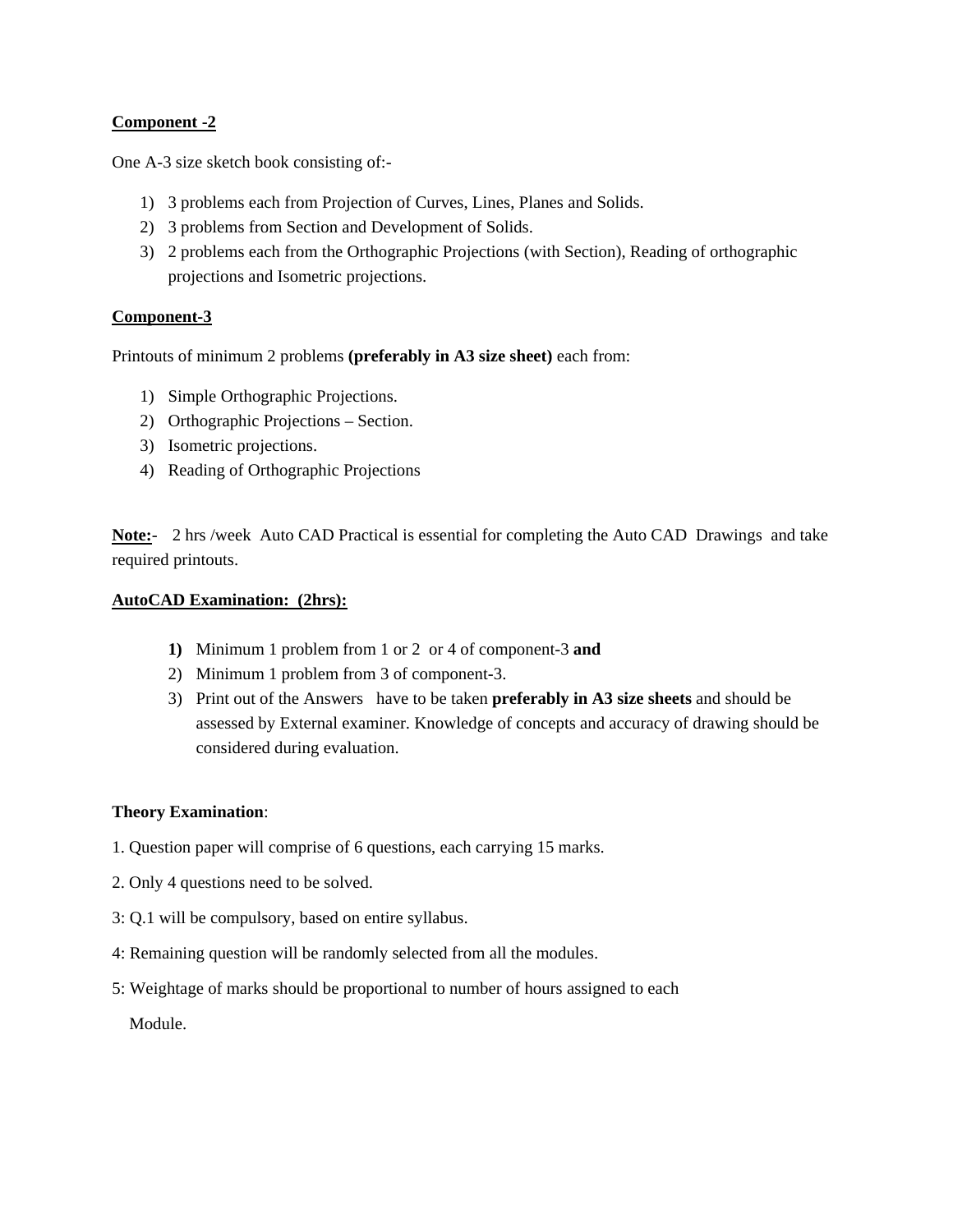#### **Text Books.**

- **1)** N.D. Bhatt, "Engineering Drawing (Plane and solid geometry)", Charotar Publishing House Pvt. Ltd.
- **2)** N.D. Bhatt & V.M. Panchal, "Machine Drawing", Charotar Publishing House Pvt. Ltd.

#### **References.**

- 1) M.B Shah & B.C Rana, "Engineering Drawing", Pearson Publications.
- 2) P.J. Shah, "Engineering Graphics", S Chand Publications.
- 3) Dhananjay A Jolhe, "Engineering Drawing" Tata McGraw Hill
- 4) Prof. Sham Tickoo (Purdue University) & Gaurav Verma, "( CAD Soft Technologies) : Auto CAD 2012 (For engineers and Designers)", Dreamtech Press NewDelhi.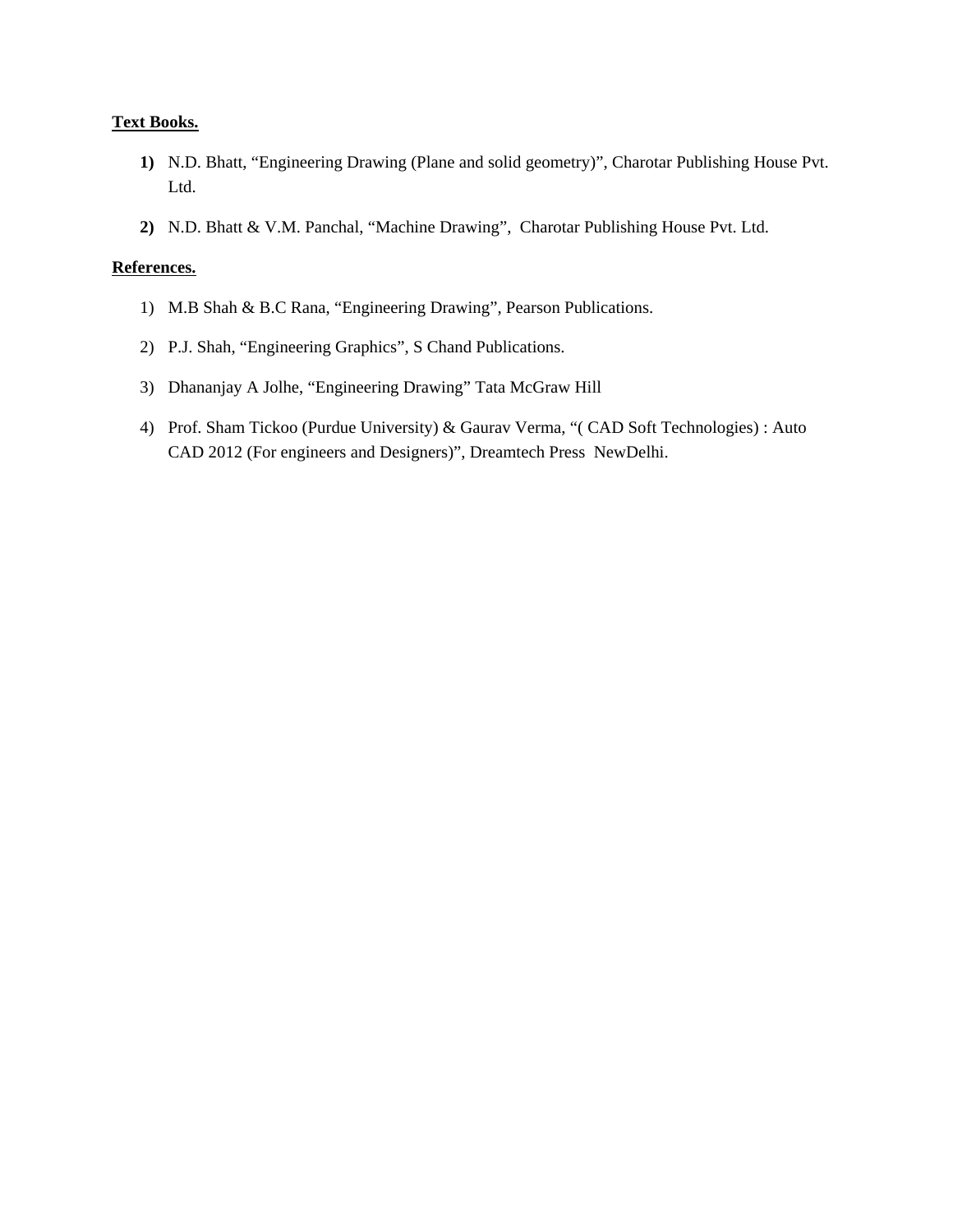| Subject<br>Code | Subject Name                              |        | <b>Teaching Scheme</b> |      |        | <b>Credits Assigned</b> |      |       |  |
|-----------------|-------------------------------------------|--------|------------------------|------|--------|-------------------------|------|-------|--|
|                 |                                           | Theory | Pract.                 | Tut. | Theory | TW/Pract                | Tut. | Total |  |
| <b>FEC205</b>   | <b>Structured Programming</b><br>Approach | 04     | 02                     | -    | 04     | 01                      |      | 05    |  |

| Sub.<br>Code  | Subject Name                                 |                                        | <b>Examination Scheme</b> |                           |      |    |      |                          |       |
|---------------|----------------------------------------------|----------------------------------------|---------------------------|---------------------------|------|----|------|--------------------------|-------|
|               |                                              | <b>Theory Marks</b>                    |                           |                           |      |    | Prat | Oral                     | Total |
|               |                                              | End sem.<br><b>Internal Assessment</b> |                           |                           |      |    |      |                          |       |
|               |                                              | Test 1                                 | Test 2                    | Av. of Test 1<br>& Test 2 | exam |    |      |                          |       |
| <b>FEC205</b> | <b>Structured</b><br>Programming<br>Approach | 20                                     | 20                        | 20                        | 80   | 25 | 25   | $\overline{\phantom{0}}$ | 150   |

#### **Primary Objectives of this subject**

This subject aims to provide students with an understanding of the role computation can play in solving problems. The course will be taught using C programming language.

Program Education Objectives

After completing this course, students will be able to:

- $\bullet$  Understand classical problem solving strategies and use them in solving problems that can be implemented using a programming language.
- $\bullet$  Identify a problem that requires a programmed solution.
- Use structured approach to describe the solution concept.
- $\bullet$  Understand concept of data types and variables using C.
- $\bullet$  Use common operators in C to solve a problem.
- $\bullet$  Implement conditional statements in C.
- $\bullet$  Implement looping constructs in C.
- $\bullet$  Implement functions in C.
- $\bullet$  Use simple and structured data types in C to solve given problem
- $\bullet$  Implement simple problems using files and pointers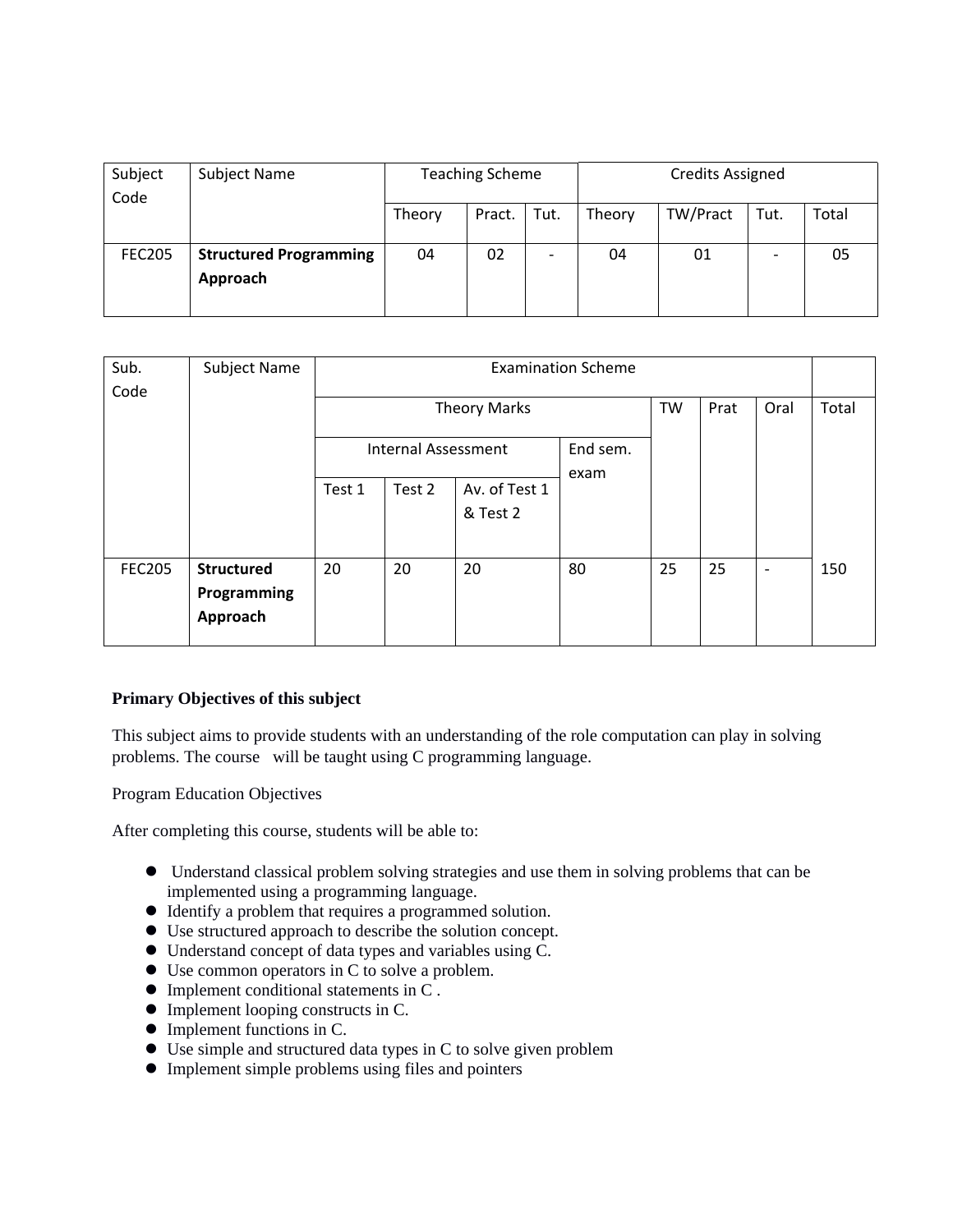#### **Detail Syllabus**

| Unit             | Unit                                                 | Number of Hours |
|------------------|------------------------------------------------------|-----------------|
| N <sub>o</sub>   |                                                      |                 |
|                  | <b>Problem definition</b>                            | 02              |
| $\overline{2}$   | <b>Algorithms</b>                                    |                 |
| 2.1              | Developing Algorithms                                | 05              |
| 2.2              | <b>Efficiency of Algorithms</b>                      | 01              |
|                  |                                                      |                 |
| 3                | <b>Expressing Algorithm - Sequence</b>               |                 |
| $\overline{3.1}$ | Expressions in C; Arithmetic and Boolean expressions | 03              |
| 3.2              | Use of Standard functions                            | 01              |
| 3.3              | Assignment statement                                 | 01              |
| 3.4              | Input and output                                     | 02              |
|                  |                                                      |                 |
| $\overline{4}$   | <b>Concept of scalar Data Types</b>                  | 04              |
| 4.1              | scalar data types in C, Scope and life time, type    |                 |
|                  | conversion                                           |                 |
|                  |                                                      |                 |
| 5                | <b>Expressing Algorithms - Iteration</b>             |                 |
| $\overline{5.1}$ | Ordering a solution in a loop                        | 02              |
| 5.2              | C- Control structures for Iteration                  | 06              |
|                  |                                                      |                 |
| 6                | <b>Expressing Algorithms - Selection</b>             | 01              |
| $\overline{6.1}$ | C-Control structures for selection                   | 02              |
|                  |                                                      |                 |
| $\overline{7}$   | <b>Decomposition of solution</b>                     | 01              |
| 7.1              | Defining Functions in C                              | 02              |
| 7.2              | Functions and parameters                             | 02              |
| 7.3              | Introduction to recursive functions                  | 02              |
|                  |                                                      |                 |
| $8\,$            | <b>Additional C data types</b>                       |                 |
| $\overline{8.1}$ | Arrays - single and multi dimensional                | 03              |
| 8.2              | <b>Strings</b>                                       | 02              |
| 8.3              | <b>Structures</b>                                    | 02              |
| 8.3              | Files                                                | 02              |
| 8.4              | Pointers                                             | 02              |

#### **Books:**

**Text:** 

- 1. programming in C ; second edition; Pradeep Day and Manas Gosh ;Oxford University Press 2011
- 2. C Programming with Problem solving ; Jacqueline A. Jones & Keith Harrow Dreamtech India– Scott Jones California USA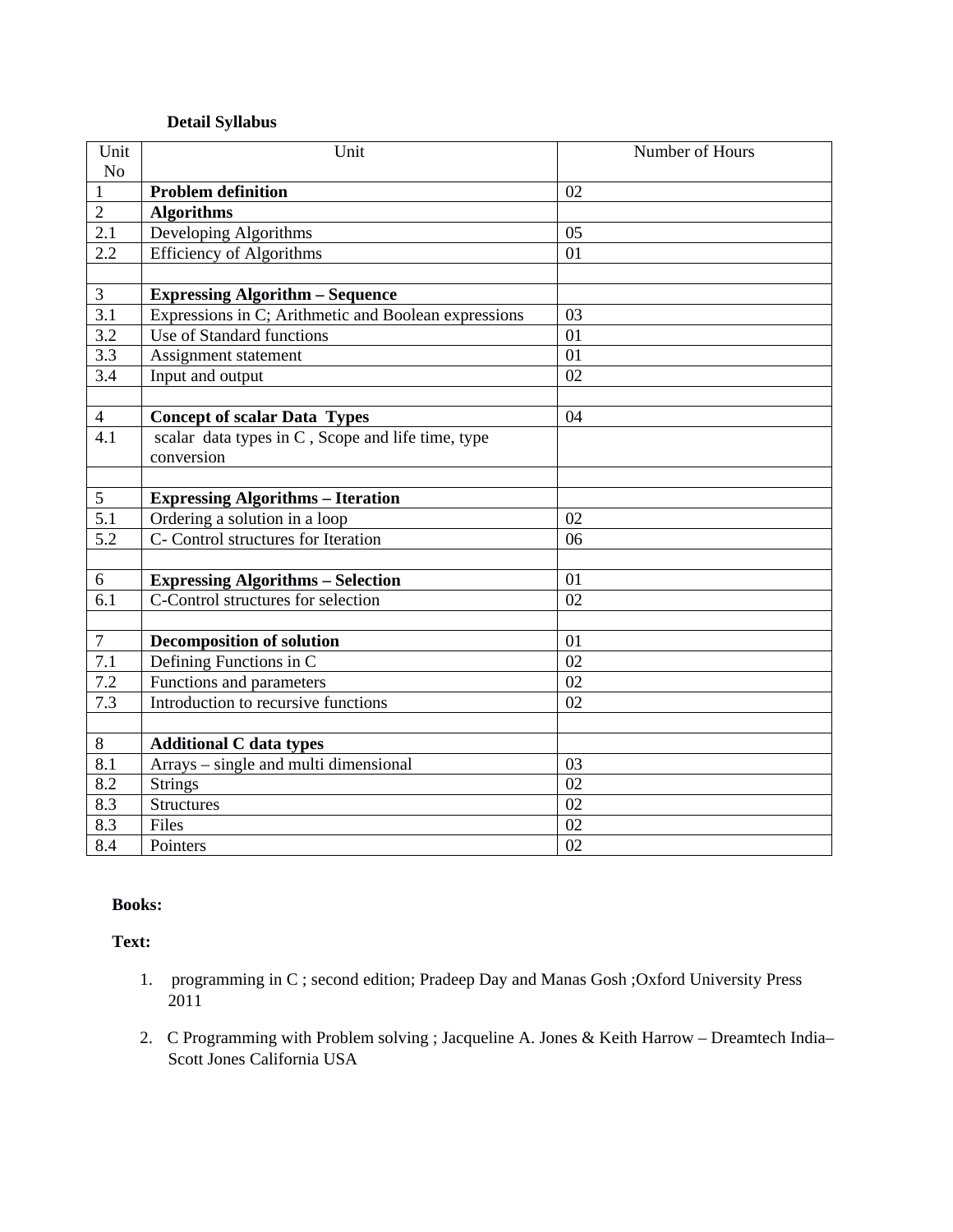#### **Reference**

- 1. Introduction to Engineering programming James Paul Hollowat John Wiley ISBN 9812-53- 022-3
- 2. Introduction to programming and problem solving ; G. Michael Schneider ; Wiley India edition;

#### **Laboratory Assignments**

- 1. Students are expected to solve and execute at least 20 programming problems based on above syllabus.
- 2. Journal work should comprise of writing the problem definition, solution of problem either as Algorithm or flow chart and source code in C (preferably hand written) for all the 20 problems.

#### **Theory Examination**:

- 1. Question paper will comprise of 6 questions, each carrying 20 marks.
- 2. Total 4 questions need to be solved.
- 3: Q.1 will be compulsory, based on entire syllabus wherein sub questions of 2 to 3 marks will be asked.
- 4: Remaining question will be randomly selected from all the modules.
- 5: Weightage of marks should be proportional to number of hours assigned to each

Module.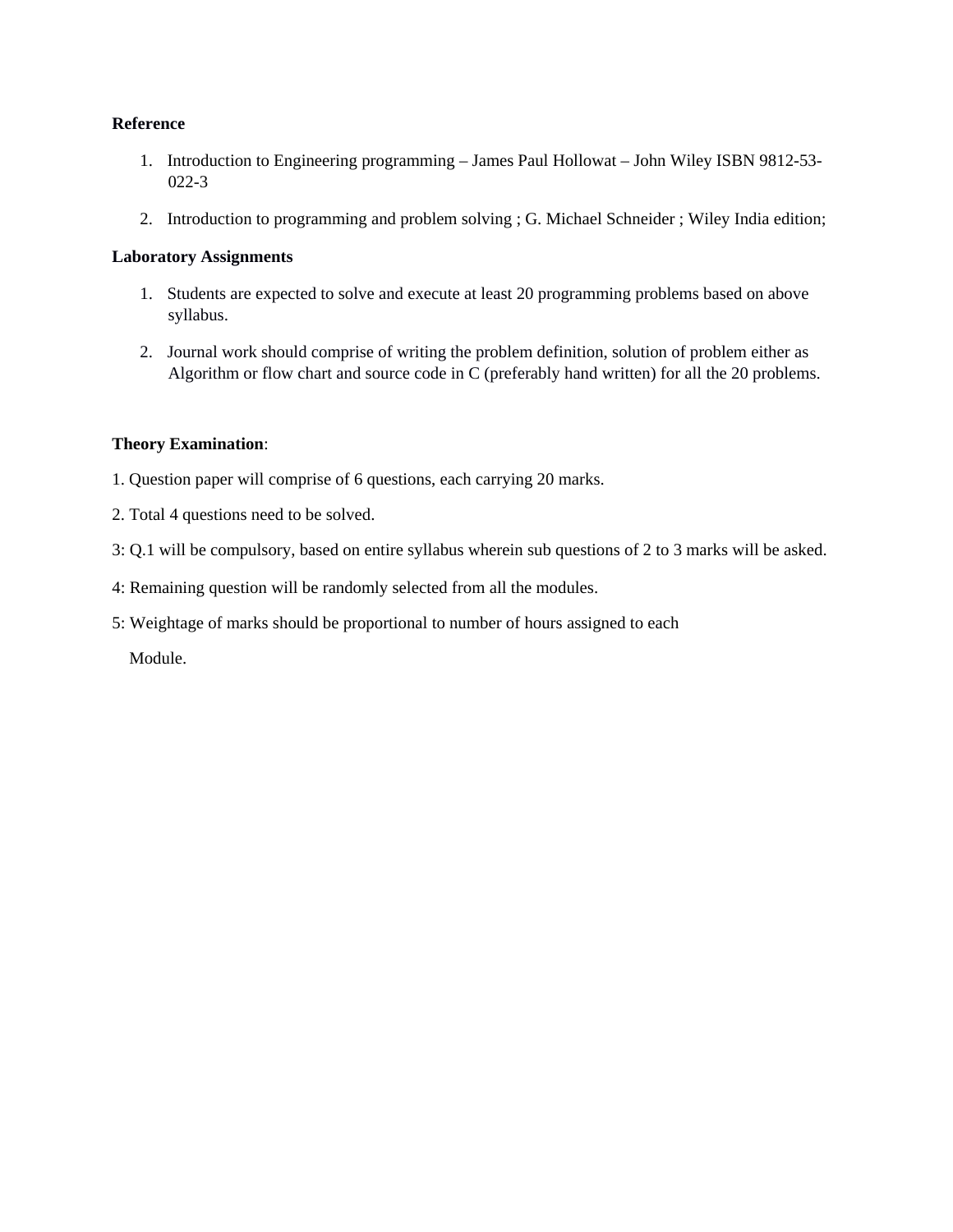| Subject<br>Code | Subject Name                   | <b>Teaching Scheme</b> |        |      | <b>Credits Assigned</b> |          |                          |       |
|-----------------|--------------------------------|------------------------|--------|------|-------------------------|----------|--------------------------|-------|
|                 |                                | Theory                 | Pract. | Tut. | Theory                  | TW/Pract | Tut.                     | Total |
| <b>FEC206</b>   | Communication<br><b>Skills</b> | 02                     | 02     | -    | 02                      | 01       | $\overline{\phantom{0}}$ | 03    |

| Sub.          | Subject Name                   |                                        | <b>Examination Scheme</b> |                          |      |       |                          |                          |    |
|---------------|--------------------------------|----------------------------------------|---------------------------|--------------------------|------|-------|--------------------------|--------------------------|----|
| Code          |                                |                                        | <b>TW</b>                 | Prat                     | Oral | Total |                          |                          |    |
|               |                                | <b>Internal Assessment</b><br>End sem. |                           |                          |      |       |                          |                          |    |
|               |                                | Test 1                                 | Test 2                    | Average of<br>Test 1 & 2 | exam |       |                          |                          |    |
|               |                                |                                        |                           |                          |      |       |                          |                          |    |
| <b>FEC206</b> | Communication<br><b>Skills</b> | 10                                     | 10                        | 10                       | 40   | 25    | $\overline{\phantom{a}}$ | $\overline{\phantom{0}}$ | 75 |

| S.No | <b>Topic</b>                                                                     |                 |  |  |  |  |
|------|----------------------------------------------------------------------------------|-----------------|--|--|--|--|
|      |                                                                                  | <b>lectures</b> |  |  |  |  |
| 1.   | Communication Theory: The communication process, objectives, barriers to         | 12              |  |  |  |  |
|      | communication, methods of communication, formal and informal channels of         |                 |  |  |  |  |
|      | communication in a business organization, techniques to improve communication    |                 |  |  |  |  |
|      | (Listening, speaking, reading, writing)                                          |                 |  |  |  |  |
| 2.   | Grammar and Vocabulary: Pairs of confused words, common errors, use of articles, | 3               |  |  |  |  |
|      | prepositions, apostrophes, agreement of the verb with the subject, one-word      |                 |  |  |  |  |
|      | substitution, synonyms and antonyms                                              |                 |  |  |  |  |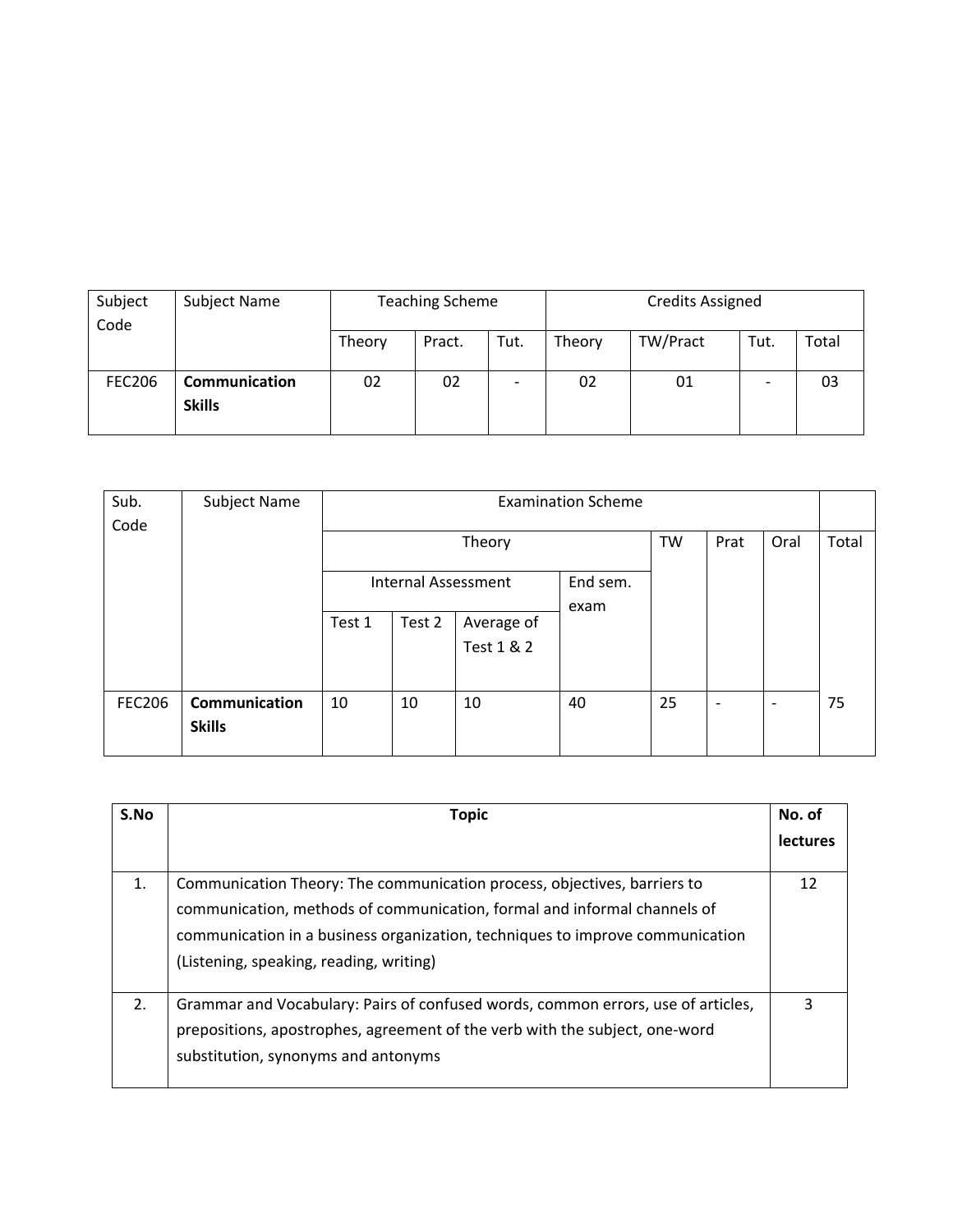| 3. | Business Correspondence: Principles of business correspondence, parts of a<br>business letter, formats (Full-block/Complete block, Modified block, Semi-block),<br>types of letters: Enquiry letters and replies to enquiry (enquiry about a product,<br>service or information, asking for a quotation, placing an order and replies to the | 9 |
|----|----------------------------------------------------------------------------------------------------------------------------------------------------------------------------------------------------------------------------------------------------------------------------------------------------------------------------------------------|---|
|    | same) letters of Claim and Adjustment.                                                                                                                                                                                                                                                                                                       |   |
| 4. | Summarization and Comprehension: Technical and industry-oriented passages (not<br>less than 400 words)                                                                                                                                                                                                                                       | 3 |
| 5. | Technical writing: Framing definitions, writing instructions, language exercises<br>based on types of expositions (description of an object, explanation of a process)                                                                                                                                                                       | 3 |

Note: Two tests are prescribed for internal assessment. The first test should be conducted in the form of a three‐minute public speech. The second test should be based on theory and application exercises based on the syllabus.

#### **Term work: 25 marks**

Assignments: 20 marks Attendance: 05 marks

#### **List of assignments:**

Summarization & Comprehension Grammar practice Communication theory: Application exercises Barriers to Communication Principles of Business Correspondence Formats of business letters Types of letters Technical writing

#### **Recommended reference books for Communication Skills:**

*Business Communication* by Urmila Rai & S.M. Rai, Himalaya Publishing House *Communication Skills* by Meenakshi Raman & Sangeeta Sharma, Oxford University Press *Business Correspondence & Report‐writing* by R.C.Sharma & Krishna Mohan, Tata McGraw‐Hill Education *Effective Technical Communication* by Ashraf Rizvi, Tata McGraw‐Hill *Technical Writing & Professional Communication for non‐native speakers of English* by Thomas N.Huckin & Leslie A.Olsen, McGraw‐Hill *Mastering Communication* by Nicky Stanton, Palgrave Master Series

#### **Paper pattern**

Total Marks: 40, Duration : 2 hours

Distribution of marks and weightage:

The paper will comprise 6 questions of 10 marks each out of which 4 need to be attempted.

The first question is compulsory and will be a combination of all modules.

Students can attempt any 3 out of the remaining 5 questions.

The first module (Communication theory) will carry 40 % weightage.

Questions 2, 3, 4, 5 and 6 will be based on combinations of two or more modules.